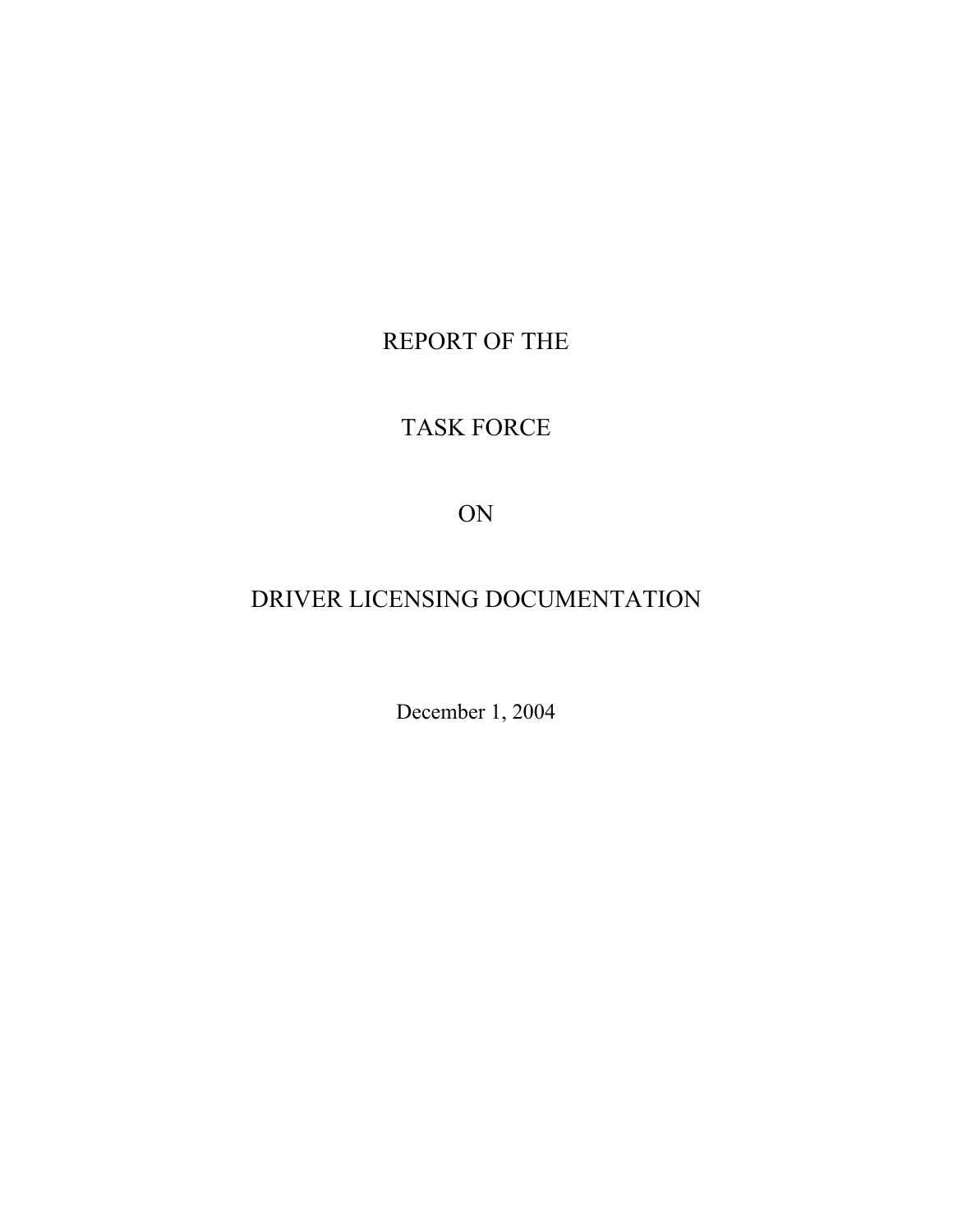

Ober, Kaler, Grimes & Shriver Attorneys at Law

120 East Baltimore Street Baltimore, MD 21202-1643 410-685-1120 / Fax 410-547-0699 www.ober.com

**Geoffrey S. Tobias** astobias@ober.com 410-347-7339

Offices In Marvland Washington, D.C. Virginia

# **Statement from the Chairman**

I am privileged to submit the Report of the Task Force on Driver Licensing

Documentation. The Report was approved by these members:

Senator John A. Giannetti, Jr. Delegate Victor R. Ramirez Delegate Christopher B. Shank Major Thomas Coppinger, Maryland State Police Director Dennis R. Schrader, Office of Homeland Security Thomas M. Walsh, Associate Administrator, Motor Vehicle Administration Mr. Nicolas Gomez, Maryland Catholic Conference Mr. Stephen C. Principe Geoffrey S. Tobias, Esq., Chairman

<sub>S</sub> Tobias eoffrev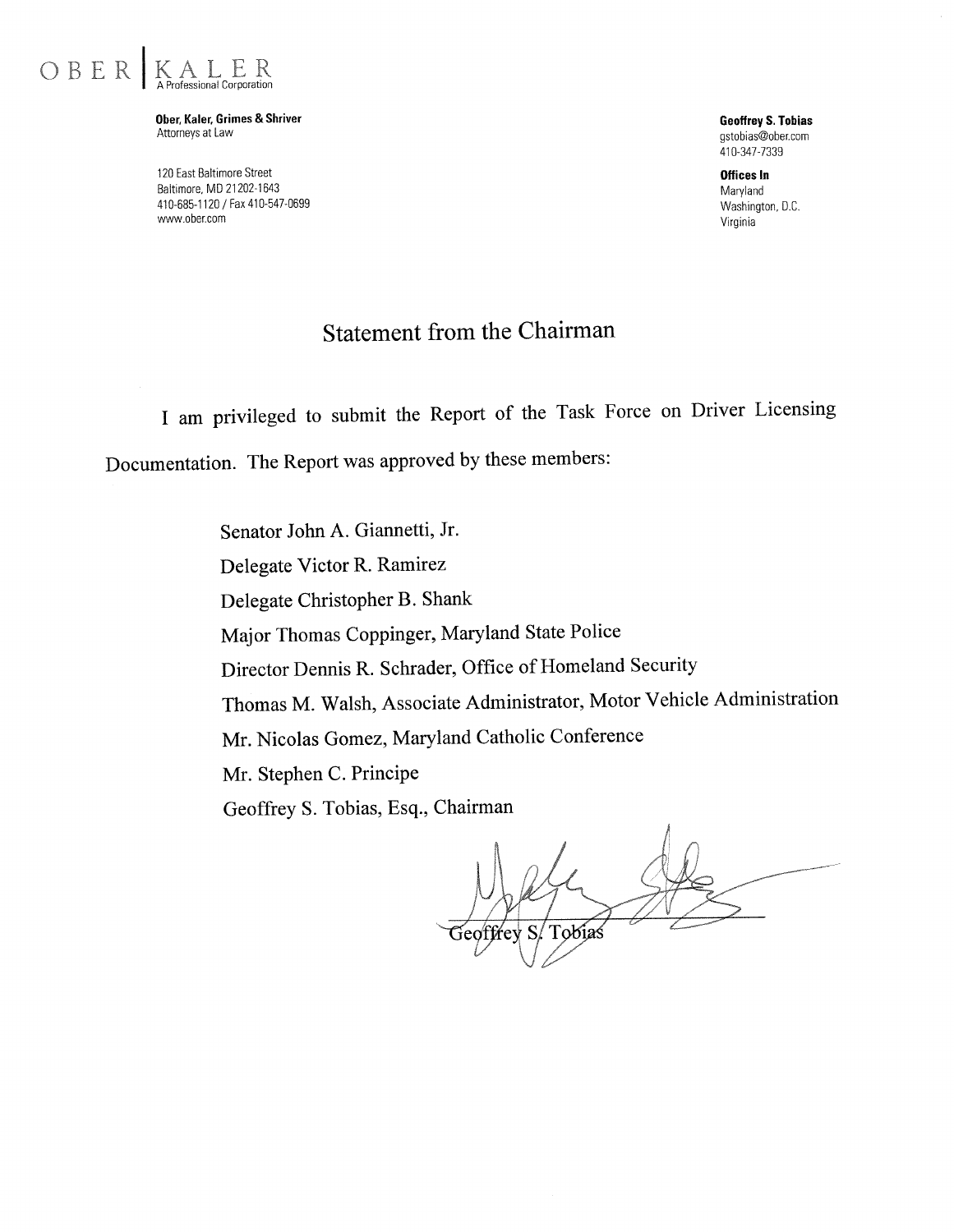

Ober, Kaler, Grimes & Shriver Attorneys at I aw

120 East Baltimore Street Baltimore, MD 21202-1643 410-685-1120 / Fax 410-547-0699 www.ober.com

**Geoffrey S. Tobias** astobias@ober.com 410-347-7339

**Offices In** Marvland Washington, D.C. Virginia

November 29, 2004

The Honorable Robert L. Ehrlich, Jr. Governor, State of Maryland **State House** Annapolis, MD 21401

The Honorable Thomas V. Mike Miller President of Senate State House - H-107 Annapolis, MD 21401-1991

The Honorable Michael E. Busch **Speaker, House of Delegates** State House - H-101 Annapolis, MD 21401-1991

**Task Force on Driver Licensing Documentation** Re:

Dear Sirs:

Pursuant to Chapter 452 of the Laws of Maryland 2003, I submit the Report of the Task Force to Study Driver Licensing Documentation.

The Task Force met twelve times to study and assess the nine issues detailed in the Testimony was received from a diverse group of witnesses, including legislation. individuals, employers, law enforcement officers, executives of national organizations, elected officials and representatives of two foreign governments.

The Task Force grappled with complex issues of national, as well as statewide, importance and consensus could not be reach on all points. The members are to be commended for their consistent participation and willingness to stay on task. The attached Report was approved by nine of the eleven participating members.

Respectfully submitted,

Geoffrey S. Tobias Chairman

GST/bh Enclosure cc: Department of Legislative Services (w/enc.) Members of the Task Force (w/o enc.)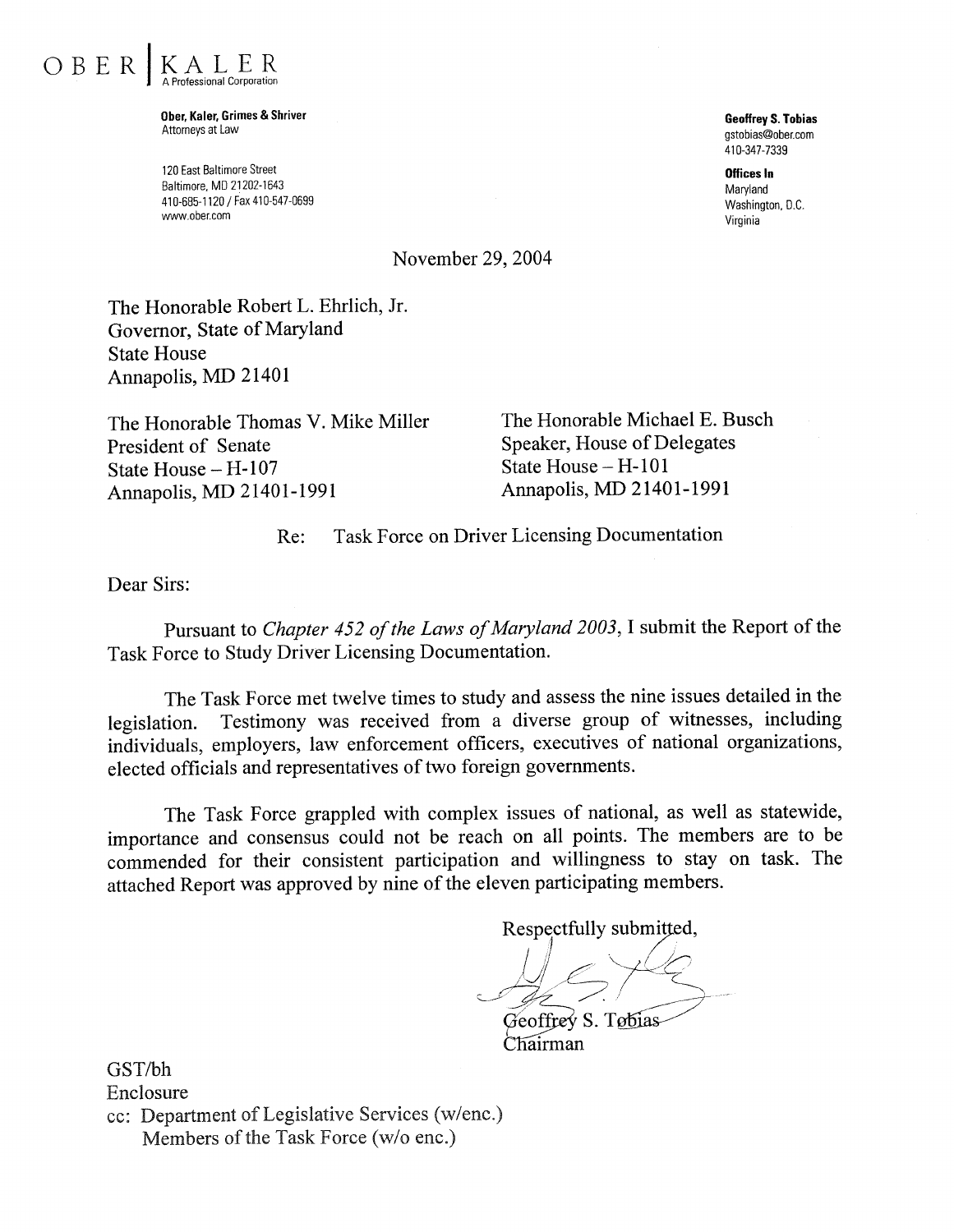# TABLE OF CONTENTS

| <u>I.</u>       |                                                                                                                                                                                                                                                                                                                                                                                                                                                                                             |  |  |  |  |
|-----------------|---------------------------------------------------------------------------------------------------------------------------------------------------------------------------------------------------------------------------------------------------------------------------------------------------------------------------------------------------------------------------------------------------------------------------------------------------------------------------------------------|--|--|--|--|
| <u>Ш.</u>       |                                                                                                                                                                                                                                                                                                                                                                                                                                                                                             |  |  |  |  |
| III.            | MARYLAND LAWS, REGULATIONS AND AUTHORITIES 3                                                                                                                                                                                                                                                                                                                                                                                                                                                |  |  |  |  |
| <u>IV.</u>      |                                                                                                                                                                                                                                                                                                                                                                                                                                                                                             |  |  |  |  |
| <u>V.</u>       |                                                                                                                                                                                                                                                                                                                                                                                                                                                                                             |  |  |  |  |
|                 | <u>Issues 1, 2 and 3: Domestic and Foreign Documentation Establishing Identity</u> 6<br>Issue 4: Effect of Current MVA Requirements on Documented and<br>Quantify undocumented, unlicensed aliens actually driving 29<br><b>Issue 5:</b><br>Security risks of providing identity papers to undocumented aliens30<br><b>Issue 6:</b><br>Issue 7 and 8: Feasibility of security-type checks for license applicants34<br><u>Issue 9: Feasibility of MVA reviewing foreign documentation</u> 36 |  |  |  |  |
| VI.             |                                                                                                                                                                                                                                                                                                                                                                                                                                                                                             |  |  |  |  |
| VII.            |                                                                                                                                                                                                                                                                                                                                                                                                                                                                                             |  |  |  |  |
| A.              | <b>APPENDICES</b><br>Transportation Article, Title 16: Vehicle Laws -- Drivers' Licenses                                                                                                                                                                                                                                                                                                                                                                                                    |  |  |  |  |
| <b>B.</b>       | Motor Vehicle Administration licensing regulations, COMAR 11.17.09                                                                                                                                                                                                                                                                                                                                                                                                                          |  |  |  |  |
| $\mathcal{C}$ . | Motor Vehicle Administration requirements for drivers' licenses (website)                                                                                                                                                                                                                                                                                                                                                                                                                   |  |  |  |  |
| D.              | Attorney General's Opinion No. 03-014, September 12, 2003                                                                                                                                                                                                                                                                                                                                                                                                                                   |  |  |  |  |
| Ε.              | AAMVA Driver's License and Indemnification Security Framework, February,<br>2004                                                                                                                                                                                                                                                                                                                                                                                                            |  |  |  |  |
| F.              | United States Government Accountability Office Report on Border<br>Security and Consular Identification Cards, GAO-04-881, August, 2004                                                                                                                                                                                                                                                                                                                                                     |  |  |  |  |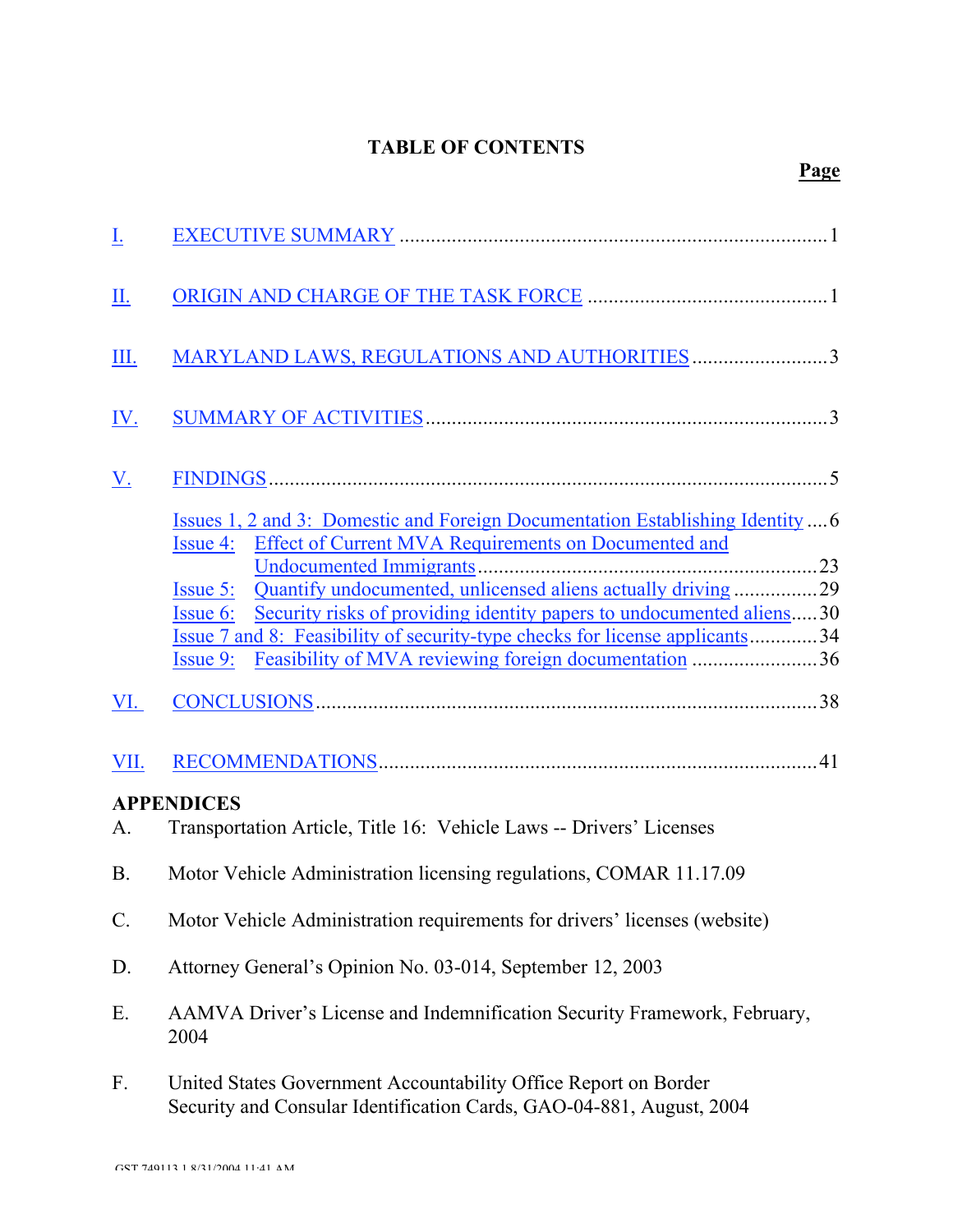# I. EXECUTIVE SUMMARY

The following summarizes the principal recommendations of the Task Force:

- That the Motor Vehicle Administration ("MVA") continue its procedures and documentation requirements for persons possessing birth certificates issued in the United States.
- That non-citizens of the United States continue to be required to provide identity documents which have been issued or validated by a federal, state or municipal authority of the United States.
- That the MVA consider accepting, and set up procedures to review, certain foreign documents, which may be, in the future, certified as acceptable by the American Association of Motor Vehicle Administrators or an agency of the United States government.
- That the MVA accept, as a complete identity document, certified school records with appropriate age and longevity requirements.
- That the MVA consider accepting other, verifiable, identity and residency documents, reflecting (1) the varied economic status of applicants and (2) the changing universe of federal documentation affirming identity.
- That the MVA strive to accelerate and improve the services rendered at the newly created out-of-country applicant regional offices.
- That no revision of current law is required, unless federal legislation now being considered requires it.

# II. ORIGIN AND CHARGE OF THE TASK FORCE

In the 2003 Session, legislation was introduced, which would have required the Motor Vehicle Administration to accept a wider range of documents to establish identity, including foreign birth certificates, foreign military identification, (unverified) passports, foreign national identity cards and consular identification documents. The original legislation also provided that immigration status, that is, "documented" versus "undocumented," could not be a consideration for the MVA.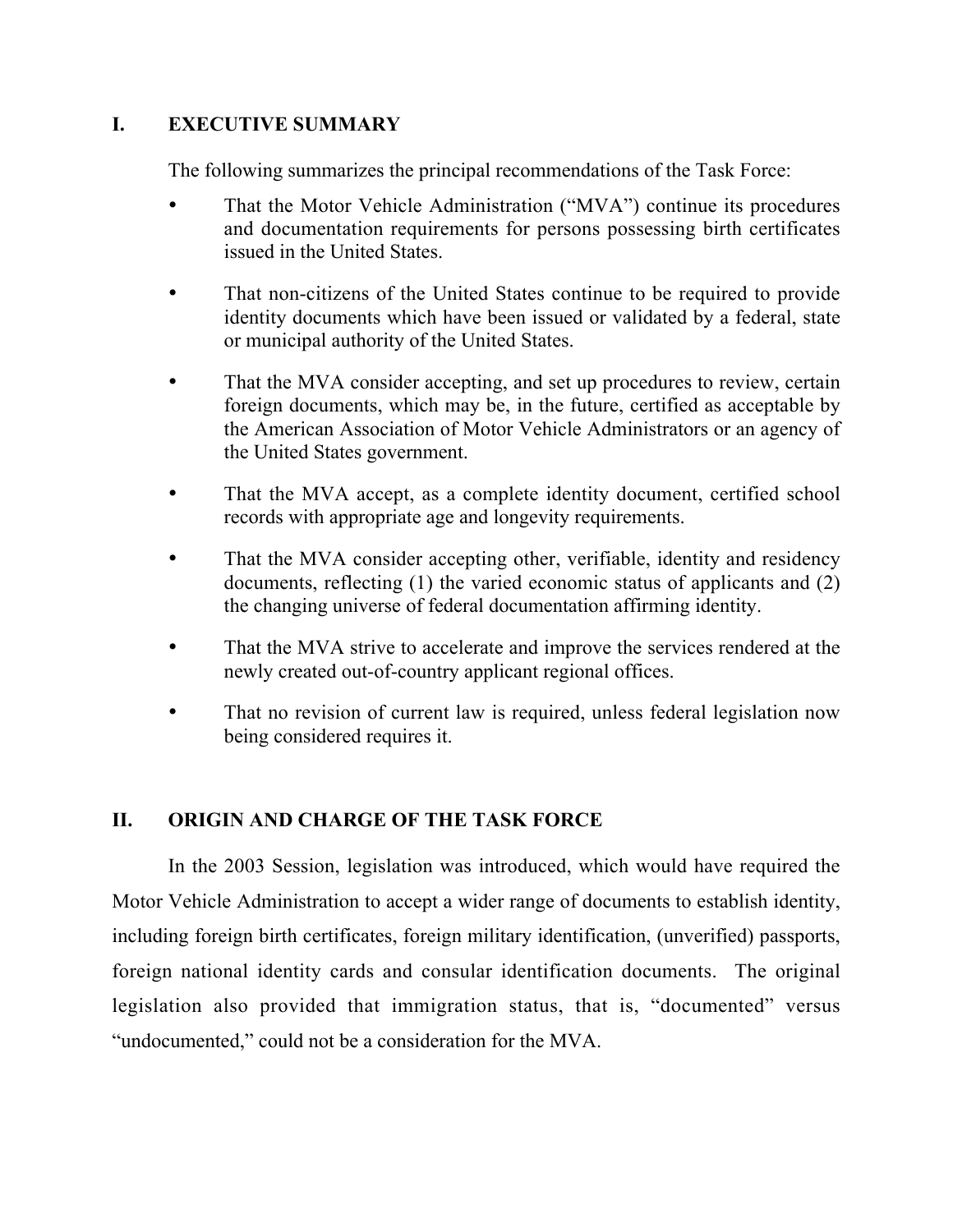However, as passed and signed, the foregoing provisions were stricken, and House Bill 838 established a Task Force to Study Driver Licensing Documentation. Section  $2(a)$ . In accordance with sections  $2(b)$  and (c), a twelve member Task Force was appointed to address nine issues and make recommendations, as set out at Section 2(f):

The Task Force shall:

(1) study domestic and foreign documentation that proves the age of an applicant for a driver's license;

(2) study domestic and foreign documentation that proves the identity of an applicant for a driver's license;

(3) study domestic and foreign documentation that proves the residence of an applicant for a driver's license;

(4) assess the extent to which individuals who reside within the State as documented or undocumented immigrants may not be issued drivers' licenses because of current requirements for providing documentation in an application for a driver's license;

(5) quantify the extent to which individuals in the State who do not have drivers' licenses because of the lack of valid documentation necessary for applications for the licenses actually drive on the highways in the State;

(6) study the potential security risks posed by providing identity documents to individuals residing in the State notwithstanding violation of the Federal Immigration and Nationality Act by the individuals;

(7) assess the feasibility, including the cost, of developing a process for the Motor Vehicle Administration, in consultation with the Maryland State Police, to review driver's license applications by applicants from foreign countries to determine whether the applicant poses a danger to homeland security because of the applicant's membership or association with a foreign terrorist organization designated on the Terrorist Exclusion List by the United States Secretary of State under the authority of § 411 of the USA Patriot Act of 2001 (8 U.S.C. § 1182);

(8) assess the feasibility, including the cost, of developing a process for the Motor Vehicle Administration, in consultation with the Maryland State Police, to review drivers' license applications to determine whether the applicant poses a danger to public safety because of the applicant's membership or association with a domestic terrorist organization;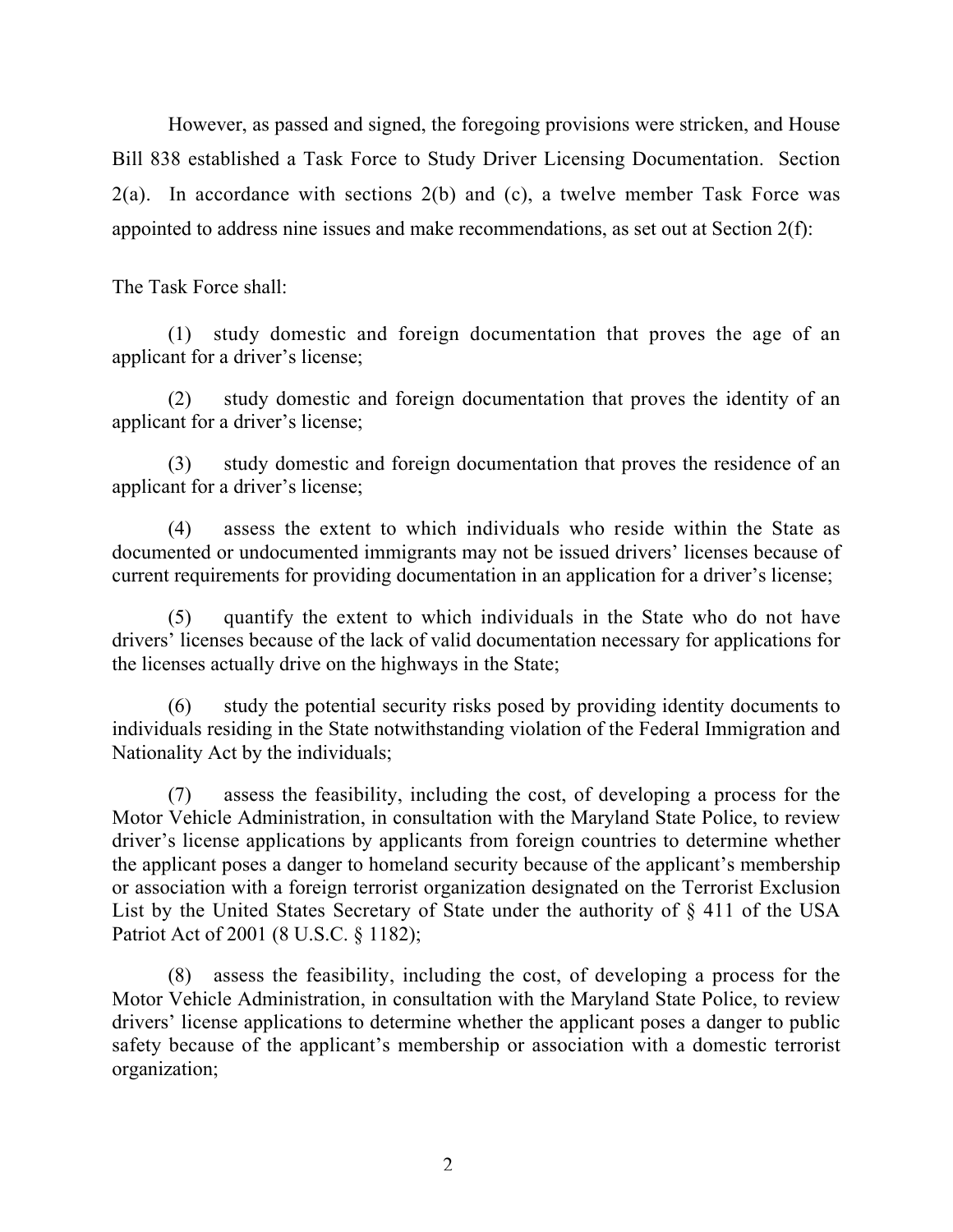(9) assess the feasibility, including the cost, of developing a process for the Motor Vehicle Administration to review driver's license application documentation verified by a foreign embassy or other foreign national representative within the United States; and

(10) make recommendations to the General Assembly regarding the documentation that the Motor Vehicle Administration may accept for the purpose of proving the age, identity, and residence of a driver's license applicant.

# III. MARYLAND LAWS, REGULATIONS AND AUTHORITIES

The relevant Motor Vehicle law is found at the Transportation Article, Title 16: Vehicle Laws – Drivers' Licenses ("TR"), Appendix A. MVA regulations are found at COMAR 11.17.09, Appendix B. The MVA requirements are also set out at its website, Appendix C. The Attorney General's Opinion of September 12, 2003, addressing a legal presence requirement for license applicants (the "Opinion"), is Appendix D.

# IV. SUMMARY OF ACTIVITIES

| A. |  |  | Task Force composition, as set forth at HB 838, Section 2(b) and (c): |  |  |  |  |  |
|----|--|--|-----------------------------------------------------------------------|--|--|--|--|--|
|----|--|--|-----------------------------------------------------------------------|--|--|--|--|--|

| 1.               | Senate                                                | Hon. John Giannetti, Dist. 21                                            |  |  |
|------------------|-------------------------------------------------------|--------------------------------------------------------------------------|--|--|
| 2.               | House of Delegates                                    | Hon. Ana Sol Gutierrez, Dist. 18<br>Hon. Victor Ramirez, Dist. 47        |  |  |
|                  |                                                       | Hon. Christopher Shank, Dist. 2B                                         |  |  |
| 3 <sub>1</sub>   | <b>MVA</b>                                            | Thomas Walsh, Associate Administrator                                    |  |  |
| $\overline{4}$ . | <b>State Police</b>                                   | Maj. Thomas Coppinger, Intelligence<br>Division                          |  |  |
| 5.               | Office of Homeland                                    | Dennis Schrader, Director                                                |  |  |
|                  | Security                                              |                                                                          |  |  |
| 6.               | Governor's Appointees                                 |                                                                          |  |  |
|                  | a representative of an<br>$\left( 1\right)$           |                                                                          |  |  |
|                  | organization                                          |                                                                          |  |  |
|                  | representing the                                      | Nicholas Gomez, Maryland Catholic                                        |  |  |
|                  | interests of                                          | Conference                                                               |  |  |
|                  | immigrants                                            |                                                                          |  |  |
|                  | representative of a<br>(i)                            |                                                                          |  |  |
|                  | bar association<br>specializing in<br>immigration law | Denise Hammond, Esq., American<br><b>Immigration Lawyers Association</b> |  |  |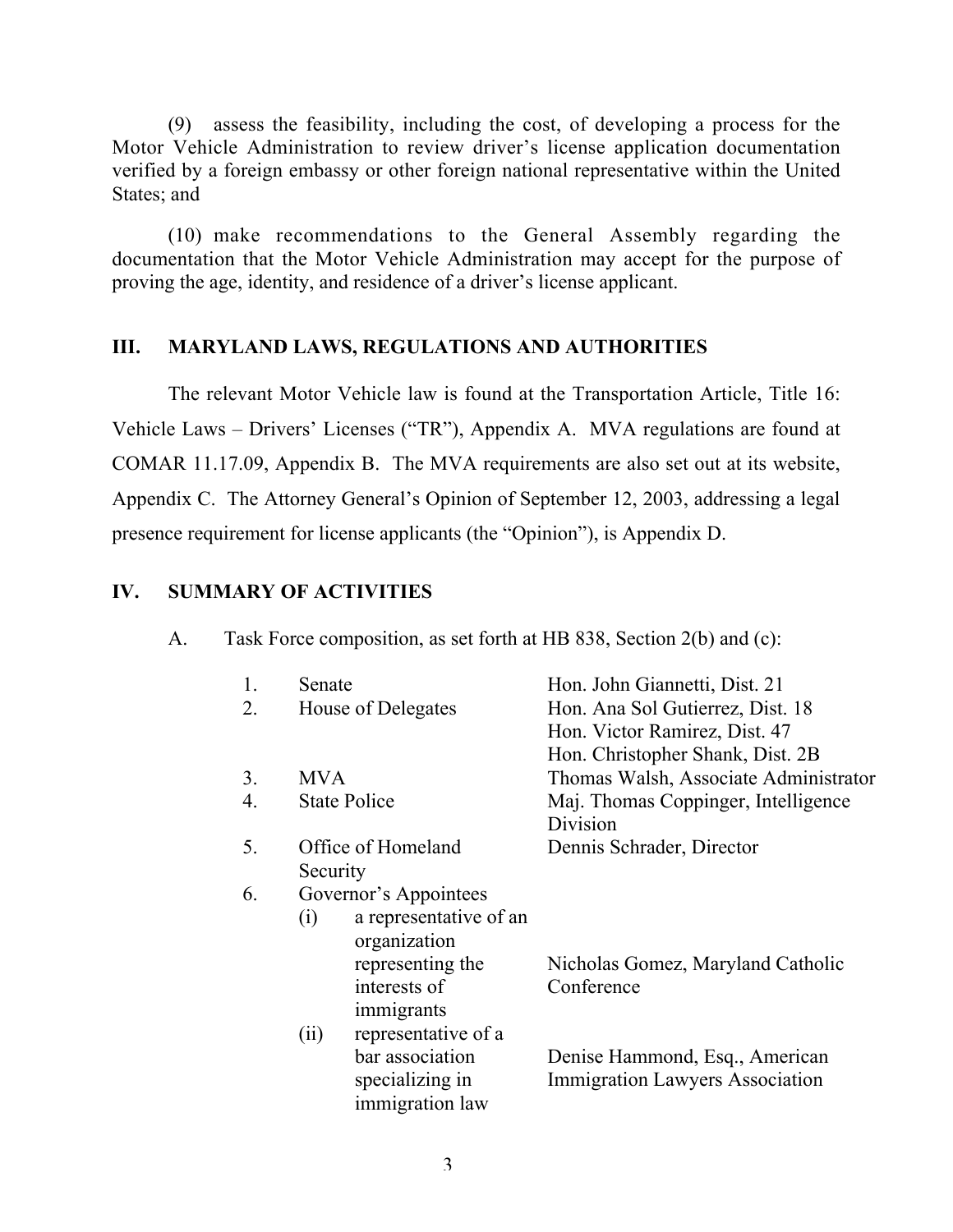|    |              | (iii)<br>(iv) | representative of a<br>[federal] agency with<br>experience in<br>enforcing<br>immigration law<br>representative of the |                                                           |
|----|--------------|---------------|------------------------------------------------------------------------------------------------------------------------|-----------------------------------------------------------|
|    |              |               | business community                                                                                                     | Stephen G. Principe, President, Site<br>Maintenance, Inc. |
|    |              | (v)           | Chairman                                                                                                               | Geoffrey S. Tobias, Esq.                                  |
| Β. | <b>Staff</b> |               |                                                                                                                        | Caryn Cole, Communications<br>Manager, MVA                |

C. Meetings.

The Task Force met twelve times between November 20, 2003, and November 12,

# 2004. Witnesses included:

- Representatives of the Mexican and Salvadorian governments
- American Association of Motor Vehicle Administration
- National Conference of State Legislatures
- Maryland Department of Human Resources
- A professor of national security law at the United States Military Academy
- Maryland Latino Coalition for Justice
- Maryland MVA Fraudulent Document Recognition Program
- Business, Economic and Community Outreach Network, Salisbury University
- Association of Maryland Chiefs of Police
- Maryland Automobile Insurance Fund
- Members of the House of Delegates

While most of its meetings were in Annapolis, the Task Force visited MVA Headquarters to observe the Fraudulent Document Program Machinery in use. The Task Force also traveled to Salisbury, for the convenience of Eastern Shore residents.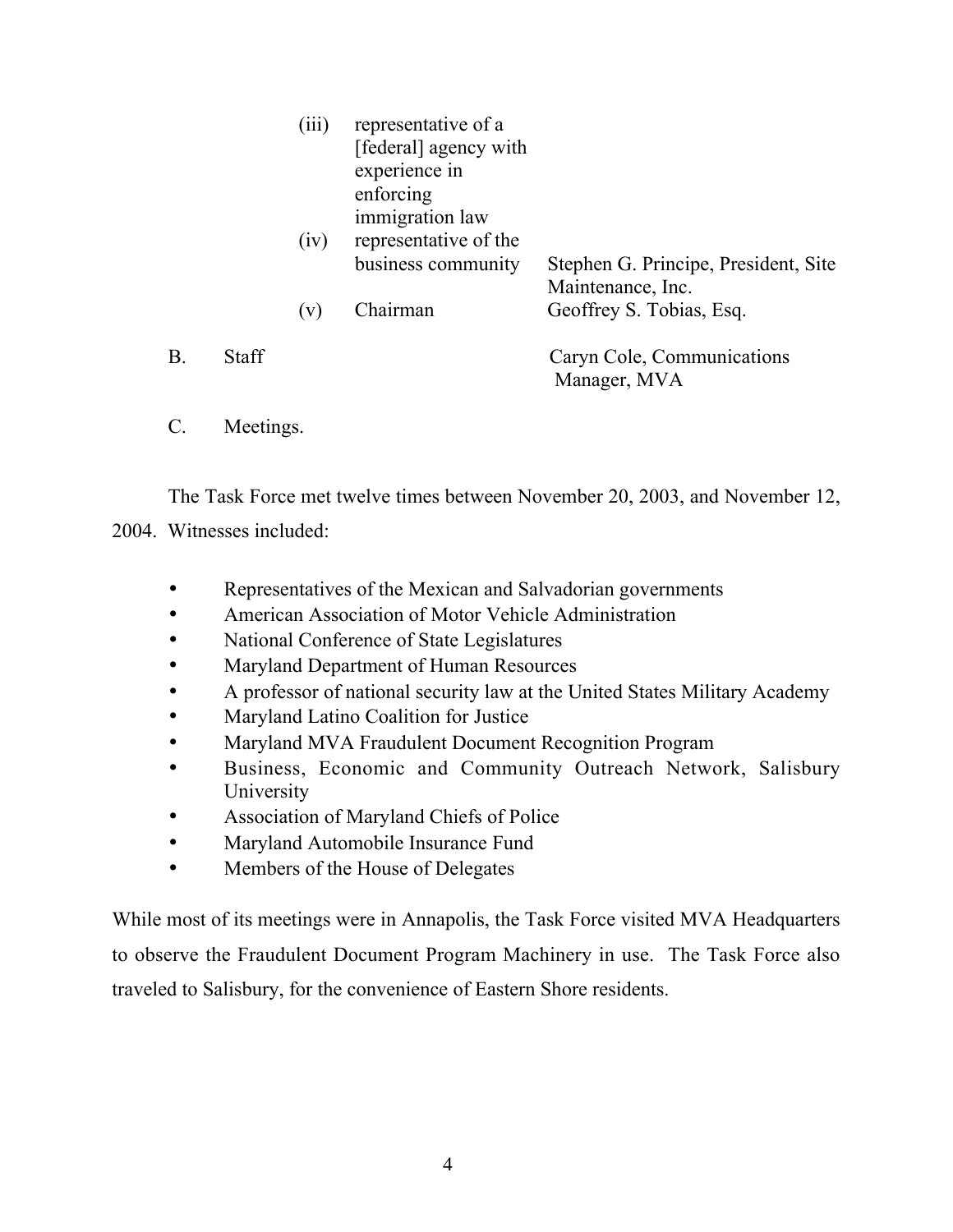# V. FINDINGS

#### Definitions

Because the Act creating the Task Force uses terms in a manner not exactly consistent with the national immigration law, the following definitions, which are believed to be consistent with legislative intent, are utilized in this Report.

"Documented immigrants" – non-citizens of the United States who have been granted permanent residence by the United States or who hold a current, valid nonimmigrant "lettered" status, as well as refugees, asylees, persons in temporary protected status and other non-citizens legally present in the United States.

"Undocumented immigrants" – non-citizens of the United States not having any status pursuant to United States immigration law. This includes persons who entered the United States without inspection by federal authorities, or whose legal status in the United States has expired or has otherwise been lost.

"US DHS" - The post-September 11, 2001, creation of the United States Department of Homeland Security included the dissolution of the Immigration and Naturalization Service (" $INS$ ")<sup>1</sup> and the creation of three new agencies in the US DHS: Customs and Border Protection ("CBP"), Immigration and Customs Enforcement ("ICE") and Citizenship and Immigration Services ("CIS"). Except where the context requires otherwise, reference to US DHS includes the former INS.

"MdTA" – Maryland Transportation Authority.

"AAMVA" – American Association of Motor Vehicle Administrators.

"CID" – Consular Identification Document, issued by an official representative of foreign country in the United States, purporting to identify the holder thereof.

 $\frac{1}{1}$  $1$  The INS was part of the United States Department of Justice.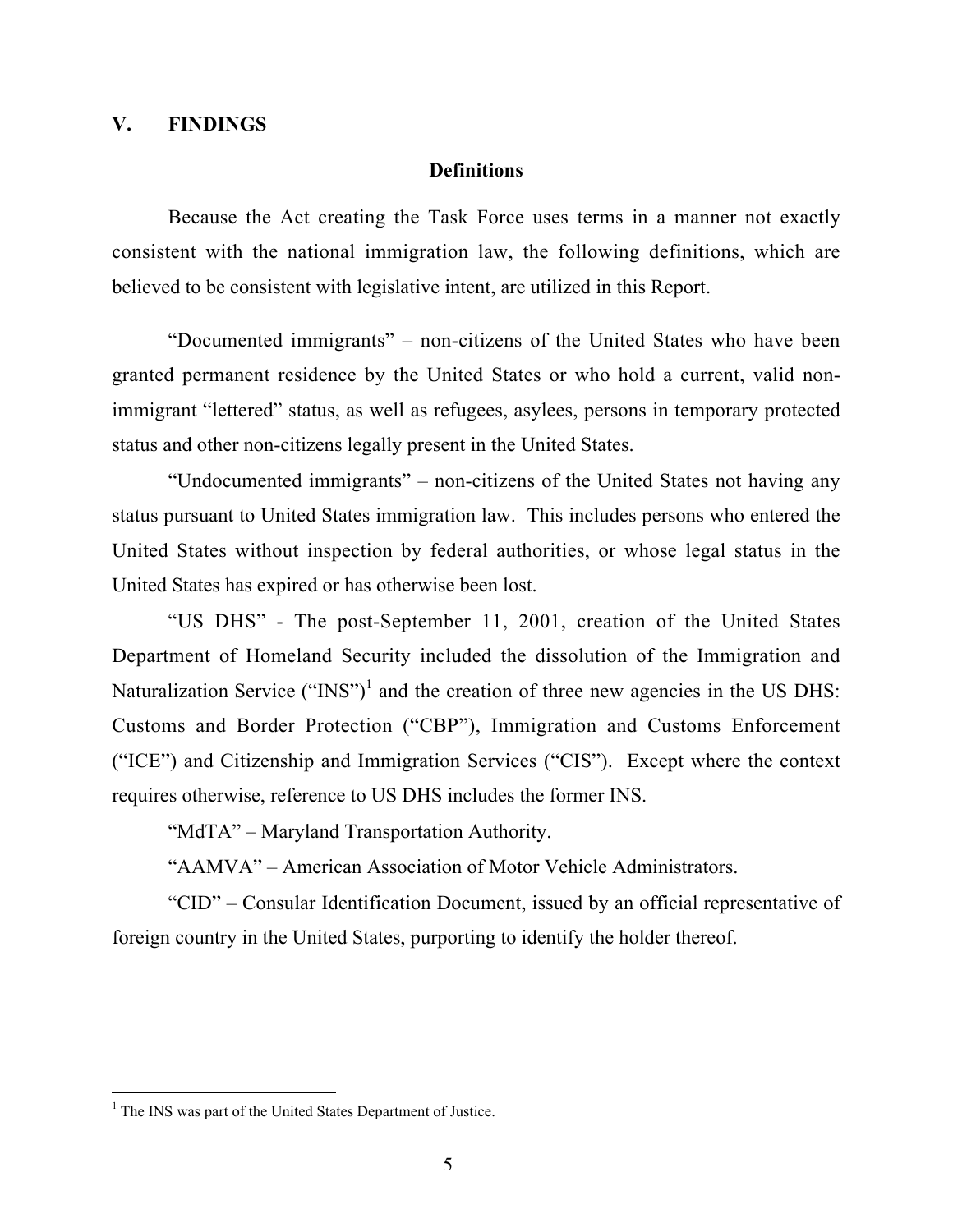Task Force Assignment Nos. 1, 2 and 3:

The Task Force shall study domestic and foreign documentation that proves the age, identity and residence of an applicant for a driver's license.

## **Background**

The mission of the MVA is to provide efficient and courteous service in the delivery of driver and vehicle services in order to maintain the mobility, safety and security of Maryland citizens. The driver's license provides the State some regulatory control over those who operate motor vehicles. Ensuring basic driver competency promotes public safety. The identification requirements and process play a critical role in addressing that safety objective. Each of the driver licensing entities<sup>2</sup> has signed on to the concept of "one license from one state." This agreement, overseen by AAMVA, presupposes a quality process in place for ensuring the identity of the person being licensed. It is critical that each individual issued a driver's license "remains the same person" throughout subsequent dealings with the Maryland MVA or any other state's motor vehicle licensing agency. Simply stated, this means one driver identity, one license document and one driver record. In addition to the relevance of identity to driver safety as summarized above, the driver's license is now the identification document of choice throughout North America. With a photo, signature and physical description, the driver's license has a role far beyond its original purpose of identifying the holder as competent to drive. As noted by the September 11 Commission, and Congress itself, the license is now accepted as a, if not *the*, primary official identifying document. A fraudulently obtained driver's license may lead to loss of life (*e.g.,* unsafe drivers), fraudulently obtained entitlement to services or jobs (*e.g.,* Medicare or welfare fraud) and other activity leading to economic and social losses. It may also serve as a "breeder document" facilitating the issuance of other fraudulent documentation.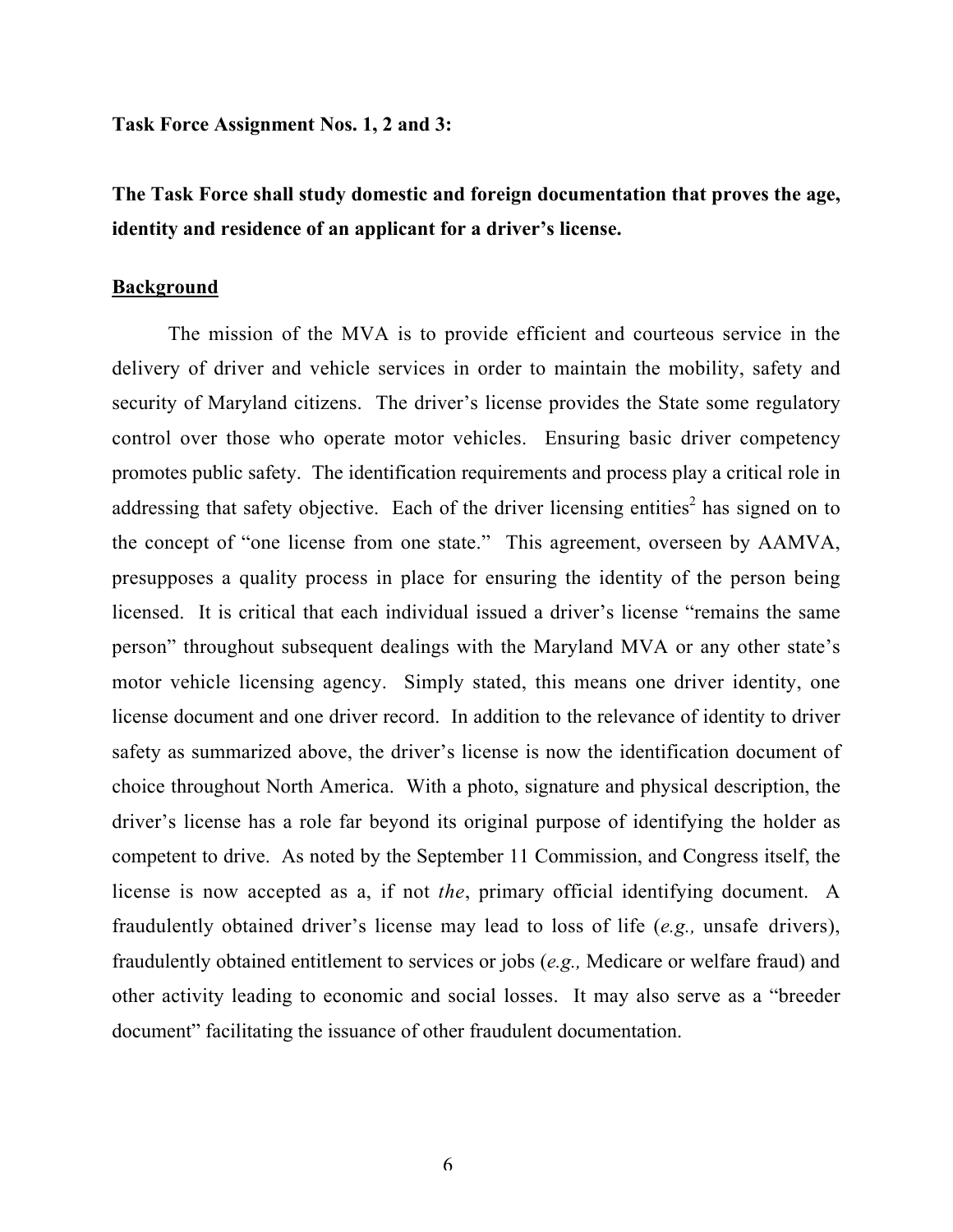In accordance with TR 16-106(b), "an applicant for an original license shall submit with the application a birth certificate or other proof of age and identity that is satisfactory to the Administration." Appendix A. The MVA has adopted regulations (COMAR 11.17.09) elaborating on the requirement that an applicant provide proof of age and identity. Appendix B. The Attorney General concluded in the September 12, 2003, Opinion that ".... the MVA may require an applicant for a Maryland driver's license who lacks a domestic birth certificate to provide alternative forms of identification and may include immigration-related documents among acceptable forms of identification. However, under the Maryland Vehicle Law, a person's inability to establish lawful presence in the United States is not a basis for denying that person a driver's license." Appendix D.

The following is a description of the recent history regarding identification requirements and processes for obtaining a Maryland driver's license.

## Policies Prior to September 11, 2001

Proof of legal presence in the U.S. was not required from citizens of foreign countries. Foreign applicants could process at any full service, MVA branch office location.

In 1997, Maryland regulations regarding proof of identity and residency as a condition of obtaining a driver's license (COMAR 11.17.09) or identification cards (COMAR 11. 17.06) were amended to what are now current COMAR provisions.

At the time of September 11, 2001, COMAR provisions required foreign-born applicants to provide two primary source documents (detailed below) OR one primary

 $\frac{1}{2}$  $2$  States (including all provinces of Canada), District of Columbia, etc.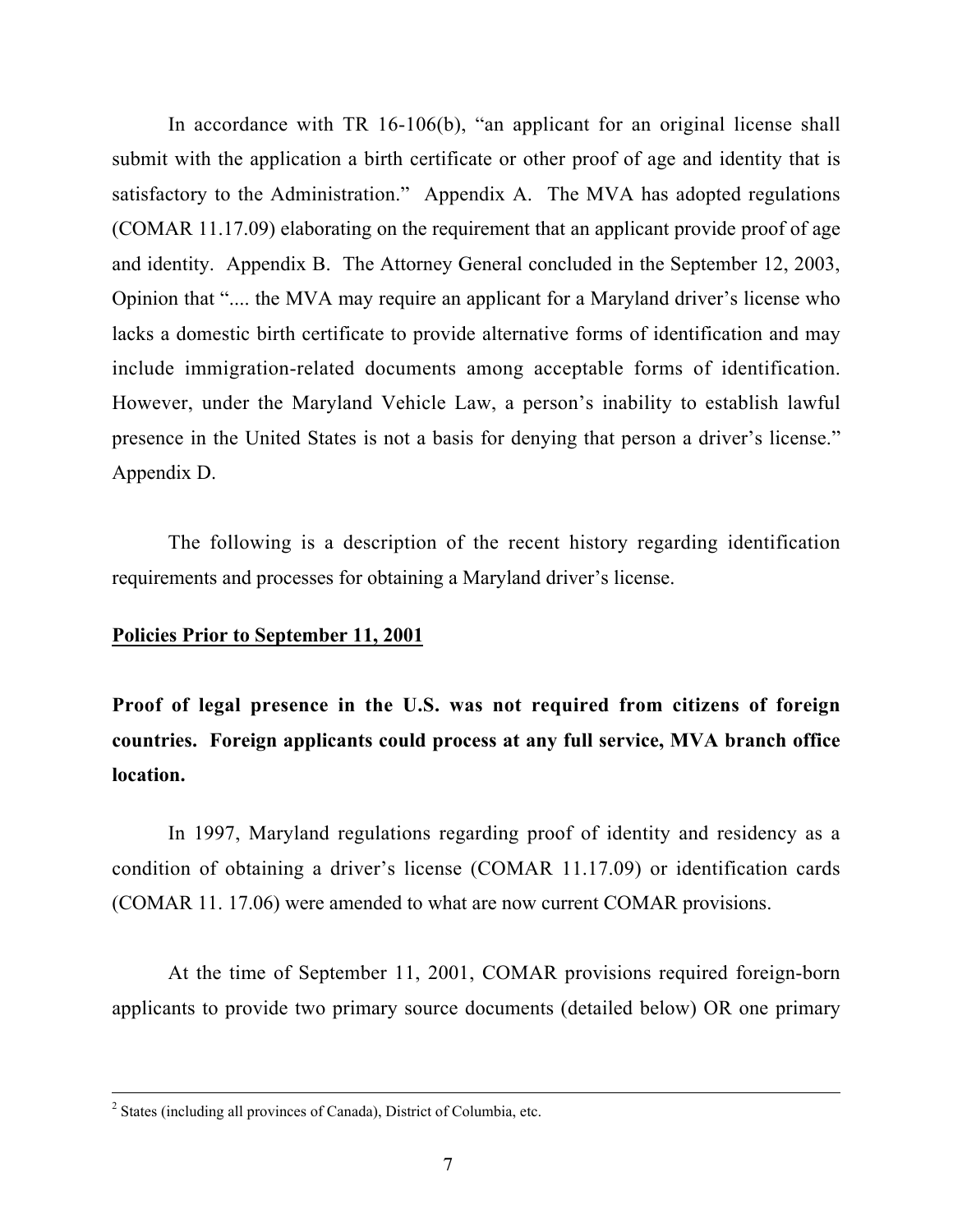and secondary source document to establish identity. This is in addition to two proofs of Maryland residency.

The requirements and acceptable documents for those individuals having a U.S. or Canadian<sup>3</sup> birth certificate and those for foreign-born individuals were, and are, as set out at COMAR 11.17.09.04.

# Title 11

# DEPARTMENT OF TRANSPORTATION Subtitle 17 MOTOR VEHICLE ADMINISTRATION— DRIVER LICENSING AND IDENTIFICATION DOCUMENTS Chapter 09 Proof of Age, Name, Identity, and Name Change Authority: Transportation Article, §§ 12-104(b) and 16-106(d), Annotated Code of Maryland

## Scope and Application

# These regulations are intended to provide clarification of the:

A. Statutory definition of "name" in Transportation Article, § 11-137, Annotated Code of Maryland;

B. Statement "or other proof of age and identity that is satisfactory to the Administration" in Transportation Article, § 16-106(d), Annotated Code of Maryland; and

C. Statement "or other proof of age and identity acceptable to the Administration" in Transportation Article, § 12-301(a)(3), Annotated Code of Maryland,

 $\frac{1}{3}$ <sup>3</sup> Pursuant to Maryland law, TR 11-161, Canadian provinces are treated as U.S. "states" with regard to birth certificates.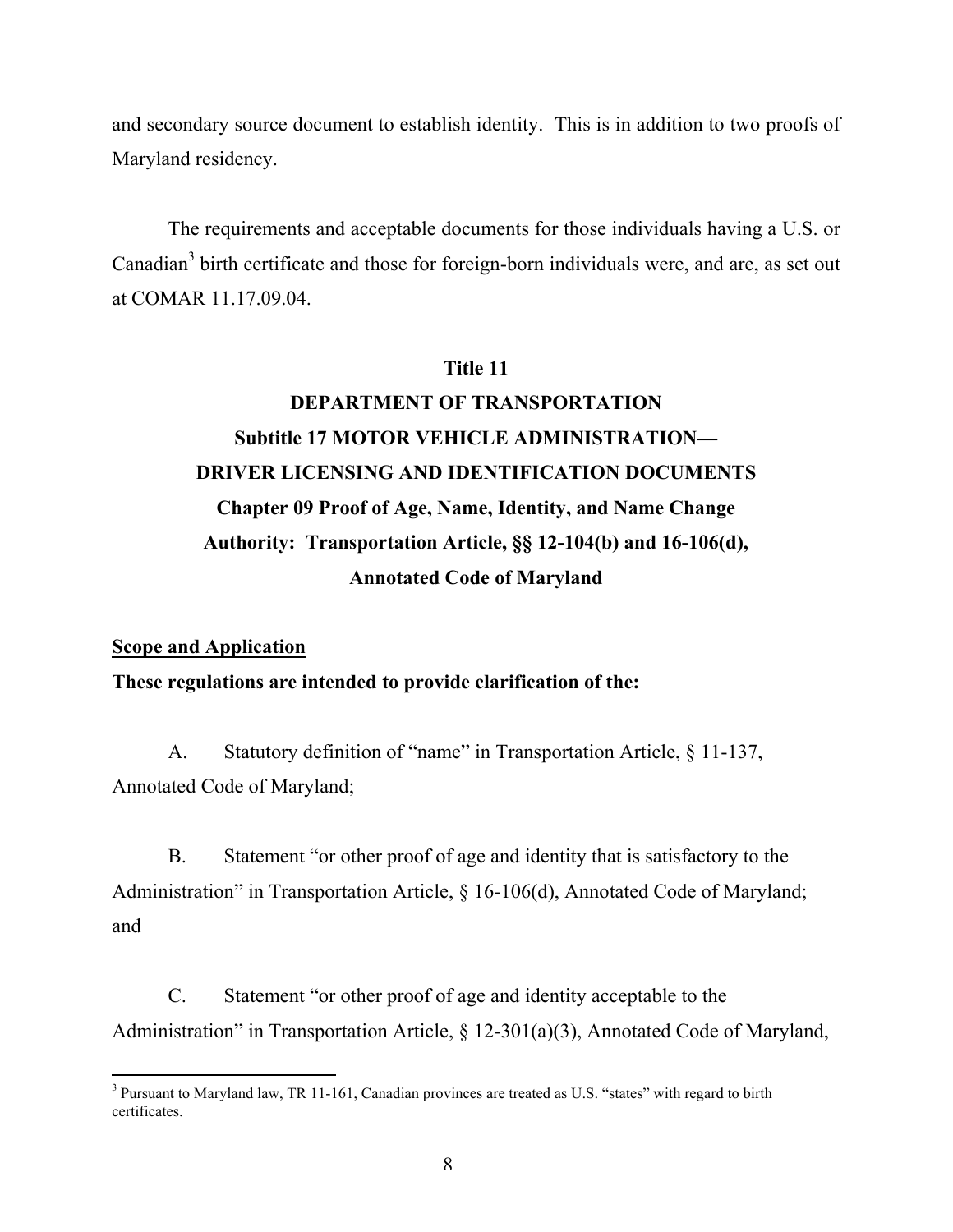in connection with the Administration's issuance of driver's licenses, nonresident permits, moped operator's permits, vehicle titles, and vehicle registrations when name or identity is at issue, for purposes of the Maryland Vehicle Law.

# **Definitions**

A. In this chapter, the following terms have the meanings indicated.

- B. Terms Defined.
	- (1) "Administration" means the Motor Vehicle Administration.

(2) "Birth Certificate" means an original birth certificate issued by the Division of Vital Records or by a duly constituted governmental agency which is authorized to issue that data, or a certified copy of the original birth certificate.

(3) "Changed by court order" as used in Transportation Article, § 11- 137(2), Annotated Code of Maryland, refers to the name resulting from a lawful court proceeding instituted to change any aspect of the individual's name.

(4) "Initial license" means the first Maryland license.

(5) "License" means a driver's license, a commercial driver's license, a moped operator's permit, or a learner's instructional permit.

(6) "Out-of-State driver's license" means a license to drive a motor vehicle duly issued by another state, District of Columbia, Province of Canada, or U.S. **Territories**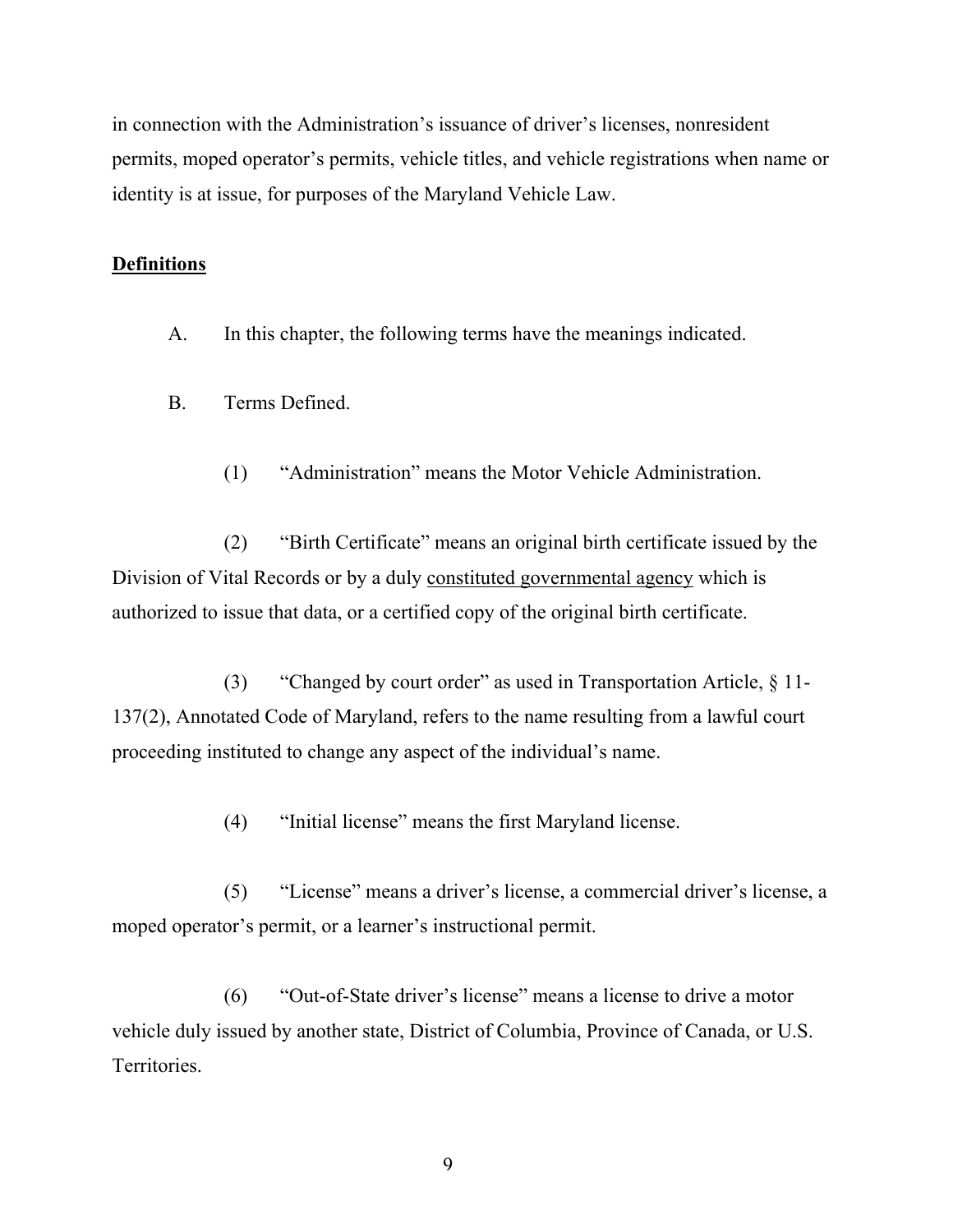# **Application**

A. An applicant for an initial, duplicate, or corrected license, or an applicant requesting a change of name, shall present proof of age, name, identity, and residence.

B. The Administration may require that an applicant certify to the truthfulness of any information provided by the applicant as a consequence of the requirements of these regulations.

# Proof of Residence, Age, Identity, and Name Change

A. Initial and Duplicate Licenses.

(1) Except as otherwise provided, a birth certificate or court-ordered change of name and one other primary source of identification, which contains the applicant's signature, as specified in  $\S$  D(1) of this regulation, shall be presented by an applicant for an initial or duplicate Maryland license.

(2) Identification Requirements When No Record of Birth Exists.

(a) If an applicant for Maryland license cannot obtain a birth certificate from a vital statistics office of the applicant's state, the applicant shall furnish:

(i) A letter from that office of vital statistics attesting to the fact that no record of birth exists; and

(ii) Two other primary, or one primary and two secondary sources of identification as specified in § D of this regulation.

(b) One of the sources of identification in  $\S A(2)(a)(ii)$  of this regulation shall contain the applicant's signature and one of the sources of identification shall contain the applicant's date of birth.

10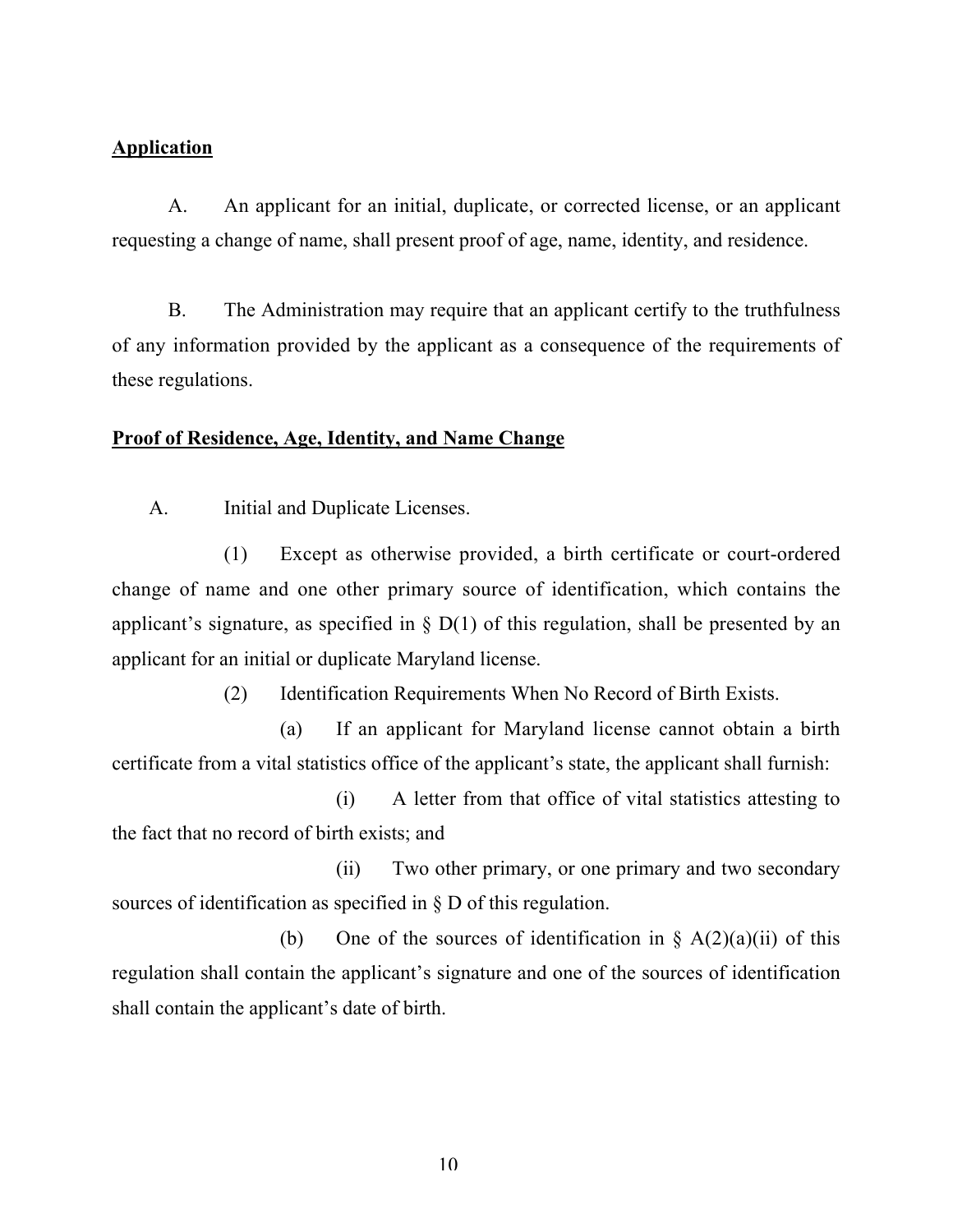(3) If the applicant does not have the birth certificate in the applicant's possession, the Administration shall accept, instead of the birth certificate as source of age and identification:

(a) The applicant's valid out-of-State license provided it has the full date of birth; and

(b) One other primary source of identification as specified in § D(1) of this regulation.

(4) If an applicant for a Maryland license holds a valid out-of-State license, possesses a birth certificate with a name different than the name on the applicant's out-of-State license, and requests that the license be issued in the name indicated on the out-of-State license, the Administration shall issue the applicant a license in the name indicated on the out-of-State license and cross-reference that name with the name on the applicant's birth certificate, provided:

(a) The applicant produces the birth certificate for inspection; and

(b) The applicant certifies to the truthfulness of the name on the out-of-State license and the birth certificate.

(5) Valid Out-of-State License Not in Applicant's Possession. If an applicant for a Maryland driver's license, who has been issued a valid out-of-State license cannot present the previously issued-out-of-State license because of loss or theft, the applicant shall submit two primary sources of identification, one of which contains the applicant's signature, and a letter from the other licensing jurisdiction attesting to the:

(a) Existence of a valid-out-of-State license;

(b) Applicant's name and date of birth; and

(c) Validity of the license.

(6) If the Administration issues an original Maryland license in the name indicated on an out-of-State license, and if the name on the out-of-State license contains initials rather than the full name, the Administration shall require the applicant to submit any documentation listed under § D of this regulation which indicate the full

11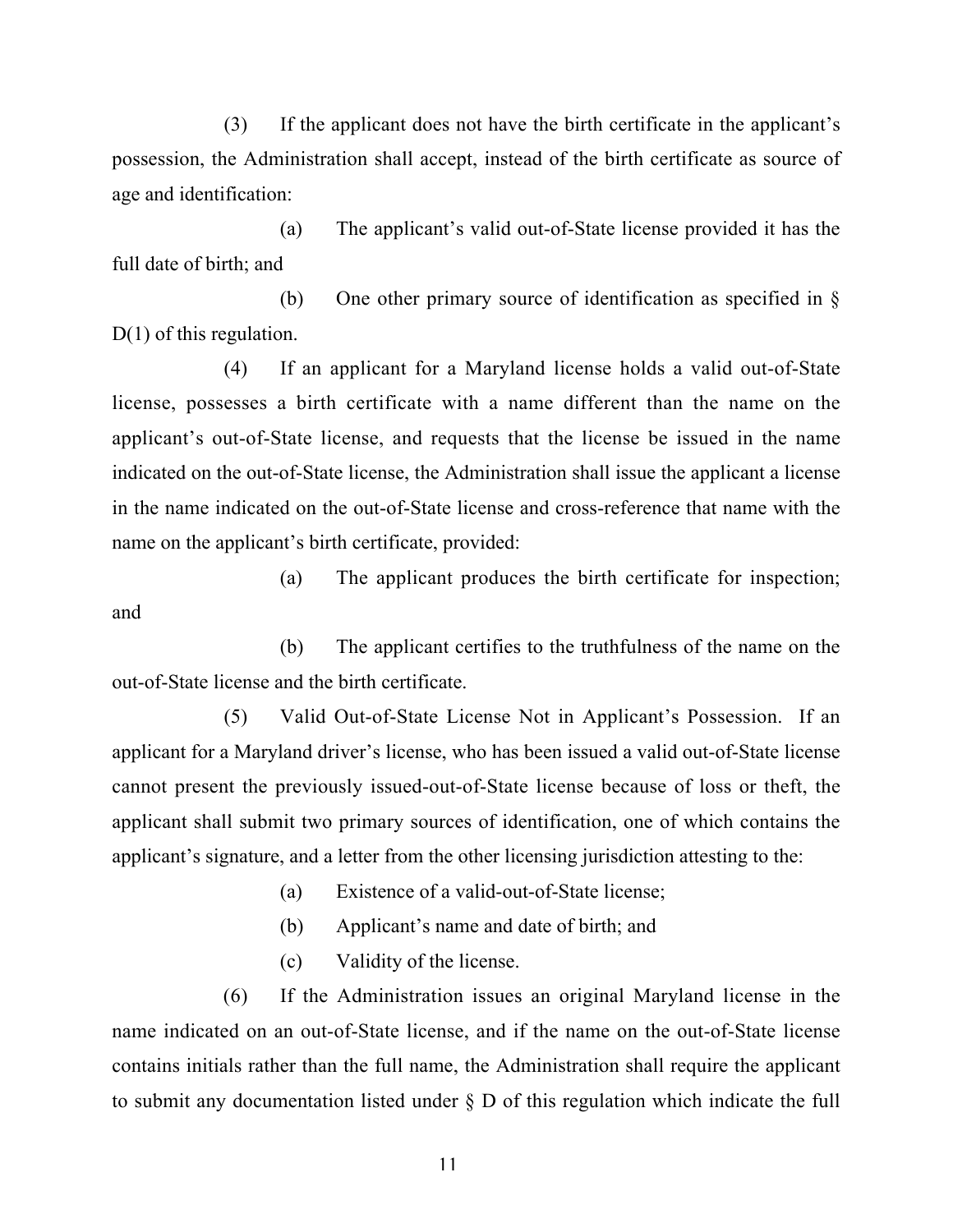name of the applicant, and the Administration shall license the applicant under the full name.

(7) Foreign Born Applicant. An applicant born in another country who is not licensed to drive and who is applying for an initial license shall furnish two primary or one primary and two secondary sources of identification as specified in § D of this regulation. One of the sources of identification shall contain the applicant's signature and one of the sources of identification shall contain the applicant's date of birth.

B. Alternative Documentation. If an applicant is unable to provide both primary sources of identification required by  $\S$  A(1)of this regulation, the applicant shall submit:

(1) A birth certificate or court change of name order and two secondary sources of identification, one of which contains the applicant's signature, as specified in § D(2) of this regulation; or

(2) A document or documents bearing the applicant's name and signature, if a digital image is on file with the Administration for the applicant and is retrievable for identification purposes.

C. In addition to the documents required by §§ A and B of this regulation, the applicant shall submit two proofs of residence, as specified in § E of this regulation.

D. Identifying Document List.

(1) The following sources of identification are considered primary sources of identification:

(a) Original government-issued birth certificate or certified copy (U.S. or territorial);

- (b) Actual Social Security card;
- (c) Valid U.S. passport;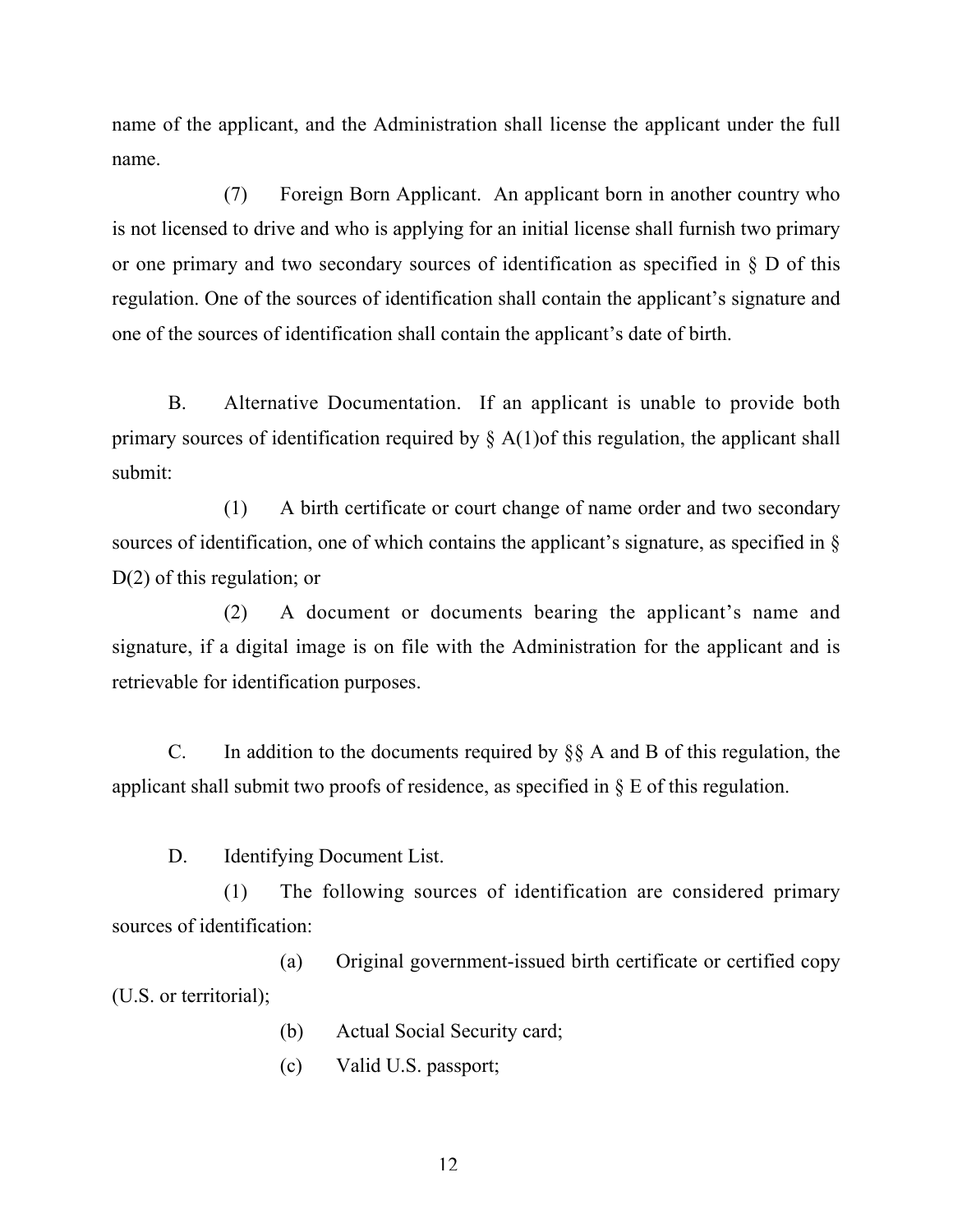(d) Valid U.S. military identification card or discharge record

(DD 214);

- (e) Maryland driver's license;
- (f) Maryland identification card;
- (g) Out-of-State driver's license, with a translation into English,

if required;

(h) Out-of-State identification card, with a translation into English, if required;

(i) Certificate of naming from a religious institution such as a baptismal certificate or synagogue naming certificate, issued during the initial year of life;

(j) Certified school records;

(k) Valid out-of-country passport, as defined by 8 U.S.C. §§ 1182, 1184, 1201, and 1202;

- (l) Certificate of U.S. citizenship, INS Form N-560 or N-561;
- (m) Certificate of naturalization, INS Form N-550 or N-570;
- (n) Alien registration receipt card, I-551;
- (o) Valid employment authorization card, I-688A or I-688B;
- (p) Valid employment authorization document, I-766;
- (q) Valid temporary resident card, I-688;
- (r) I-94 refugee's arrival/departure card;
- (s) Out-of-country driver's license, with a translation into

English, if required;

- (t) International driver's license; or
- (u) Government-issued driver's license.

(2) The following sources of identification shall be considered secondary sources:

- (a) Selective service card;
- (b) Pistol permit with photograph or fingerprint;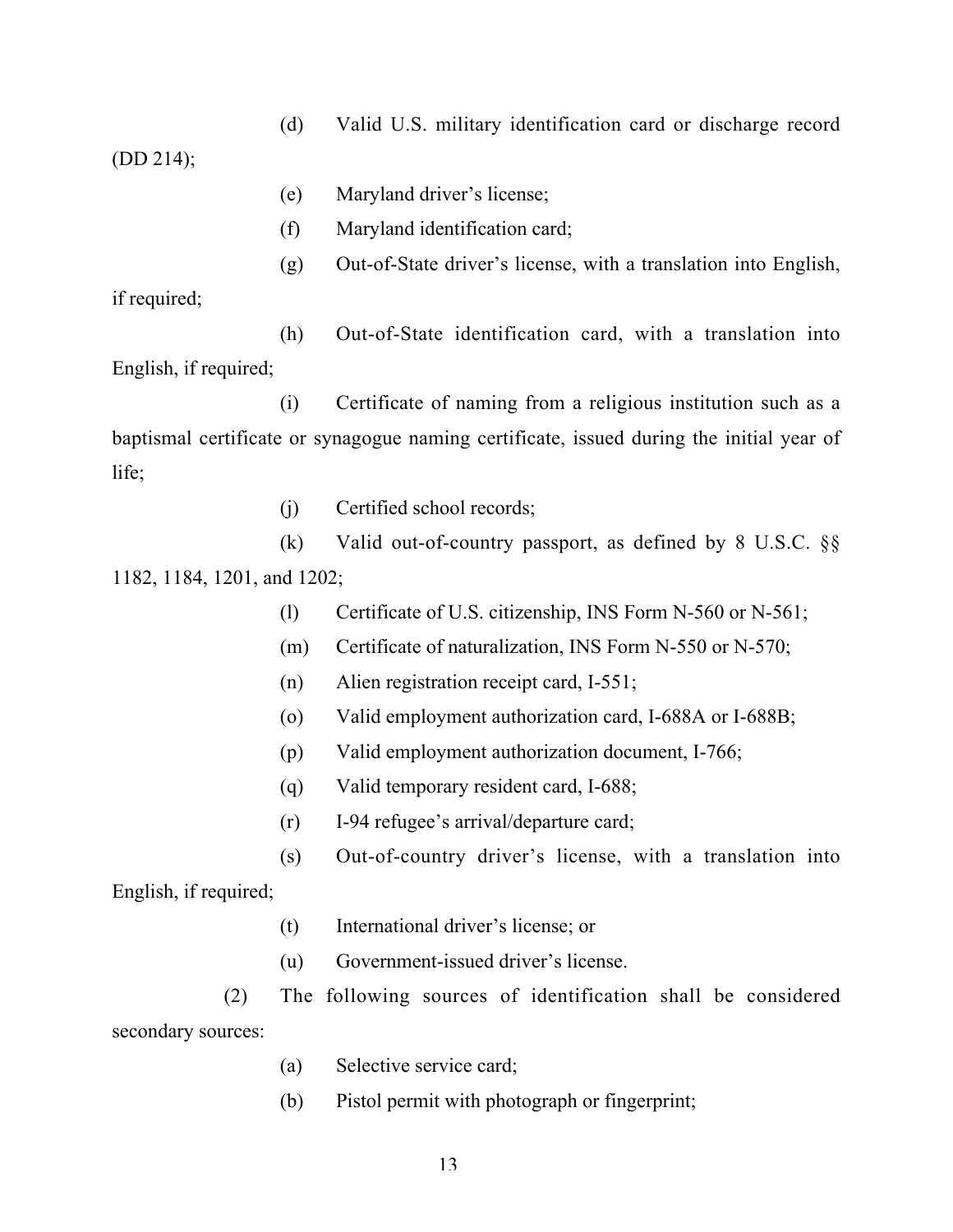- (c) Vehicle registration card or title;
- (d) Voter registration card;
- (e) Government-issued document requiring applicant's signature;
- (f) Utility or telephone bill;
- (g) Checking or savings account statement;
- (h) Life insurance card or policy (over 3 years old);
- (i) Taxpayer card (property tax bill or receipt);
- (j) Mortgage account or proof of home ownership;
- (k) Residential rental contract;
- (l) Cancelled check;
- (m) Marriage certificate;
- (n) Divorce decree;
- (o) Retail sales/financial institution sales agreement; or
- (p) In person identification by the applicant's parent or guardian,

except this may not be accepted as the sole proof of age.

E. Proof of Residence. The following documents are considered as proofs of residence, if they show the applicant's current residence:

- (1) Selective service card;
- (2) Maryland vehicle registration card or title;
- (3) Voter registration card;
- (4) Utility, telephone, or cable TV bill;
- (5) Checking or savings account statement;
- (6) Life insurance card or policy (over 3 years old);
- (7) Property tax bill or receipt;
- (8) Mortgage account or proof of home ownership;
- (9) Residential rental contract;
- (10) Cancelled check with name and address imprinted;
- (11) First class mail from any government agency;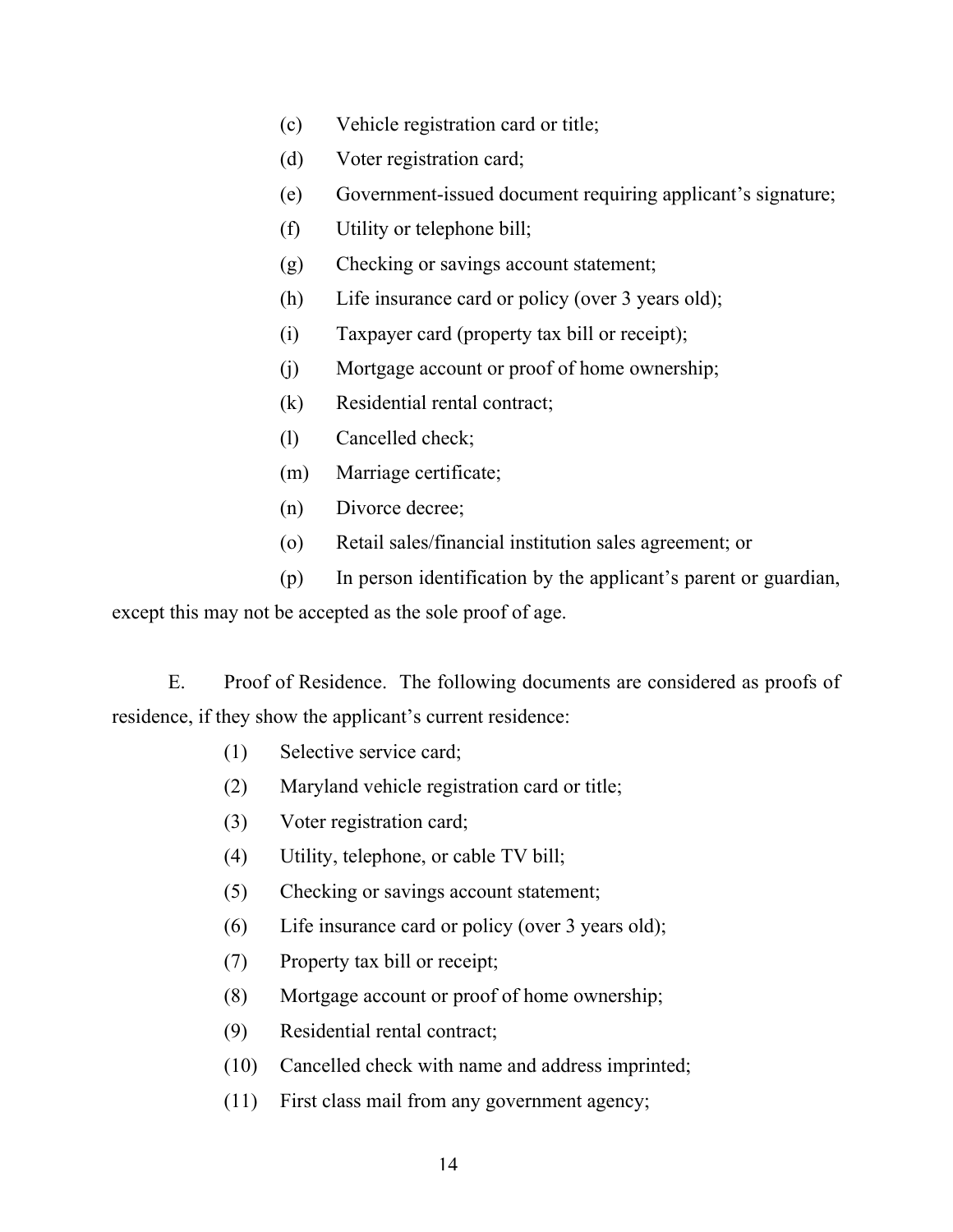(12) Major credit card bill;

(13) Installment loan contract from a bank or other financial institution;

(14) Sales tax or business license;

(15) U.S. savings bond;

(16) Residential service contract (for example, TV repair, lawn service, or exterminator contract); or

(17) Probation court order, order of parole, or order of mandatory release.

F. Statement of Residence. The Administration may accept the following statements as proof of residence:

(1) In the case of a dependent child, a statement from the child's parent or guardian signed in the presence of a representative of the Administration;

(2) In the case of a married person, a statement from the individual's spouse signed in the presence of a representative of the Administration; or

(3) In the case of a resident of a nursing home, a statement from the nursing home manager written on nursing home letterhead.

G. Change of Name.

(1) A change of name by marriage, court order, or divorce on an identifying document may be processed when one of the following forms of identification is presented:

(a) Certified copy of a court order pertaining to the name change;

(b) Original or certified copy of a marriage license;

(c) Original or certified copy of a divorce decree; or

(d) Original or certified copy of a birth certificate.

(2) A photocopy of any of the documents mentioned in  $\S$  G(1) of this regulation is acceptable if:

(a) Presented in person with a photo driver's license or Administration-issued photo identification card; or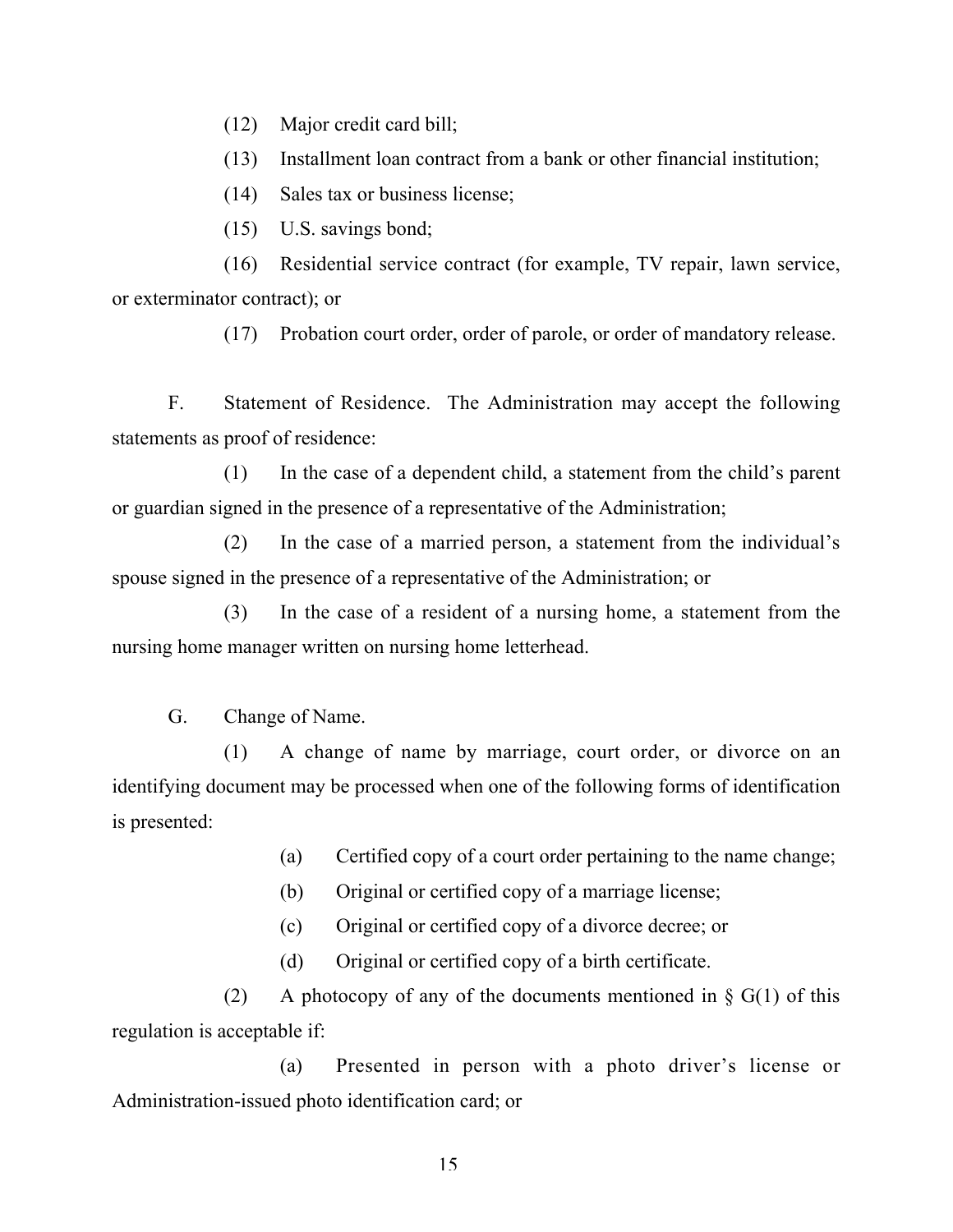(b) Processed through the mail.

(3) A common law change of name may be processed as allowed by Transportation Article, § 16-106(d)(3), Annotated Code of Maryland.

H. An applicant for an initial title or registration card, or both, shall certify, under penalties of law, that the name and date of birth on the application are true and correct.

I. An applicant for a duplicate title or registration card by mail shall certify that the information is true and correct.

J. An applicant who applies in person for a duplicate title or registration shall submit to the Administration a valid driver's license or any acceptable document indicated in  $\S$  D(1) of this regulation.

COMAR provisions related to renewal, fraud and certain ministerial matters are found at 11.17.09.05.09, set out in Appendix B.

# Policy Changes after September 11, 2001

- Effective October 1, 2001, the MVA changed its procedures to require foreign-born applicants to present the following documents in connection with applications for driver licenses and identification cards:
	- A valid foreign passport with valid visa and valid I-94/Adit stamp evidencing lawful admission, or valid, current INS document, plus one other primary source of identification with the applicant's signature or
	- A valid foreign passport with valid visa and valid I-94/Adit stamp evidencing lawful admission, plus two secondary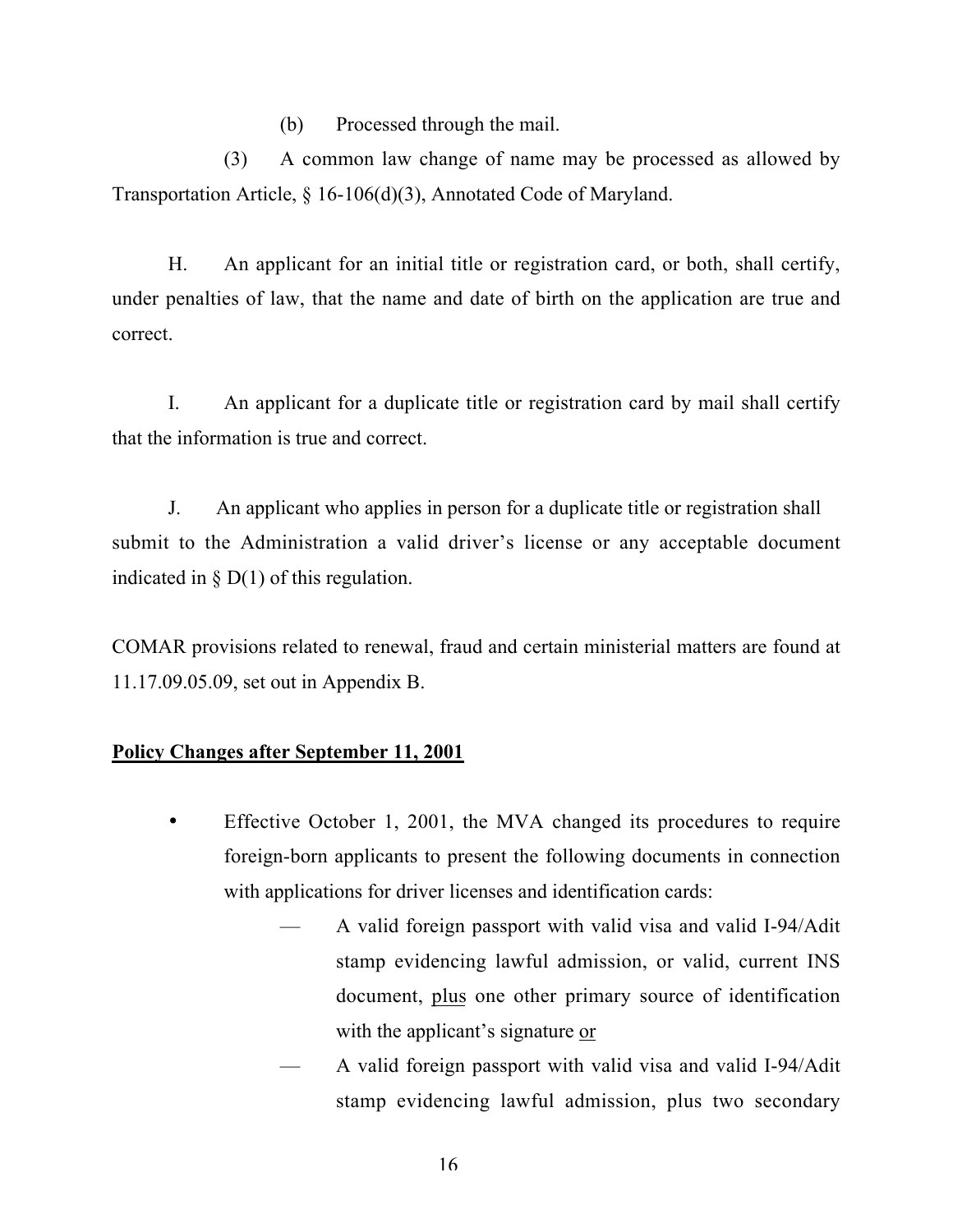sources of identification, one of which must contain the applicant's signature; plus

- Two proofs of Maryland residency.
- Effective June 2, 2002, the MVA replaced over-the-counter issuance of Identification Cards with a central printing and issuance service, which mails the cards to applicants.
- Effective April 25, 2002, the MVA implemented sections of SB 639 (2002). This legislation (1) authorized MVA investigators to issue citations for fraudulently obtaining an identification card; (2) included federal law enforcement agencies in the arrest warrant program; (3) changed the penalty for fraudulently obtaining a commercial driver's license and (4) authorized MdTA police security control of all Department of Transportation facilities.
- Effective September 29, 2003, the MVA began processing out-of-country applicants, Monday through Friday, via appointment (Saturday service was included at a later date).
- Effective October 1, 2003, the MVA implemented HB 838 (2003) which (1) required that applicants disclose their social security number or certify they do not have a number and (2) prohibited the use of false, fictitious or fraudulently altered documents in application for a driver's license.
- Effective November 3, 2003, the MVA hired a program manager for the Document Examiner Program. AAMVA has certified that the current program manager is qualified to conduct the Fraudulent Document Detection Program and train other examiners.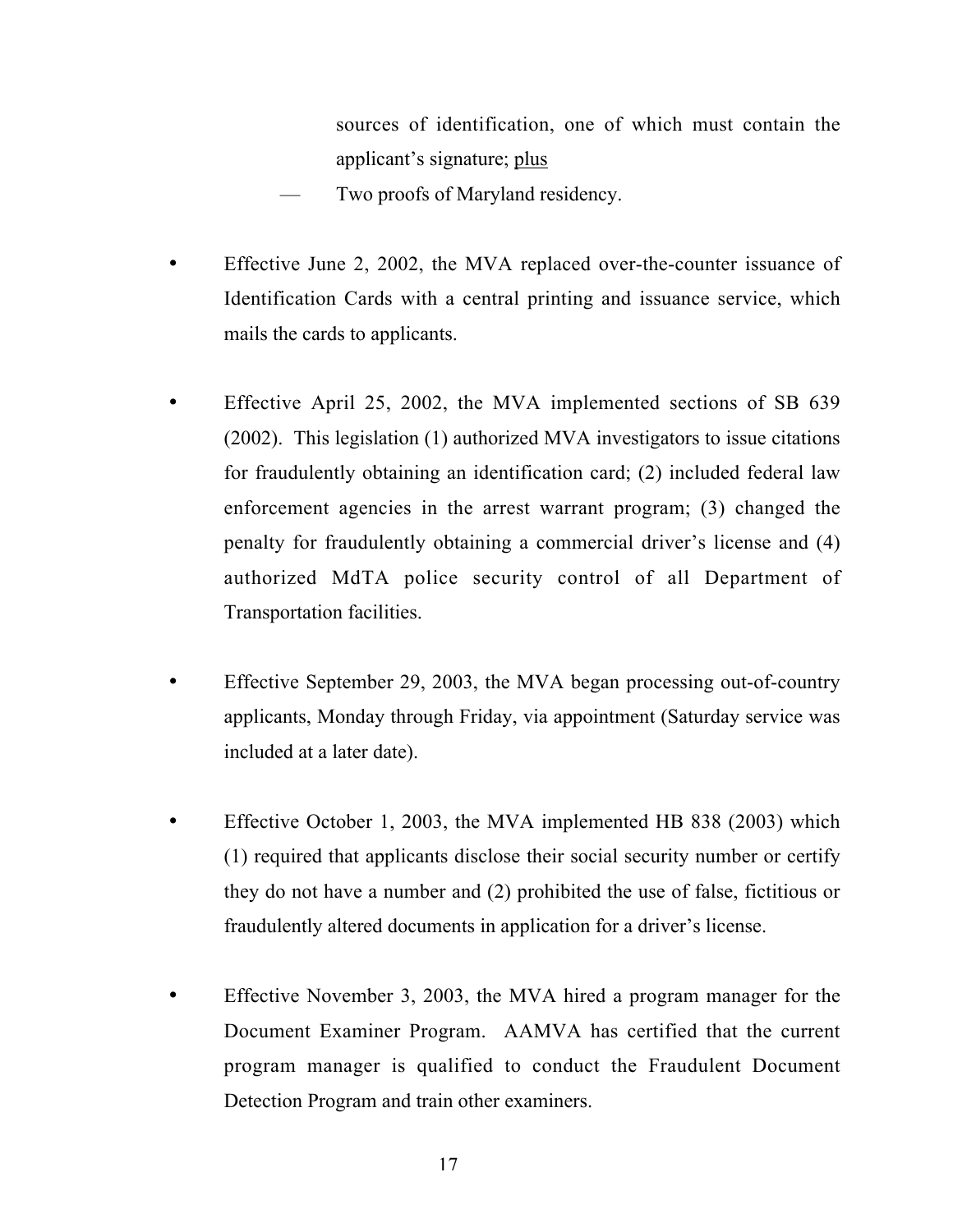MVA Senior Document Examiners (SDEs) undergo an intense 40-hour training course, developed by AAMVA, on fraudulent document recognition (including overt and covert document examination). Only trainers certified by AAMVA teach these courses. Upon successful completion of training and examination, the SDEs receive AAMVA certification in fraudulent document examination equipment, and each SDE is trained on equipment usage. Various reference materials and on-line document authentication tools are accessible to Maryland SDEs. SDEs also receive regular in-service training that covers updates in document authentication, as well as on-going intelligence alerts at state and federal levels on stolen identity documents.

# Acceptable Criteria for Identity Documents

The Task Force received several hours of testimony and reviewed much documentation regarding the credibility of certain types of foreign identifying documents. Two presentations were made by Mexico concerning the security features of its CID. Representatives of El Salvador testified concerning their national identity document, the *Unico de Identidad* or DUI. No substantive testimony was received concerning CIDs presently issued by other countries (*e.g.,* Guatemala*).* The Task Force also did not receive testimony as to (1) which additional countries are contemplating the issuance of a CID or (2) how the MVA could assess the reliability and security of documents issued by foreign states with which the MVA has no practical, official means of communication.

H. Wayne Livesay,<sup>4</sup> President of the Association of Maryland Chiefs of Police testified and raised concerns with any weakening of the standards the MVA would use to establish identity. The driver's license is the universally accepted identity document, enabling the holder to, among other things, vote, buy a gun, purchase explosives, obtain

 $\frac{1}{4}$ Chief of Police, Howard County.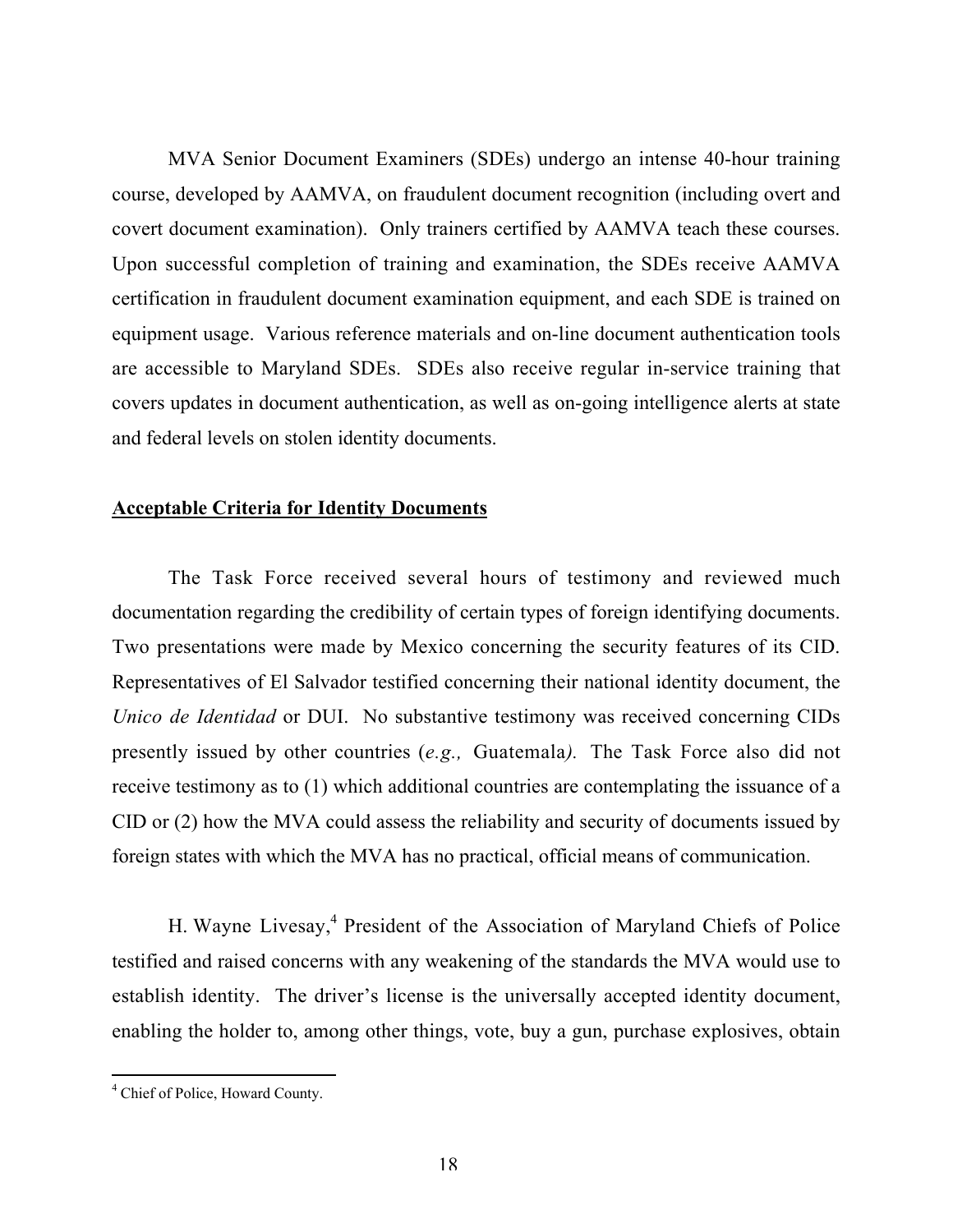instant credit, rent a truck and board an airplane. Fraudulently obtained licenses are also used for money laundering and flight from prosecution, as well as terrorism. Chief Livesay thus recommended that the Task Force seek to strengthen, not loosen, the requirements for obtaining a license.

The CEO of AAMVA presented the Association's final report containing recommendations regarding driver's license and identity card security. This Report, Appendix E, details the best practices, standards and recommendations for enhancing the security of driver licensing process. Exhibit E includes AAMVA's Resolution No. 03- 08, concluding that CIDs require additional study and that no other foreign documents be accepted for establishing identity. The Task Force found it significant that AAMVA representatives had visited Mexico to observe their document issuing processes. While this visit occurred in 2002, prior to more recent procedures, AAMVA is not, yet, confident in the security of the Mexican CID. The AAMVA representative reported that Mexican banks do not accept the CID. It is also significant that all Canadian provinces are members of AAMVA but none in Mexico has applied.

The Task Force also received testimony from a representative of the National Conference of State Legislatures (NCSL) regarding the work they have done on the issue. Particularly noteworthy was the fact that several state legislatures have revised their laws so as to require legal presence. One state, Tennessee, has created a secondary, theoretically non-identifying, license. The Task Force received no testimony in favor of a "non-identifying" license. The Task Force believes that all of the states bordering Maryland have legal presence as a pre-requisite to granting a license, and do not accept CIDs or other unverified foreign documents as proof identity. The NCSL is considering, but has not yet issued, standards for driver's licenses, and cooperation with AAMVA on this issue is anticipated. The NCSL representative testified that several states are reviewing their documentary requirements and they are focusing on (1) increasing security guarantees and (2) adding restrictions on acceptable identity documentation.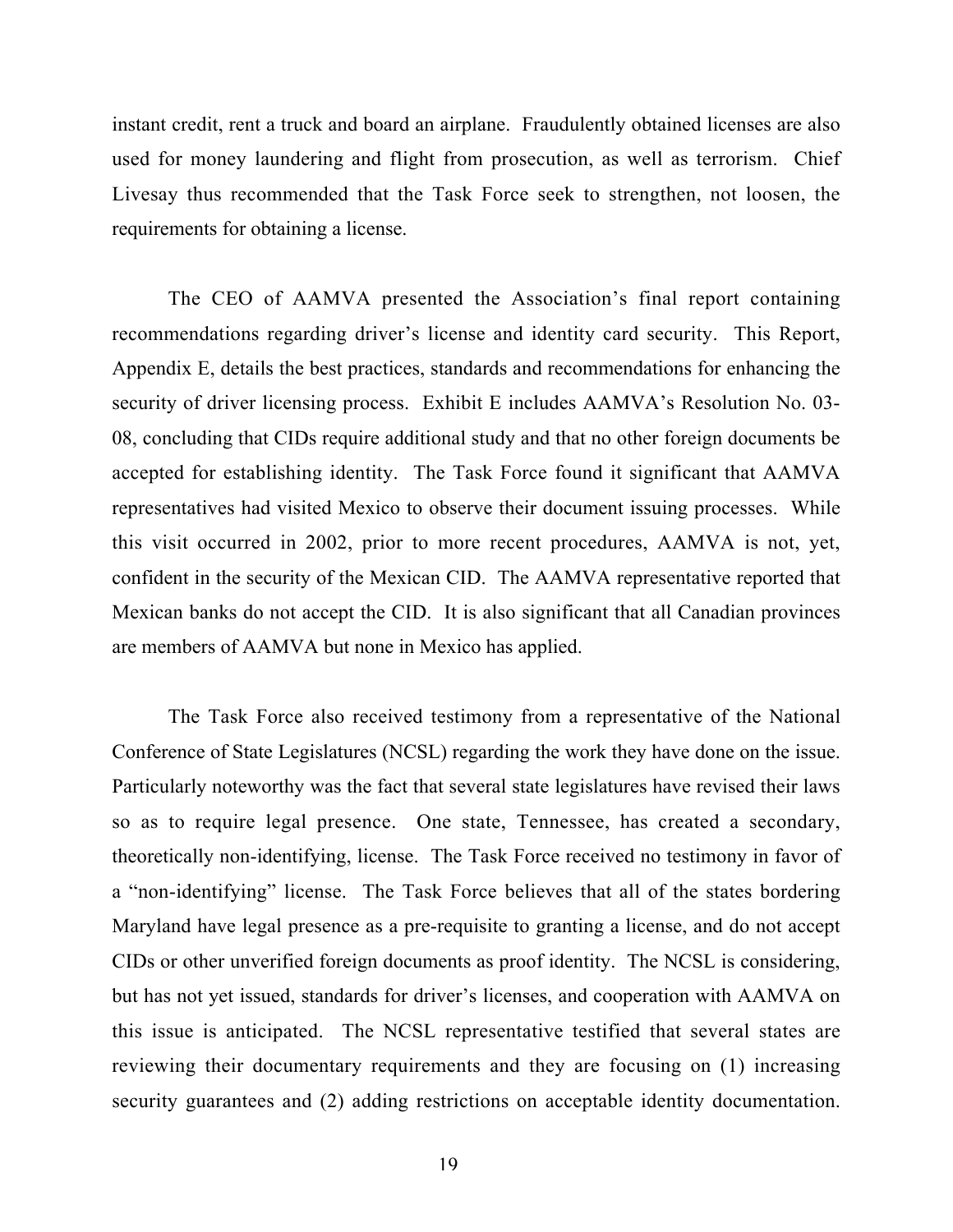NCSL testified that certain databases in Mexico are not shared with United States authorities. The NCSL does not recommend acceptance of the CID, although the concept is under consideration.

None would argue the necessity for certain minimum standards that any document purporting to establish identity, foreign or domestic, would meet, when presented in application for what has become a universally accepted means of identification. The disagreement comes in evaluating whether a specific document permits convenient, practical, reliable and credible verification.

The issue has taken a more prominent position since September 11, 2001. The September 11 Commission Chairman, Thomas Kean, told the Senate Commerce Committee that identity cards helped the terrorists prepare for the hijacking by allowing them to board commercial flights. The fact that many had passports, which would also accomplish this, is not relevant here. The Commission report recommends tightening, not liberalizing, standards for obtaining driver's licenses and recommends that the federal government investigate setting standards for driver's licenses, so as to make it more difficult for terrorists and others to falsify their identities. Chief Livesay's testimony was consistent with US DHS Secretary Ridge's urging the states to adopt nationwide minimum security standards for issuing driver's licenses. Some argue that changes to the issuance of the terrorists' identification documents would not have stopped the attacks from occurring. However, it cannot be denied that identification documents are a significant piece of the security puzzle. The application and document issuance process is just one instance in a web of activity that could have identified one or several of the terrorists. Whether the attacks would have occurred, if better identity verification procedures were in place in the states that issued the terrorists their US identity documents, is unanswerable. The question the states have to answer is what can they do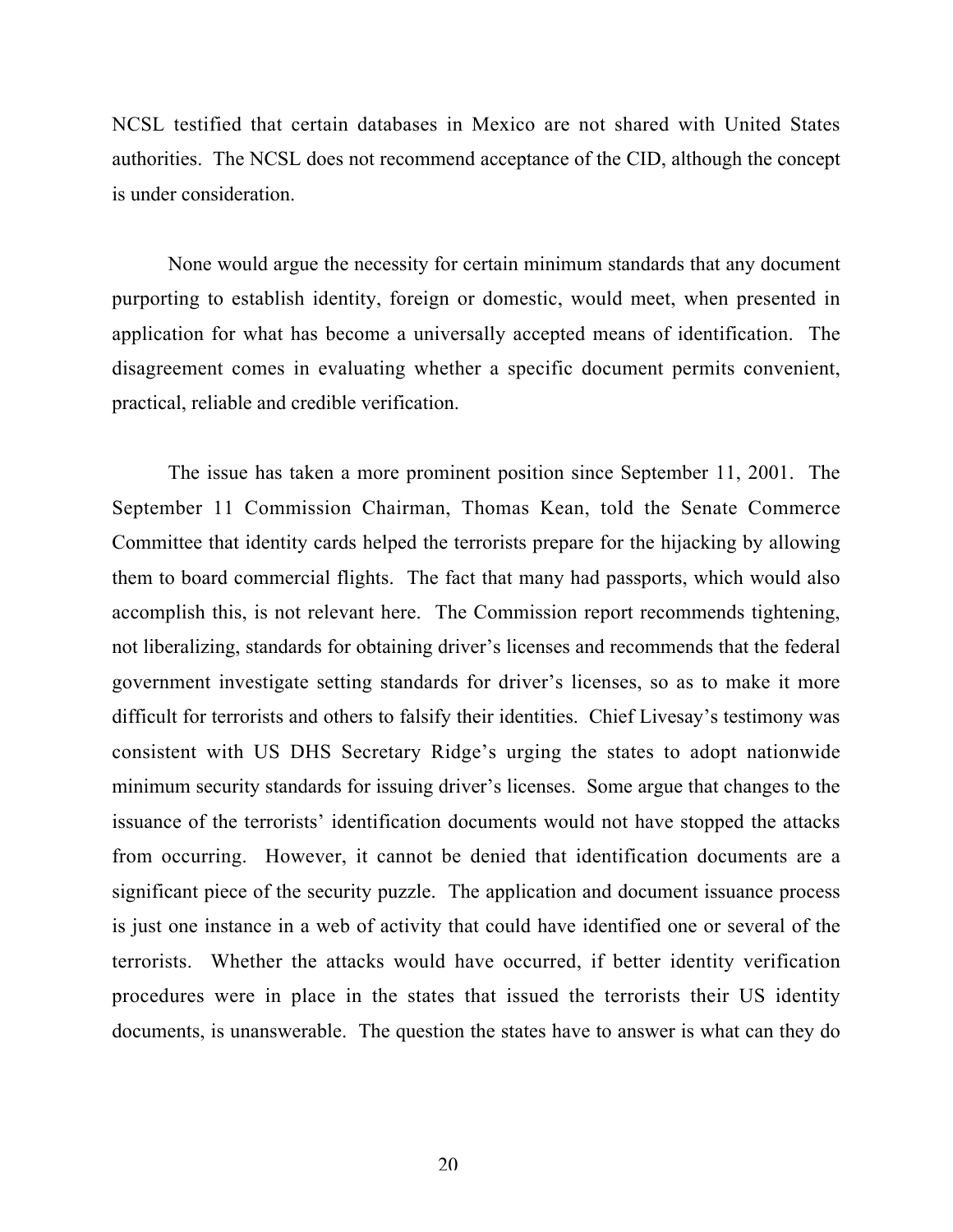to ensure identity process flaws are not contributing factors in any future terrorist attacks.<sup>5</sup>

#### Foreign documentation as a source for proving identity.

The bulk of the testimony received from the foreign witnesses related to the security of the Mexican CID or Salvadorian DUI card itself, after issuance. While the physical, technological features of the cards appeared impressive, there was limited testimony as to what security measures were undertaken prior to issuing the cards in the first instance. The Task Force did not receive testimony indicating practical, reliable mechanism for the MVA to communicate with these (or most other) governments, with the exception of Canada, so as to permit verification by the MVA of the CID, DUI or other foreign documents. During the Task Force visit with those responsible for administering MVA Document Examination Programs, we learned that the MVA subscribes to certain databases created by Interpol, and others, which permit the vetting of a limited number of foreign passports and driver's licenses. While this may help determine whether a given physical document is counterfeit, it usually does not address the underlying issue of what procedures, if any, are followed by the country in granting the document in the first place. Beyond these databases, documents other than those created by a state, municipality or the federal government were simply not susceptible of convenient, timely, practical, reliable and credible verification.

Attached as Appendix F is the August, 2004, fifty-one-page report of the Government Accountability Office ("GAO," formerly the General Accounting Office) addressing the acceptability of CIDs. While the GAO recommends additional study, the agency found it significant that it remains the official position of the FBI and USDHS

 $\frac{1}{5}$  $<sup>5</sup>$  Several of the 9/11 perpetrators had Virginia driver's licenses. Virginia has since revised its law to include a legal</sup> presence requirement.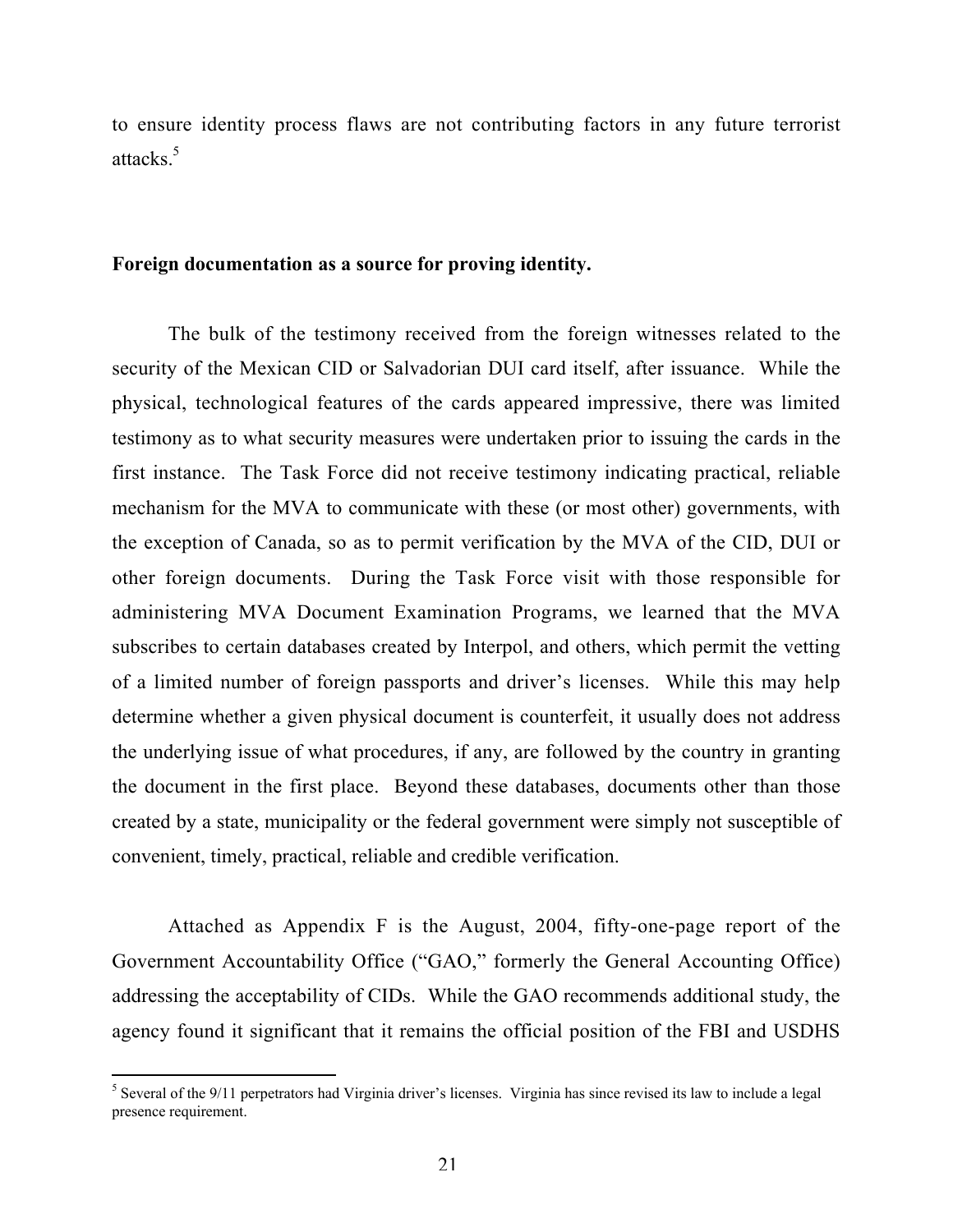that CIDs are not reliable documents. While the Task Force is aware that the FBI report predates the most recent version of the CID issued by Mexico, it remains the position of the agency, and the current FBI position is part of the basis for the Task Force's recommendations. The GAO report is the "last word" on the security of CIDs.

Beginning in 2004, Mexican consulate can, *in some instances*, employ electronic verification of a CID and applicant's identity. However, the Mexican issuance policy still relies on visual examination for some documents that are accepted in its issuance policy.

GAO Report, p.3 [emphasis added]. This is not an endorsement of CIDs upon which the Task Force could rely.

The GAO certainly has more expertise, and much greater resources at its disposal, than the Task Force. While ultimately recommending further study by the Homeland Security Council, the GAO concluded that "Mexico has taken steps to improve identity verification procedures for its CID issuance process, but risks remain." [Emphasis supplied by GAO]. p.10. The GAO discusses the AAMVA and FBI concerns as well as the 2004 improvements about which the Task Force received testimony. But, the GAO was *not* convinced.

However, despite these new procedures, Mexican consulate officials told us that they still rely primarily on visual inspection – not database verification of all applicants' documents, except the passports and voter registration cards. Thus there are no safeguards to prevent some documents, such as birth certificates, from being fraudulently obtained and used as proof of nationality or identity in order to obtain a CID card.

GAO Report pp. 13-14.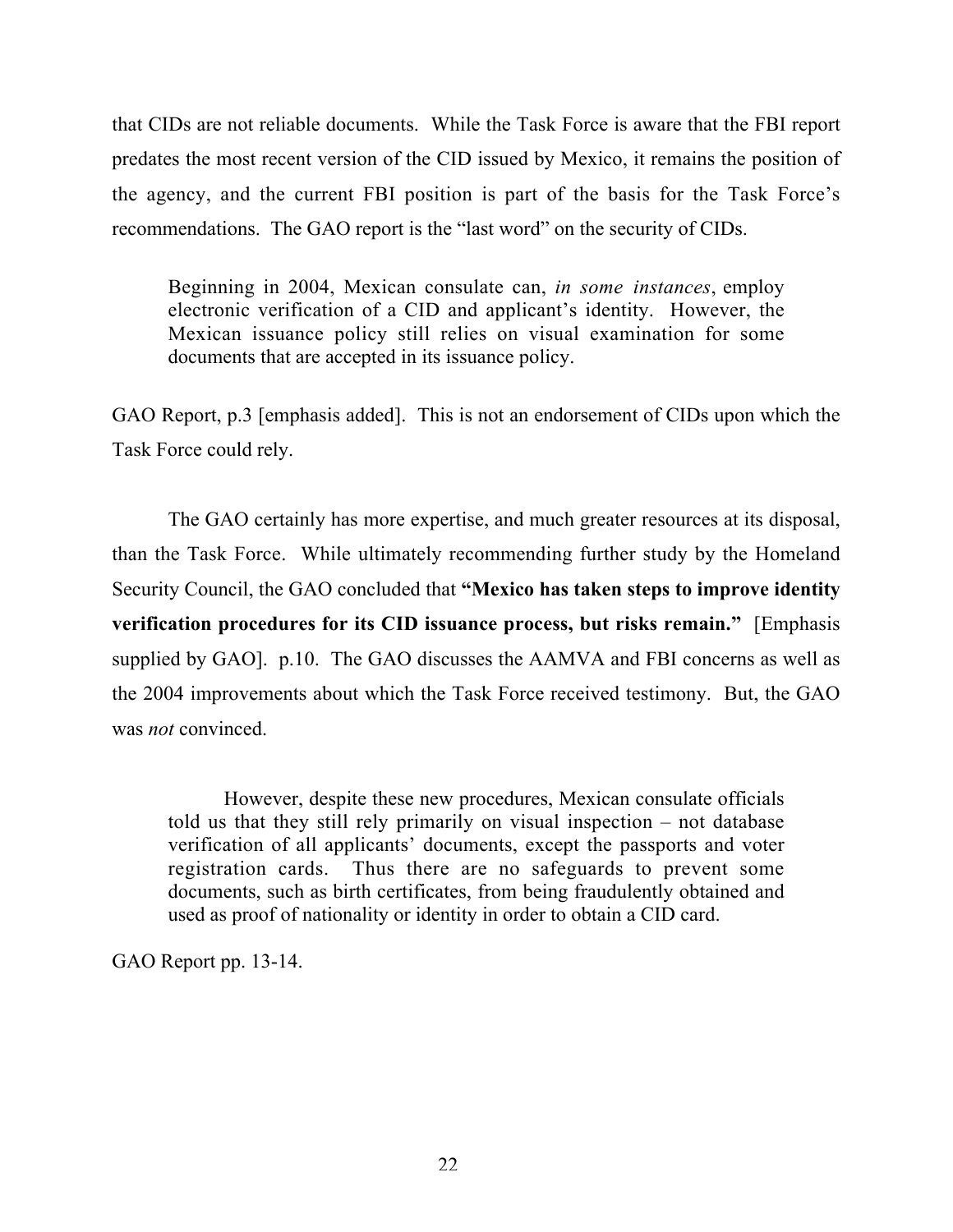#### **Residency**

Certain members of the Task Force believe that the MVA current residency requirements are too restrictive, particularly with regard to lower-income individuals. Although the Task Force received no testimony specific to Issue No. 3, we recommend that the MVA consider expanding its list of verifiable documents more likely to be available to lower-income residents.

#### Task Force Issue No. 4.

## How do current MVA documentation requirements affect documented immigrants?

The United States has a complex body of law addressing immigration and, as noted in the definitions (p. 6), recently established a tripartite enforcement and administrative bureaucracy in US DHS. This complicated, and evolving, body of law and regulation has resulted in a maze of legal non-citizen categories. These categories include both immigrants, such as permanent residents (so-called "green card" holders), asylum seekers, refugees and others. There are also dozens of "non-immigrant" categories, which run the gamut from diplomats, tourists and students to religious workers, foreign media employees and investors. The spouse and minor children of these persons are also granted non-immigrant status. All are "documented immigrants" as that term is used in HB 838, as set forth on p. 6 above. Not surprisingly, a wide variety of documentation has been and is issued by the Department of State and US DHS, and its predecessor, the INS, evidencing immigrant and non-immigrant status.

The MVA recognizes that "documented" residents of the State may have this wide variety of paper establishing their legal status in the United States. As set forth in the Task Force's assessment of Issues Nos. 1, 2 and 3, the MVA "Sources of Proof" contain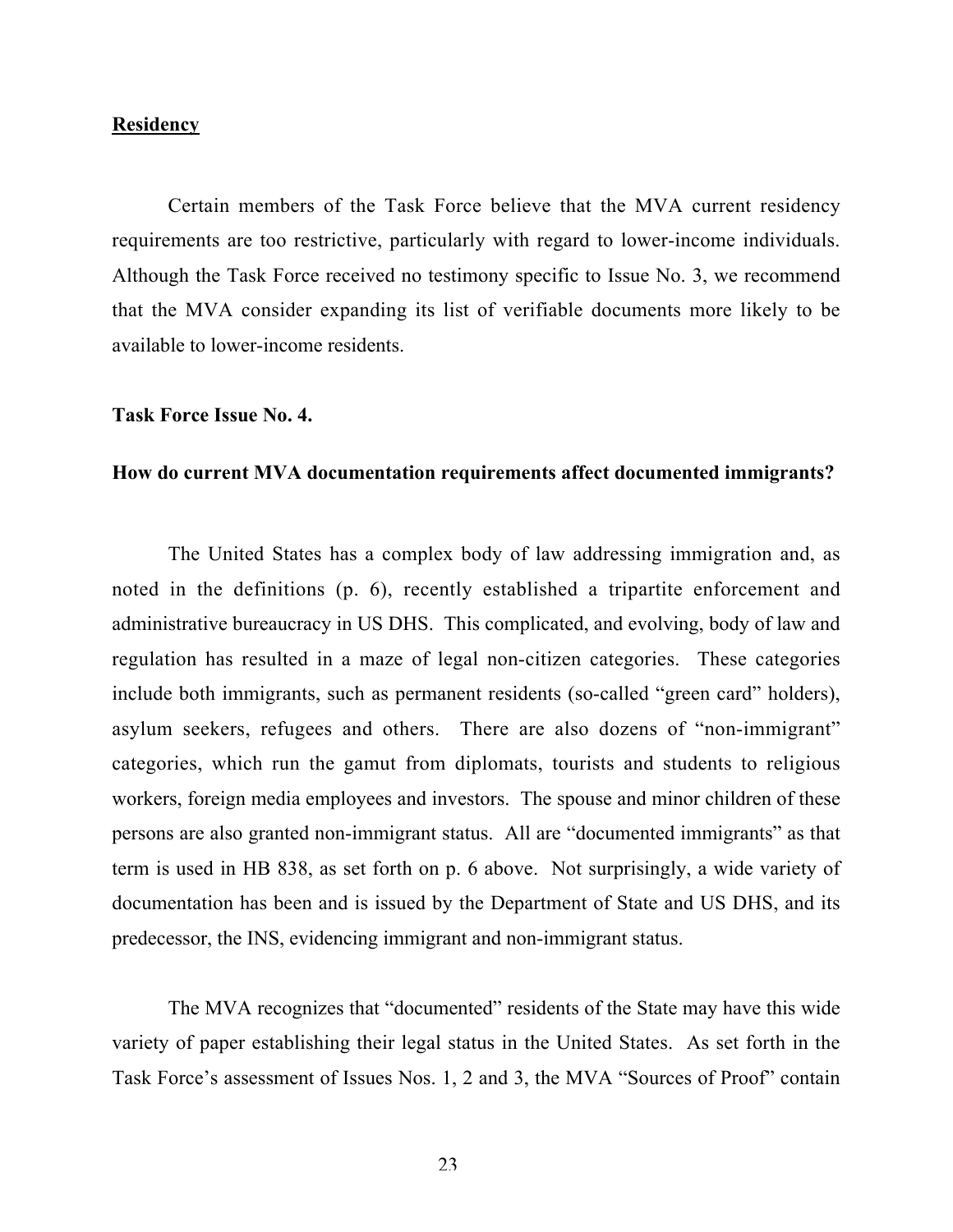extensive lists of both primary and secondary sources of identification, as well as acceptable proofs of residence.

Effective July 1, 2004, the MVA opened seven regionalized sites (Bel Air, Beltsville, Frederick, Gaithersburg, Glen Burnie, Salisbury and Waldorf) to process outof-country applications for driver licenses and identification cards. This process allows out-of-country applicants to schedule an appointment at any of the seven sites through one, toll-free telephone number. In addition to making it more convenient for the customer, the regionalization process was designed to improve the security and efficiency of application processing. Senior Document Examiners were hired, trained and certified prior to the July 1 implementation date, and forensic document examination equipment was placed at each site. An "alert" message is now placed on every record when an individual attempts to use false/altered documents or has been turned away for insufficient documents. This alert message not only prevents an applicant from trying to submit the same fraudulent documents at a different branch office, but also increases efficiency in the case where an applicant who originally had insufficient documents returns with additional documentation, by allowing the MVA staff to know exactly what happened on the first visit, thus aiding them to avoid duplication of efforts.

The MVA has recognized that applicants presenting non-standard documentation, *i.e.*, foreign or certain USDHS paper, are better served by specially trained examiners. Thus, as noted above, such applicants are required to call a toll-free number for an appointment at one of the now nine designated offices. Because this system is newly implemented, it was difficult for the MVA, and the Task Force, to assess its efficiency. The Task Force did receive anecdotal evidence to the effect that persons entitled to a license, have initially (and inconveniently), been refused. However, the Task Force received no testimony that any documented immigrants have, ultimately, been improperly denied a license since the implementation of the appointment system. The Task Force attempted to canvas immigration attorneys, employers, community organizations and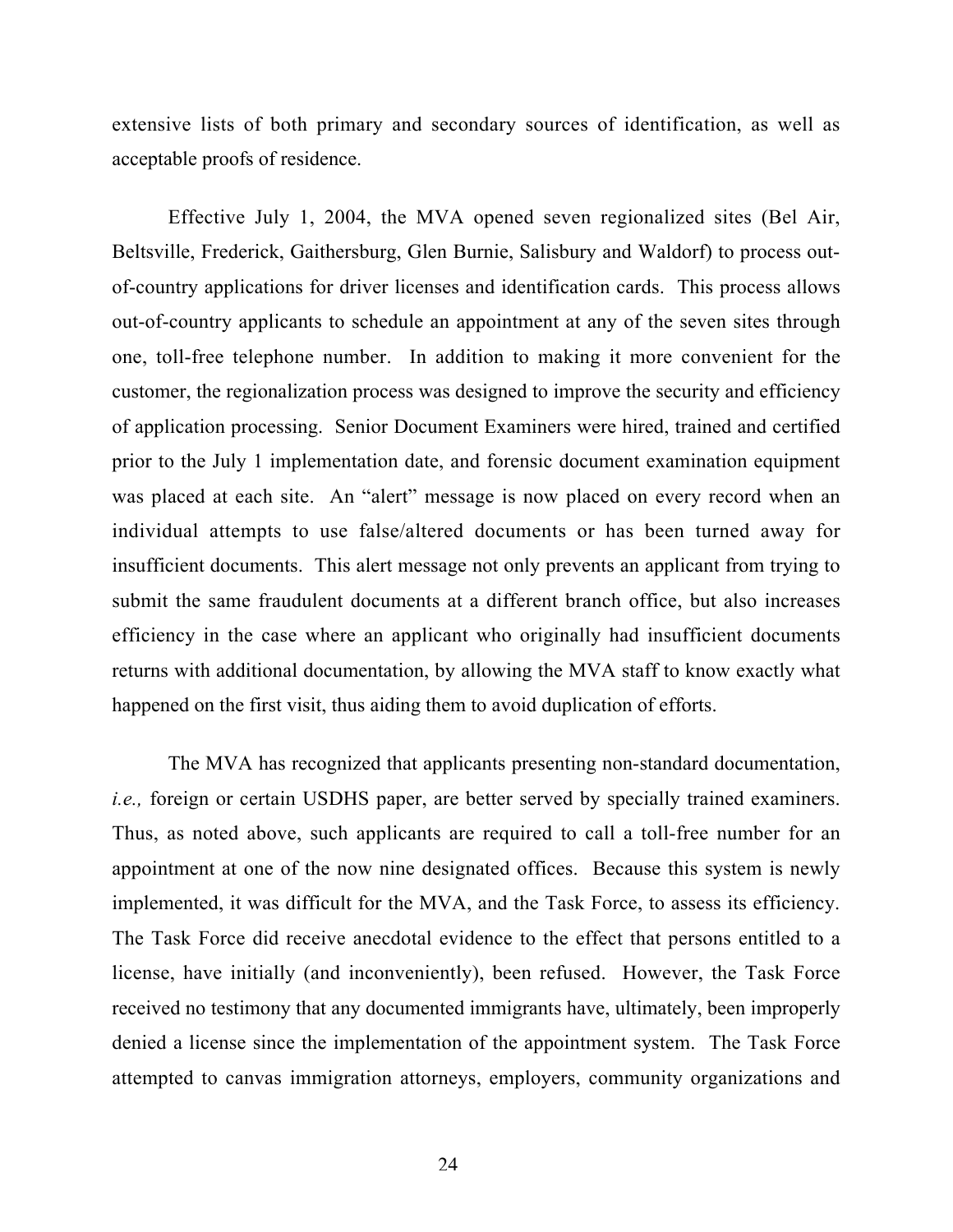others in conducting the assessment mandated in HB 838. Approximately fifty (50) organizations were contacted. The Task Force received only one response, to the effect that a documented immigrant, was, after July 1, 2004, initially not able to receive a license. This person had recently been granted asylum, a category of documented immigrant whose paperwork may not satisfy the present MVA listing. As was noted above, the MVA needs to consider expanding and updating its list of acceptable documents, created by an agency in or of the United States, so as to address relatively rare asylum and refugee circumstances. In addition, the MVA should institute an ongoing process for adding verifiable documents to its list as they may be brought to the attention of the MVA or are created by a federal agency.

The Task Force also learned of difficulties in implementing the designated office appointment system. Many – almost half – of appointments are not kept by applicants, and "walk-ins" can only be accepted on an office-by-office, day-by-day basis. Language difficulties have been reported. The MVA no longer accepts pre-screened groups of documented aliens. Within fiscal and physical constraints, procedures may need to be reassessed. The Task Force also received testimony critical of the number and placement of the MVA's special immigrant document locations, particularly with regard to the Eastern Shore counties.

The Task Force received testimony to the effect that some documented immigrants are wary of making application because of rumors or perceptions (whether founded or unfounded) that the MVA personnel may confiscate documents, treat non-English speaking people inappropriately or display impatience with non-standard documents. The Task Force is not an oversight committee of the MVA. More importantly, the MVA has made a significant effort to address the circumstance of non-standard documentation with the system implemented on July 1, 2004. Until any bureaucratic kinks are worked out of this new system, it is premature to state definitively that licensing issues for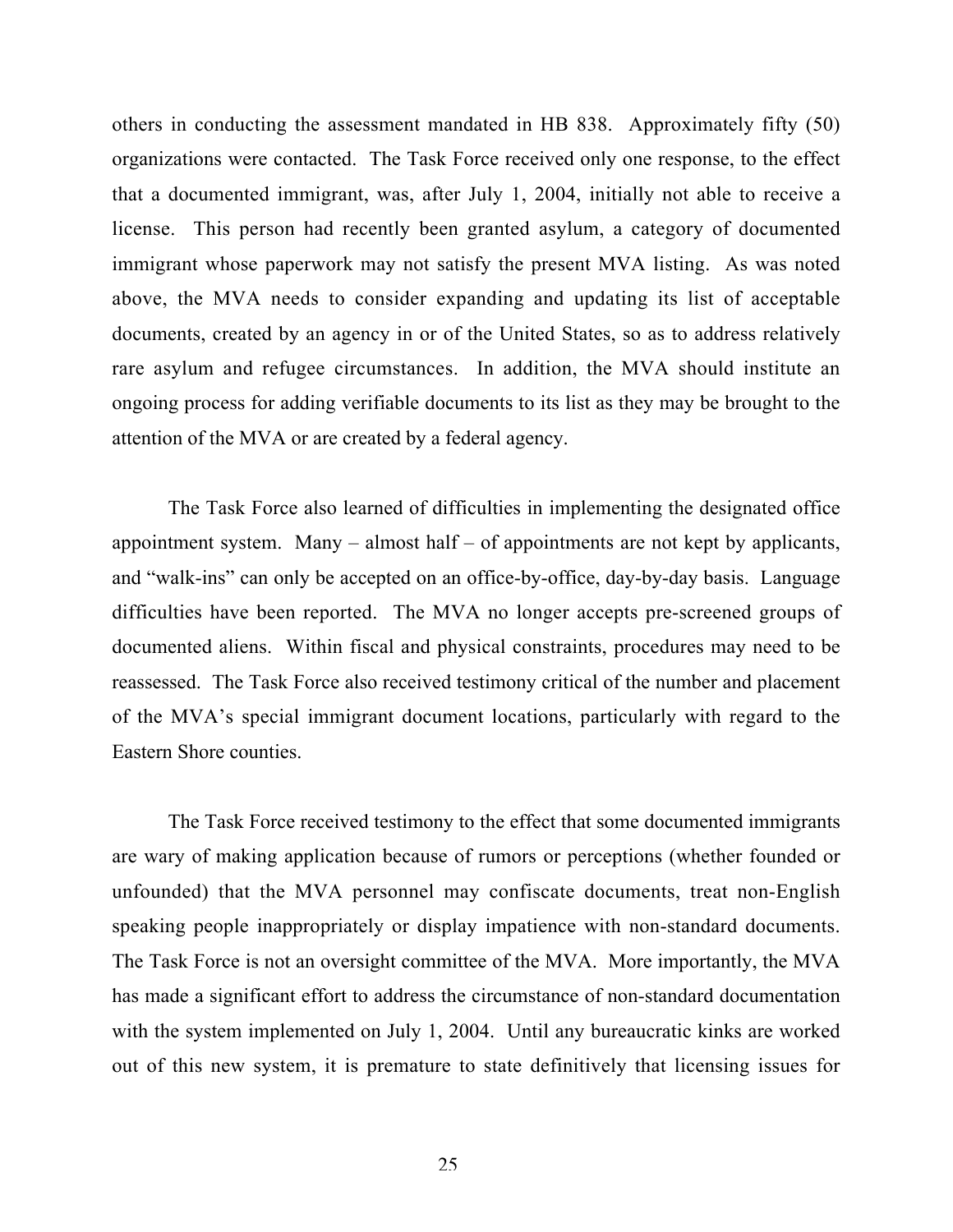documented aliens have been resolved. We can report that the MVA appears to be making a real and effective effort in this regard.

# How do current documentation requirements affect undocumented immigrants?

After the issuance of the Opinion on September 12, 2003, which concluded that the MVA could not deny a driver's license to an applicant based on inability to establish lawful presence, an internal review was undertaken by the MVA to evaluate the impact of the Opinion on then-current procedures.

The MVA was, at that point, already in the process of working on revisions to existing COMAR regarding acceptable documents to establish identity and residence in connection with the issuance of a driver's license or identification card and the MVA anticipated that new regulations would be promulgated within a short time period. To "bridge the gap" and ensure that the MVA was in compliance with both the Opinion and existing COMAR, a two-tiered process was implemented regarding identity documents on February l, 2004, to allow an exception process for foreign-born applicants. If the applicant is unable to present the valid out-of-country passport with visa and valid I-94/ADIT stamp or another current, valid, INS document as a source of identity, the applicant may have his or her documents reviewed by a Senior Document Examiner under existing COMAR regulations (two primary identity documents, or one primary and two secondary identity documents PLUS two proofs of residency set forth in COMAR, Appendices B and C). The I-94 is the document issued by CBP at the time of entry into the US. Renewal I-94s are issued by CIS. The I-94 provides the length of permitted stay and status of admission (*i.e.*, temporary worker, student, visitor). The I-94, not the visa, is the determining document as to the question of legal presence. While the I-94 is usually physically attached to the passport, sometimes the I-94 information is stamped directly in the foreign passport in what is known as an "ADIT stamp." If the documents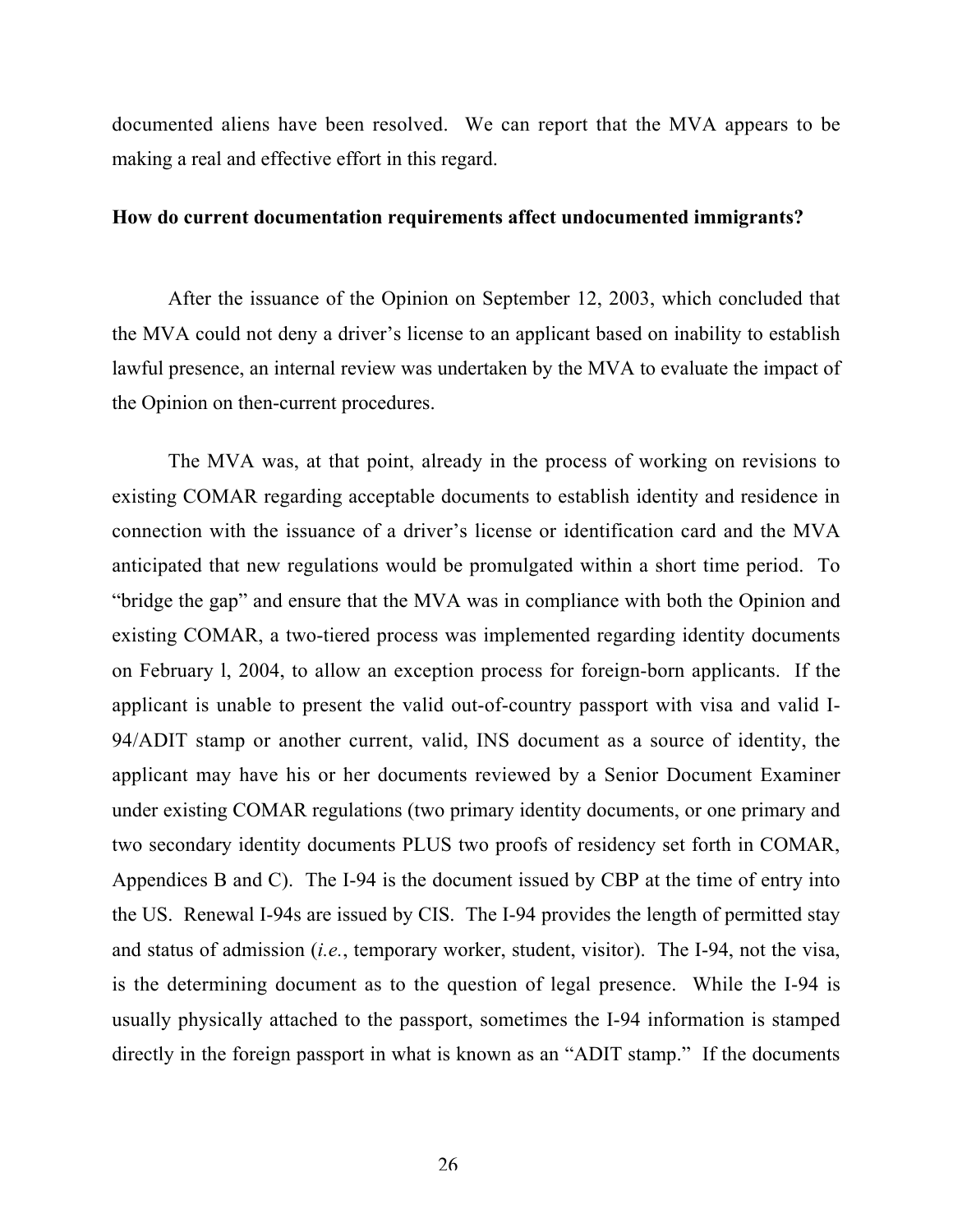presented satisfy current COMAR, the applicant is allowed to move forward with the application process.

In accordance with the adoption of the Exception Policy, if an applicant has a valid foreign passport, with an expired or current visa, the documents can be used as a primary source of proof. Someone with an expired visa may still be in the country legally because the I-94 may indicate a date not yet passed. However, the MVA now accepts the visa as the identifying document regardless of legal status.

There are instances when other documents issued by US DHS, the Department of State or other federal government agencies are accepted. These documents meet strict minimum criteria related to document reliability and security and the vetting process can be accomplished through a state or federal government agency. An example of a group who may have to utilize such documents is asylees. These individuals may have the following forms of documentation:

- Order from an immigration judge granting asylum;
- Grant letter from CIS Asylum Office;
- Order from the Board of Immigration Appeals granting asylum;
- Employment authorization document;
- Refugee Travel Document.

The Task Force received testimony from the Maryland Department of Human Resources concerning the particularly muddled circumstance of asylees, refugees and others in the United States legally, but without documentation listed by the MVA as acceptable. The Task Force did not study such documentation, generally created by US DHS, but, as stated previously, agrees that the MVA should expand its list so as to make it not unduly difficult for such persons to obtain licenses.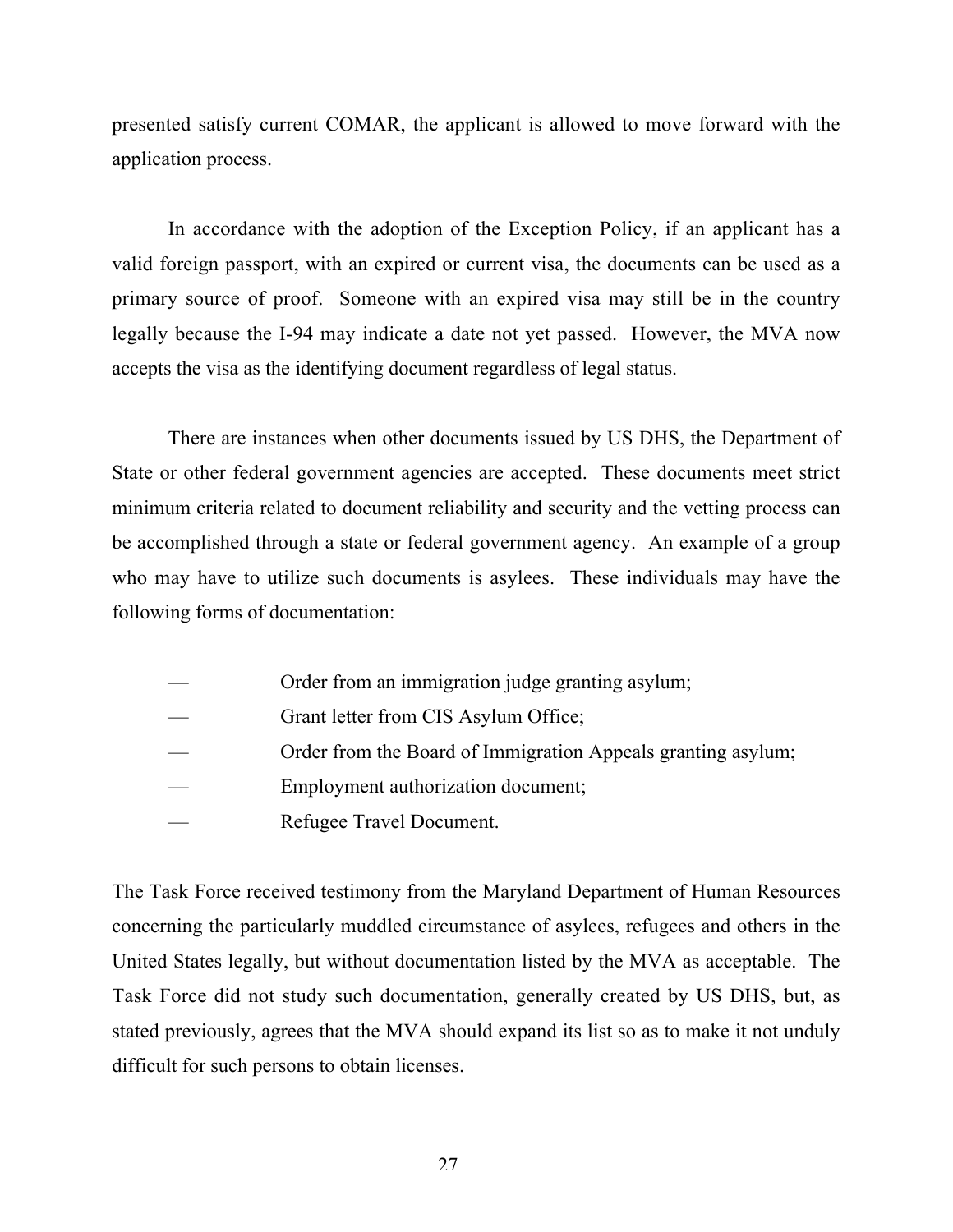The Task Force learned that certain federal documents, such as an Employment Authorization Card, will only be accepted if current. Through no fault of the application, issuance of current documentation may be delayed by USDHS. Hence, the Task Force recommends the MVA accept such paper as valid, even though expired.

It is the MVA's position that vetting by the U.S. Department of State, which takes place prior to the granting of a visa, provides a sufficient proof of identity. We note that unlike some states, the MVA will issue a license for its regular five-year validity, even though a documented immigrant's non-immigrant status may pre-terminate the license's regular period of validity.

The Task Force received no evidence as to the number of undocumented aliens who may have received licenses.

The Task Force recognizes that undocumented immigrants (or anyone else) may obtain a license by presenting invalid documents to the MVA. The Task Force had no means of assessing the frequency of such fraud.

## The Undocumented Minor

The Task Force received testimony concerning the circumstance of minors brought into the country at an early age, without documentation. Such minors attend Maryland schools. Through no fault or action of their own, they may approach driving age with a "certified school record," one of the present primary source documents, but no other primary or secondary proof. The Task Force recommends that the MVA implement regulations and or procedures that would permit such a person to obtain a driver's license, provided that the person presented a certified record of at least five years duration from a Maryland school, be no more than eighteen years of age and have in person identification by a parent or legal guardian.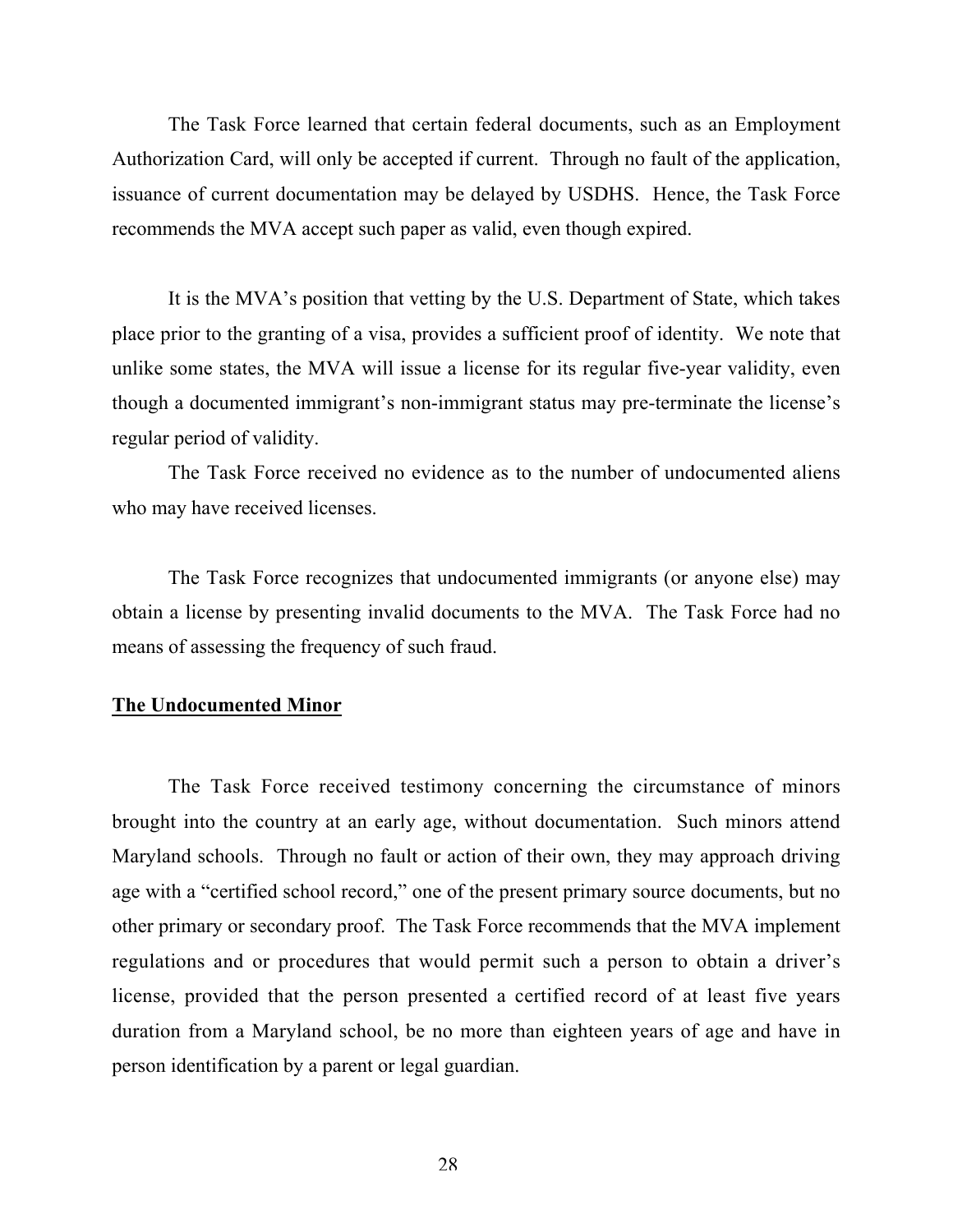Issue No. 5:

# To what extent do individuals lacking a license because of the lack of valid documentation actually drive in Maryland.

Neither the State Police, nor any other agency of which the Task Force is aware, collects and maintains data that would aid in forming a substantive response. While statistics are available as to the number of convictions for driving without a license, there is no underlying data as to the reason those convicted were in fact license-less. Information as to the race of those convicted is of no use in addressing this question. The Task Force received anecdotal data indicating that the majority of those so convicted were driving with a license that was suspended or revoked for alcohol-related offenses. The Task Force received testimony from several employers on the Eastern Shore. However, inasmuch as all testified to employing only documented workers, these witnesses had little to add on the issue of undocumented drivers.

Even when a driver immediately leaves the scene of an accident scene or runs from a traffic stop, the possible motives are many and not necessarily related to immigration status or documentation. Liability insurance is linked to vehicle registration – not driver licensing. Thus, the Task Force did not obtain any relevant data from the insurance industry.

Thus, while the Task Force received some anecdotal testimony as to the obvious fact that some undocumented aliens drive without licenses, we were not able to determine, or estimate intelligently, the extent of such illegal activity.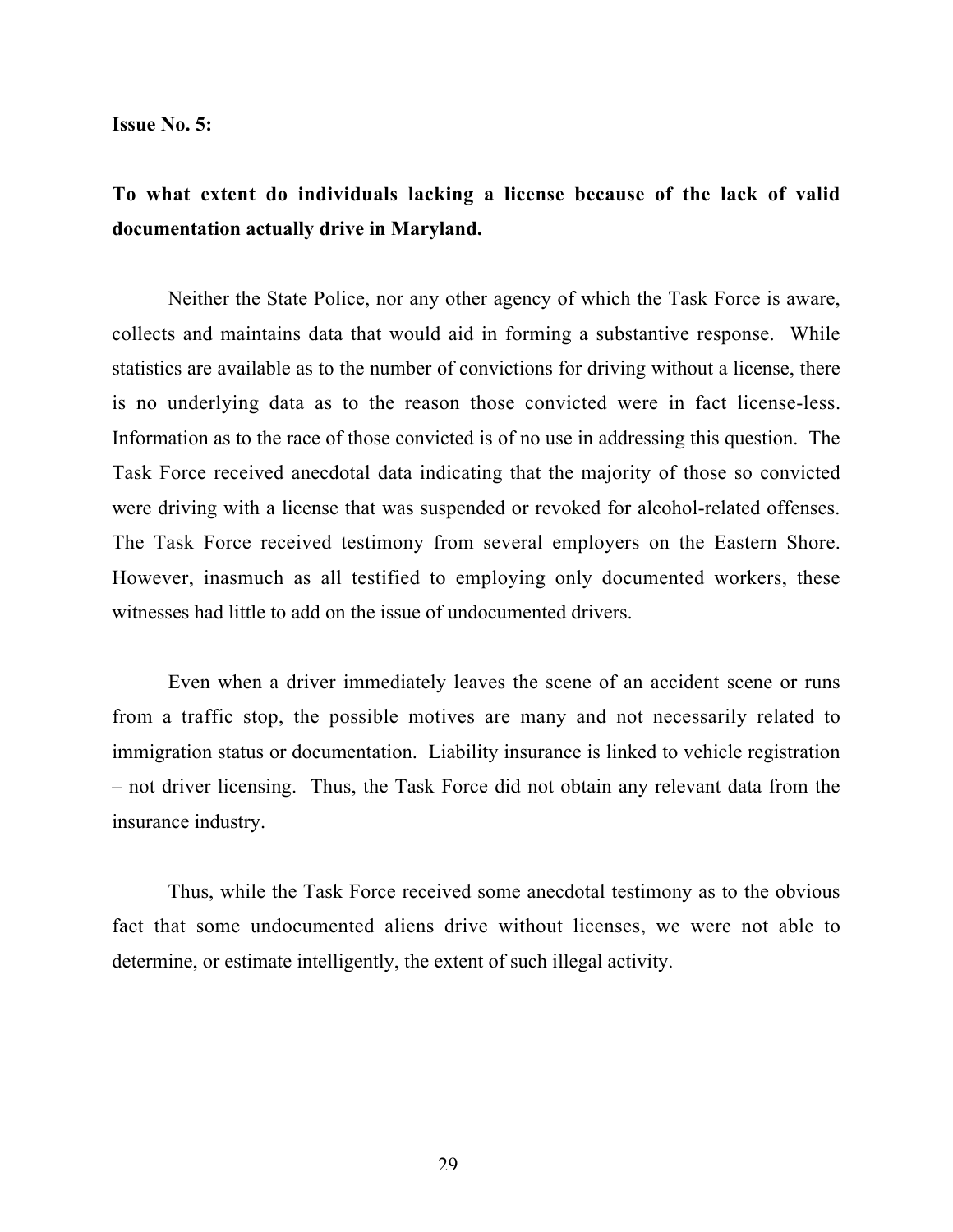Issue No. 6:

# The Task Force shall study the potential security risks posed by providing identity documents to individuals residing in the State notwithstanding violation of the Federal Immigration and Nationality Act by the individuals.

The ability to verify effectively the identity of a driver's license applicant is the primary policy implication for homeland security. A driver's license in and of itself enhances public safety by demonstrating that the holder has proven the ability to operate a motor vehicle. The driver's license, though, has clearly become one of the most significant primary methods for identification.

It is this second usage of the drivers' license for which there can be critically important implications for homeland security. The National Commission on Terrorist Attacks Upon the United States noted that all but one of the September 11 hijackers acquired some form of U.S. identification document, which would have assisted them in boarding commercial flights, renting cars, and other necessary activities.

Because the presentation of a state sanctioned form driver's license is so pervasively accepted in the United States as proof positive of personal identification, it is critically important that such a license be issued only under strict controls that can provide surety that the individual displaying the license is, in fact, the person they claim to be.

Proper identification of individuals is a critical part of (1) identifying those who might wish to carry out acts of terror against the United States or its interests abroad, (2) exposing funding streams enabling terrorists to carry out such attacks, and, (3) most importantly, preventing attacks from occurring in the first place.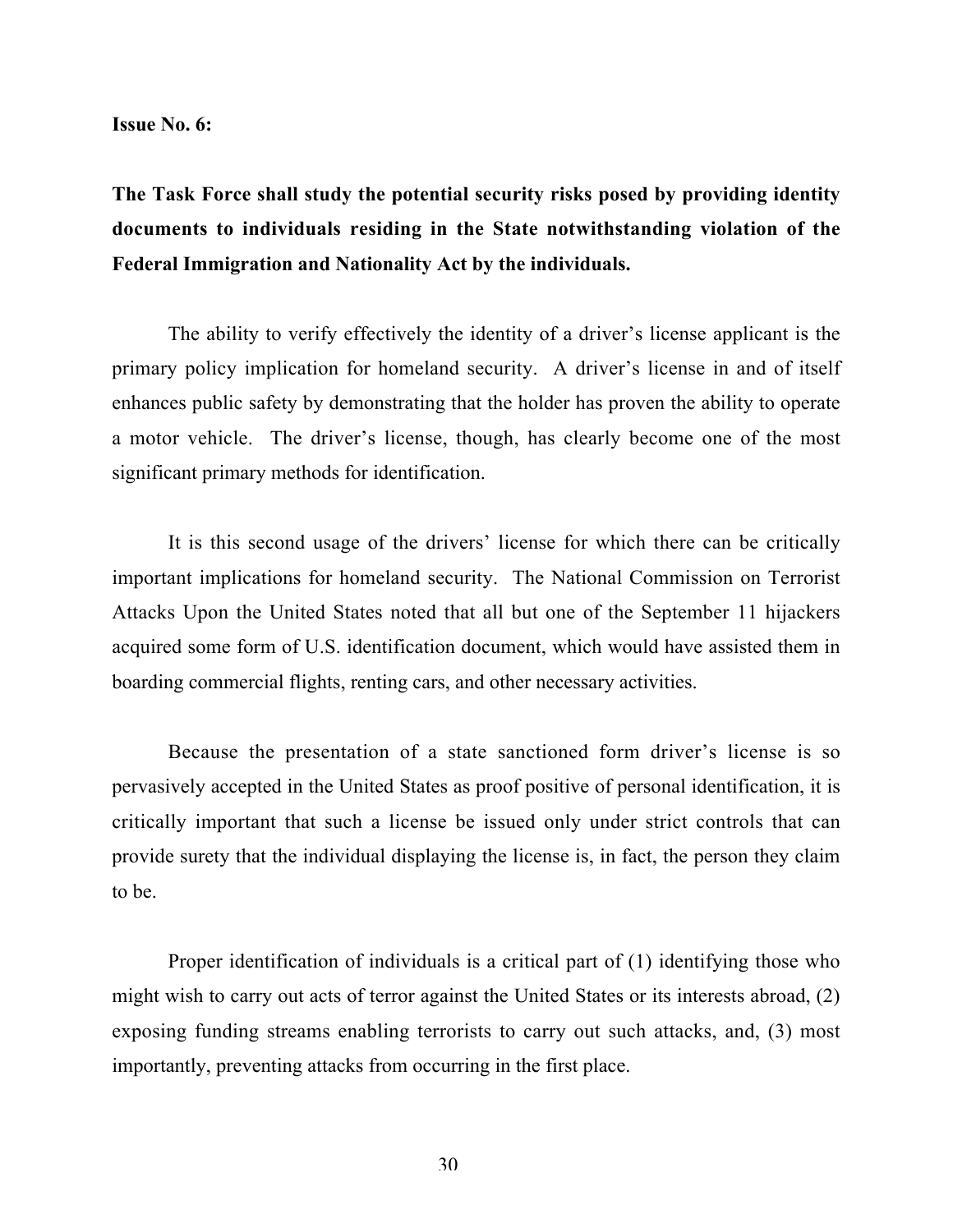Steven McCraw, then Assistant Director of the Federal Bureau of Investigation Office of Intelligence, stated in his June 26, 2003, testimony to the House Judiciary Subcommittee on Immigration, Border Security, and Claims that "the Department of Justice and the FBI have concluded that the [Mexican] Matricula Consular is not a reliable form of identification, due to the non-existence of any means of verifying the true identity of the card holder."

Now serving as Director of Homeland Security for the State of Texas, Mr. McCraw has reiterated his "serious concerns about the efficacy of the Consular Identification Cards," because "the Mexican issuance policy still relies on visual, rather than computer-based verification to ensure that the applicants are in fact whom they say they are when they show up at the consulate." The GAO concurs. In his professional opinion, the addition of new security features to the CID to prevent forgery or fraud is not necessarily relevant, because the only reliable safeguard for these cards is the ability to perform a computerized background check and identity verification at the time of issuance.

As noted elsewhere in this Report, a decision by the State of Maryland on this issue is, at best, premature. The September 11, 2001, attacks have resulted in significant attention and discussion at the federal level on this issue. During an August 16, 2004, Congressional hearing, "the (9-11) panel recommended the federal government issue standards for other forms of identification, including birth certificates. Committee Chairman John McCain of Arizona, who said that he will file bills to implement the commission's recommendations, indicated that he was interested in a national ID card."<sup>6</sup> The Report of the National Commission of Terrorist Attacks on the United States reiterated that position, with a formal recommendation that the federal government should set standards for the issuance of birth certificates and sources of identification, such as drivers licenses.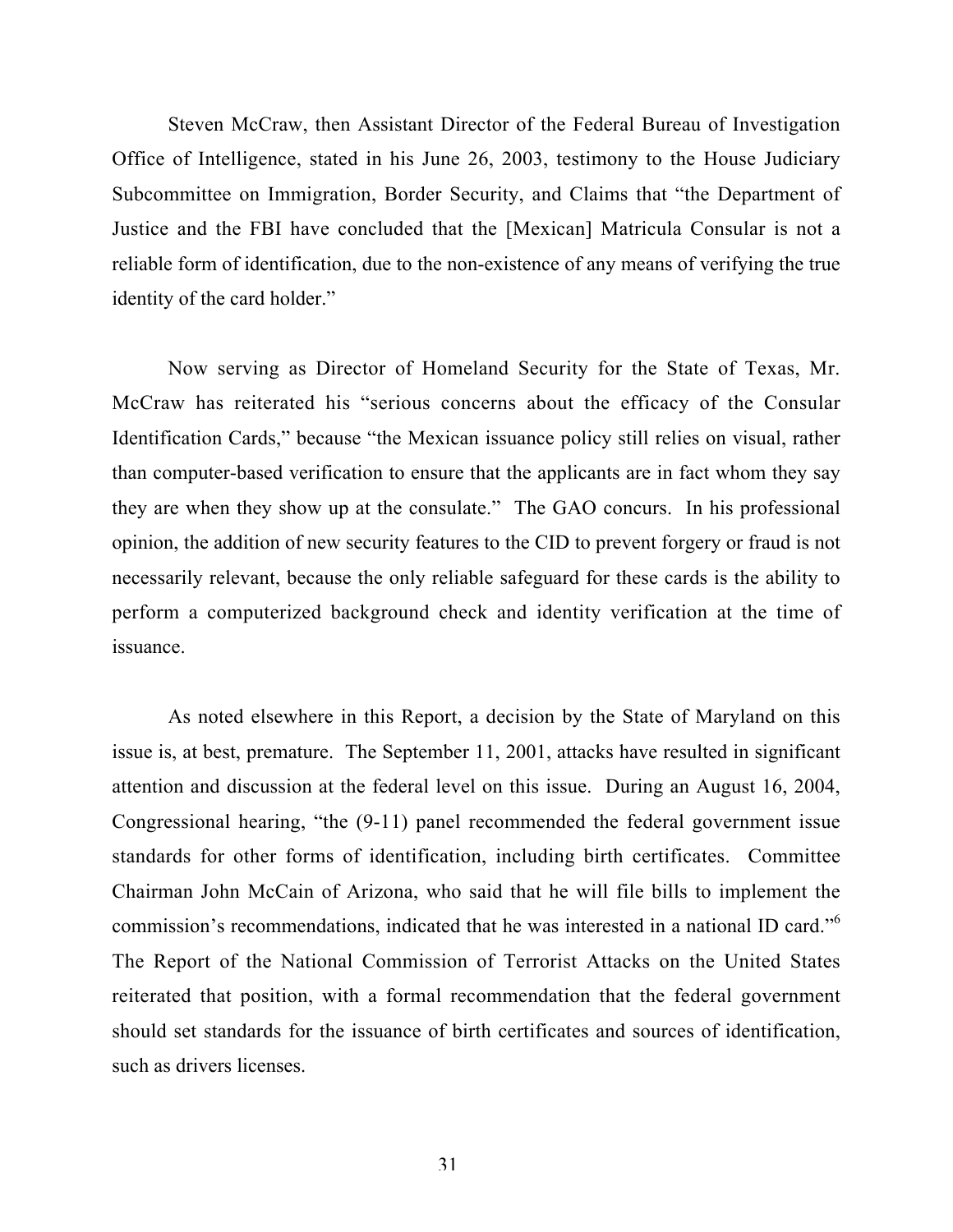As noted above, in August of 2004, the United States Government Accountability Office (GAO) released its report on border security and CIDs. This report, the most recent and comprehensive official examination of the issue, concludes that "federal agencies hold different and, in some cases, conflicting views on the usage and acceptance of CID cards...."<sup>7</sup> The Task Force believes it significant that:

(1) The two federal agencies primarily concerned with National Security, USDHS and the FBI, do not support acceptance of CIDs (GAO Report, p.22);

(2) "The Department of State has not adopted a policy on foreign-issued identification documents or CID cards." (GAO Report, p.22);

(3) The Homeland Security Council Task Force has not yet issued a report on the acceptability of CIDs, or provided guidance to state and local governments. In reaching its conclusions, the Task Force notes that the "FBI has also cited the threat of falsely obtained CID cards being used by terrorists to move about the United States, citing circumstances of non-Mexicans obtaining CIDs. The DHS's Border and Transportation Security Director also "has concerns about the use and acceptance of CID cards…. DHS also echoed the FBI's concerns over use of a CID card as a breeder document for obtaining other forms of identification, which in turn may be used for criminal purposes." GAO Report, p.22.

The cliché that a chain is only as strong as its weakest link is particularly apt here. It is with this in mind that any discussion of the homeland security implications should be undertaken. The primary question that must be asked and answered is this: can a form of personal identification, which relies solely on the investigation of a foreign country, be, by itself, a legitimate basis for issuance of a state issued and sanctioned form of identification.

 $\frac{1}{6}$ <sup>6</sup> The National Digest, August 17, 2004

 $\frac{7}{7}$  GAO Report, Highlights page (App. F).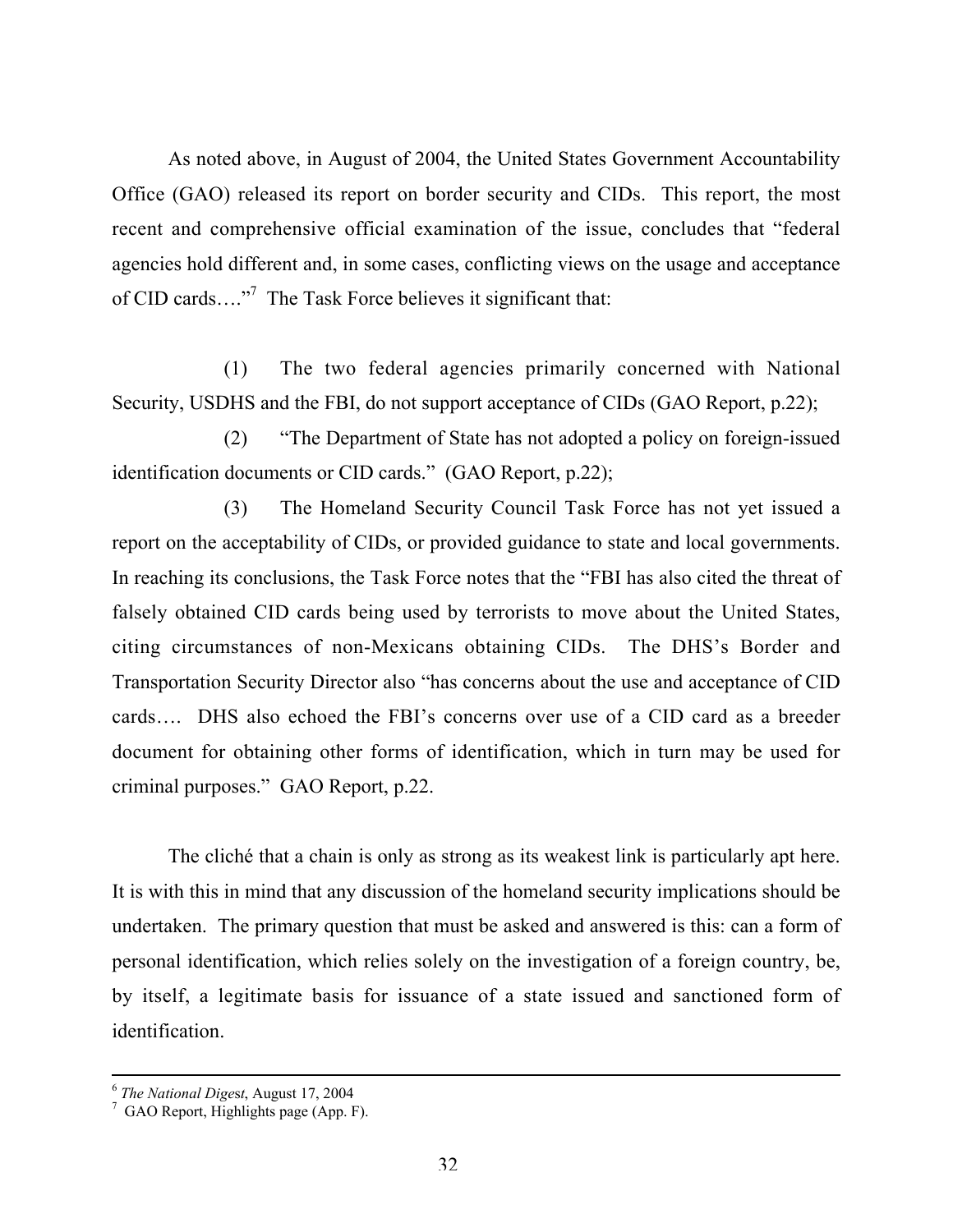It is clear that the use of foreign-based documentation, such as foreign birth certificates or CIDs, rely heavily on security mechanisms neither reviewable nor verifiable by the United States and, particularly, state government agencies.

Much in the way that a pickpocket relies of large crowds to hide their activity, those that would make use of such mechanisms for criminal or terrorist activity could hide among those who have received driver's licenses through foreign documentation. Nonetheless, driving privileges are just that  $-$  a privilege  $-$  and not a right. Verifiable documentation, not legal status, is the key consideration.

If it were possible to ensure that the interests of Maryland, and the United States, could be protected with a failsafe mechanism for determining that a carrier is the person who claims to be, then the democratic process would appropriately decide arguments over this issue. But such sureties do not exist with the current issuance of CID and other forms of foreign national identification not vetted by an agency of the United States. Despite the efforts of governments like that of Mexico, the Task Force concluded, relying, in part, on the position of the FBI and USDHS, that it is not advisable, today, to accept foreign identity-type documentation not verified by the federal authority. The risk is simply too great.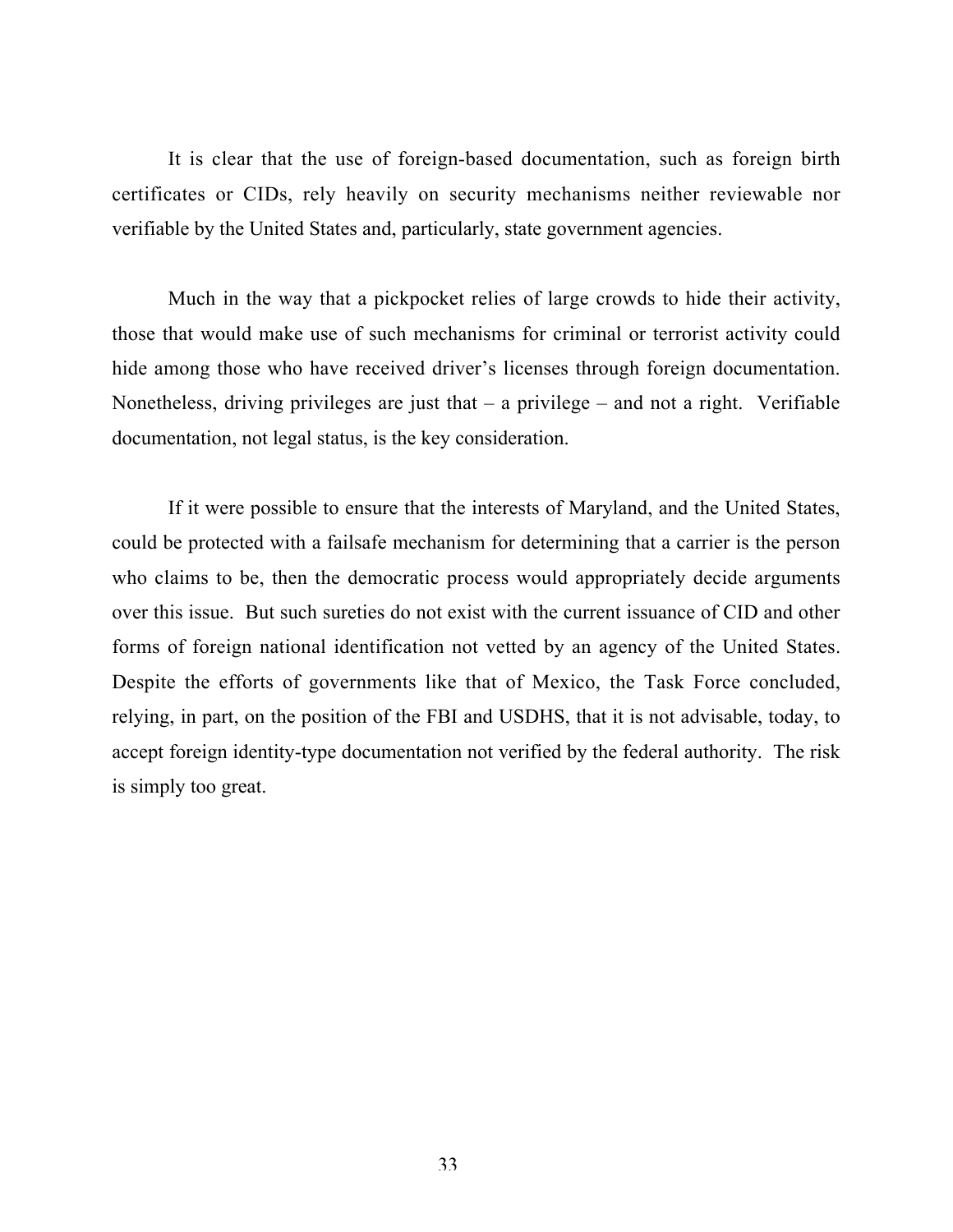Issues Nos. 7 and 8

The Task Force shall assess the feasibility, including the cost, of developing a process for the Motor Vehicle Administration, in consultation with the Maryland State Police, to review drivers' license applications to determine whether the applicant poses a danger to public safety because of the applicant's membership or association with a domestic terrorist organization.

The Task Force shall assess the feasibility, including the cost, of developing a process for the Motor Vehicle Administration, in consultation with the Maryland State Police, to review driver's license applications by applicants from foreign countries to determine whether the applicant poses a danger to homeland security because of the applicant's membership or association with a foreign terrorist organization designated on the Terrorist Exclusion List by the United States Secretary of State under the authority of § 411 of the USA Patriot Act of 2001 (8 U.S.C. § 1182);

The MVA has recently completed a similar process with the Maryland State Police to investigate commercial vehicle drivers who request hazardous material endorsements. However, while there are "only" 30,000 hazardous material operators in the State, there are approximately 4 million noncommercial drivers who would be subject to the Issue No. 7 assessment. The MVA reports that this assessment of connections with terrorist organizations, would, not surprisingly, be costly and time consuming.

1. The MVA would first need to develop a driver's license application in its database that could handle the process. The estimated cost of development is approximately \$600,000, and is based upon the cost of developing the database for the hazardous materials endorsement.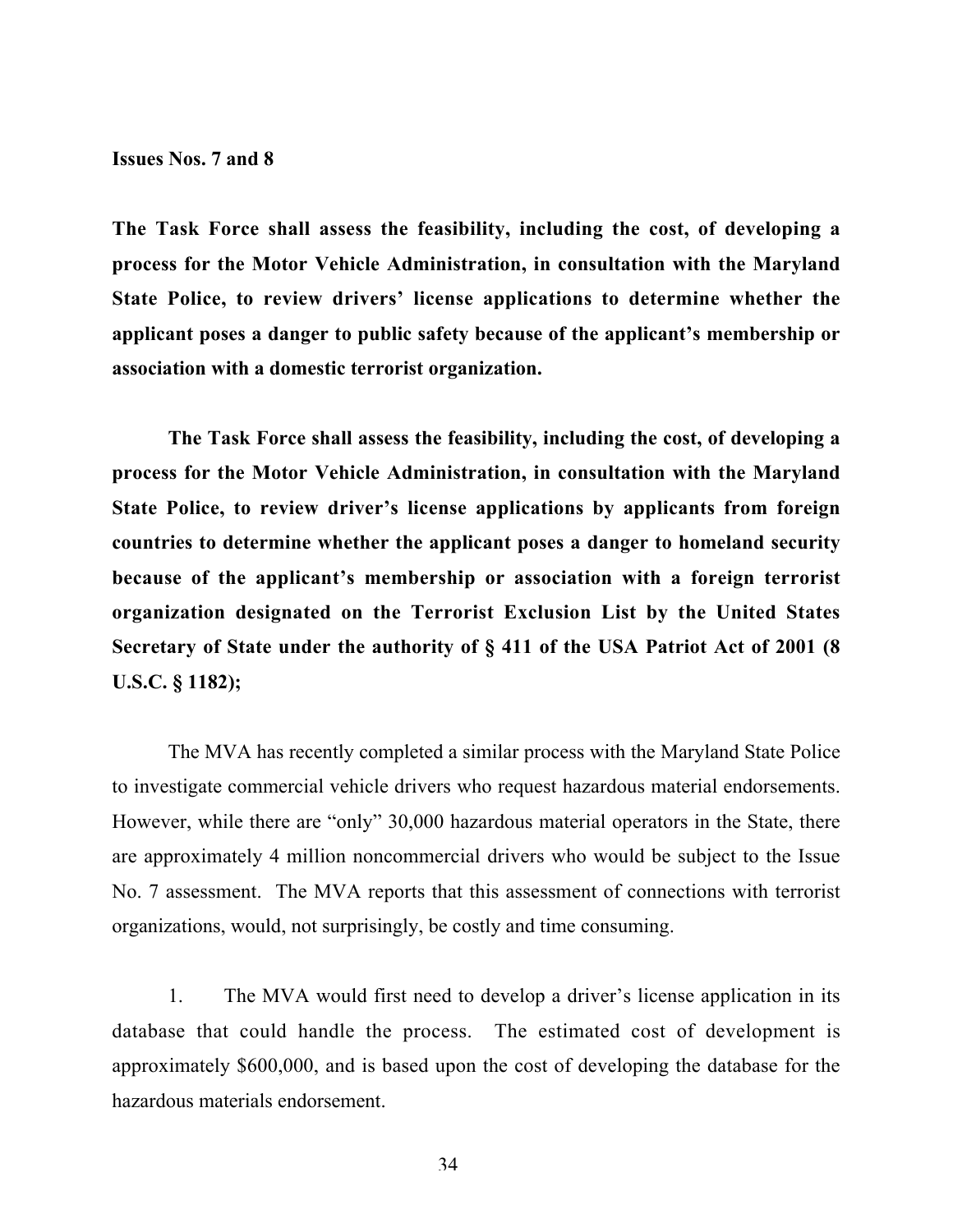2. In addition, fingerprint "live scan" equipment, at \$35,500 for each of the twenty-three MVA offices, would be needed to check applicants in the FBI and TSA databases. Total estimated cost for fingerprint scans: \$816,500.

3. Each of the 23 branch offices of the MVA would need PC workstations, attached to the fingerprint equipment, with the capacity of accepting payments from the driver's license applicants in checks or credit cards, at a cost of an additional \$68,540 (\$2,980 estimated cost each). The cost of investigating the fingerprints and checking the terrorist databases through the FBI and the TSA would add \$100 to the current driver's license fee (\$30 for a renewal, \$45 for a new license), for *all* applicants.

4. A specialist for the fingerprint scanners would also need to be hired at each of the branch offices of the MVA, at an estimated annual salary of \$31,344, for a total yearly cost of \$720,912.

Thus, the MVA reports that total start-up costs for the process are estimated at \$1,485,040 with an additional cost of \$720,912 annually for the personnel needed to run the process.

The MVA also reports that the new mail-in driver's license option, just implemented, would no longer be viable until all applicants have visited the MVA to have their fingerprints scanned, increasing the wait time from about 45 minutes to approximately 91 minutes for each customer, throughout the MVA system.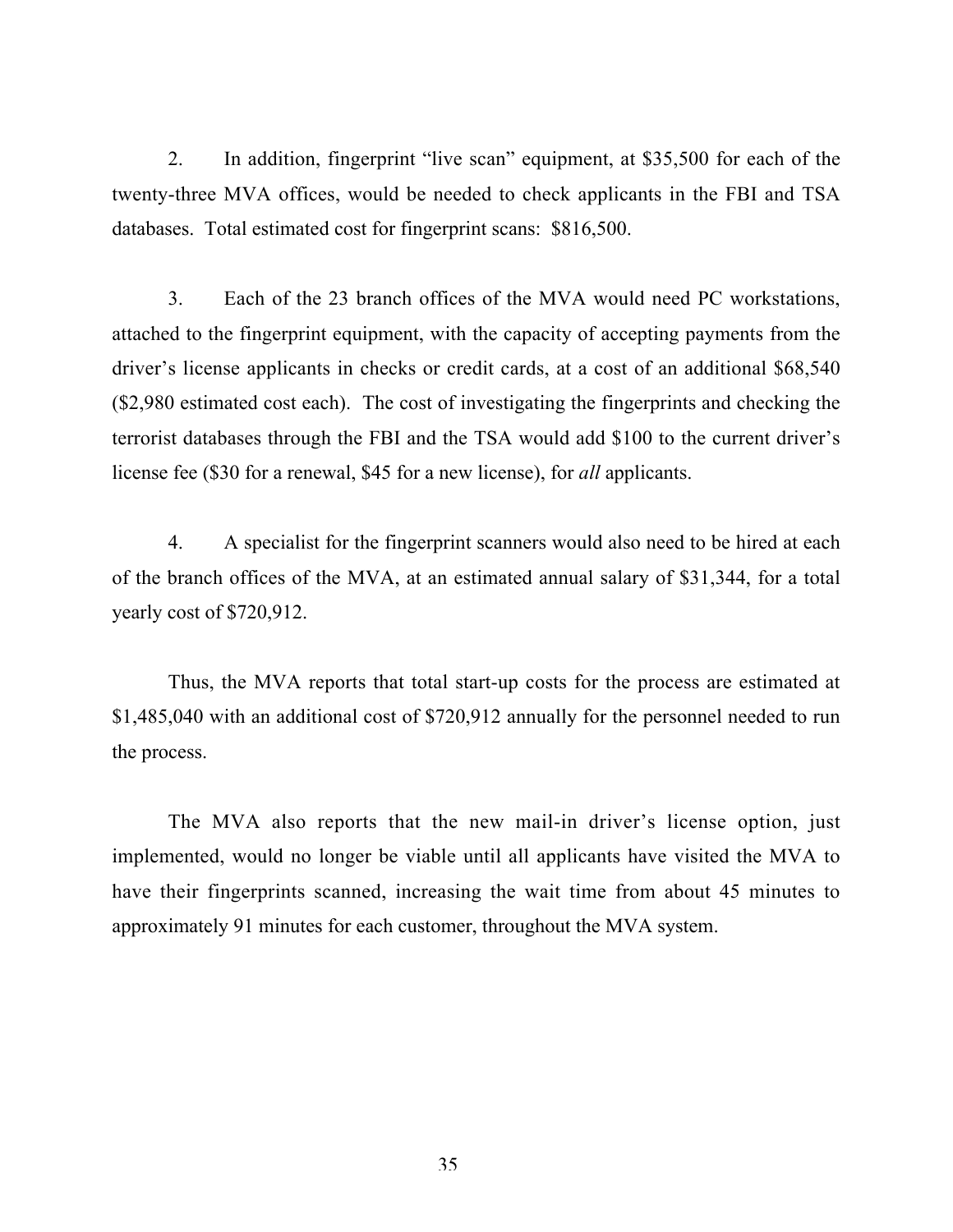Issue No. 9:

The Task Force shall access the feasibility, including the cost, of developing a process for the Motor Vehicle Administration to review driver's license application documentation verified by a foreign embassy or other foreign national representative within the United States.

Interpol estimates that there are more than 156 foreign countries that issue a form of identity documentation. The Task Force is informed that the MVA has some diplomatic contacts with fewer than a dozen of these 156+ foreign states. Therefore, the feasibility of developing any process to validate documents verified by national representatives would be daunting. Premised on its experience, in part due to language barriers, the amount of time and effort that would be required to establish a reliable contact for each document issuing country would not be feasible.

The MVA experience is that embassy personnel are not trained to verify documents and many do not know how to authenticate or establish the security documents. Moreover, it is impractical for the MVA to accept documents in a language other than English.

The MVA reports additional obstacles to developing a process of the reviewing of foreign documents. For example, some cultures, particularly those in the Middle East, do not record the birth dates of their citizens. Because this is one of the primary identifiers used by the MVA, the lack of a birth date would pose a very considerable problem. The MVA and State Police report that the birth record gap serves as a catalyst for fraudulent activity. Individuals who do not possess a birth record document will go to great lengths and cost to obtain a fraudulent document to satisfy the requirements of U.S. document agencies.

36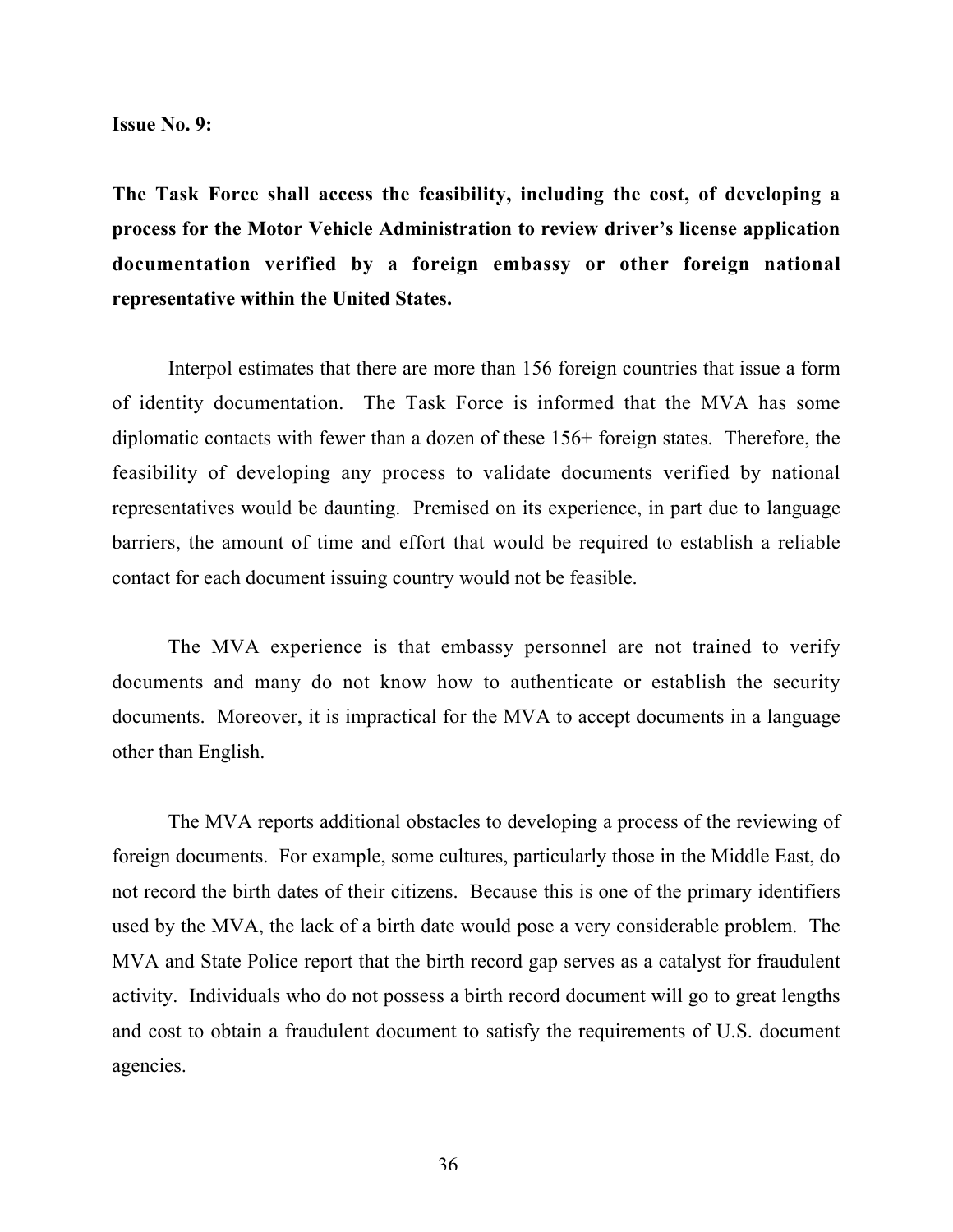The task of verifying foreign documents with little information available for authentication could significantly overburden the workload of the MVA staff. At a minimum, the MVA would need to hire a significant number of additional staffers, throughout its network of offices, to accommodate the new workload that the attempted verification of foreign documents with foreign national personnel would entail. The MVA estimates include a minimum of an additional two to three trained specialists at each branch office, for a total of 27 new hires, at an annual cost of \$1,086,912, plus benefits.

The individuals would have to undergo an intensive training program to fulfill their roles adequately, but there is currently no training available for foreign document authentication. The MVA believes the training would have to reflect cultural differences, involving experts from various regions of the world, such as the Middle East, Southeast Asia, former states of the Soviet Union, etc. It would require an inordinate amount of time and unknown expense because the MVA would have to hire someone to develop the training and then conduct it. In addition, the training would involve research concerning scores, if not all, of the 156+ countries. This would make the cost simply unfeasible.

Anecdotal evidence indicates that neighboring states are presenting new challenges to the process in Maryland. It is believed that more foreign-born individuals are now coming to the Maryland MVA with papers that the Virginia DMV will no longer accept as viable identification documents. Recent changes in Virginia law mandating lawful presence to obtain a license and tying license expiration to the length of lawful stay could be forcing the individuals out of Virginia and into Maryland in order for them to maintain current identification documents.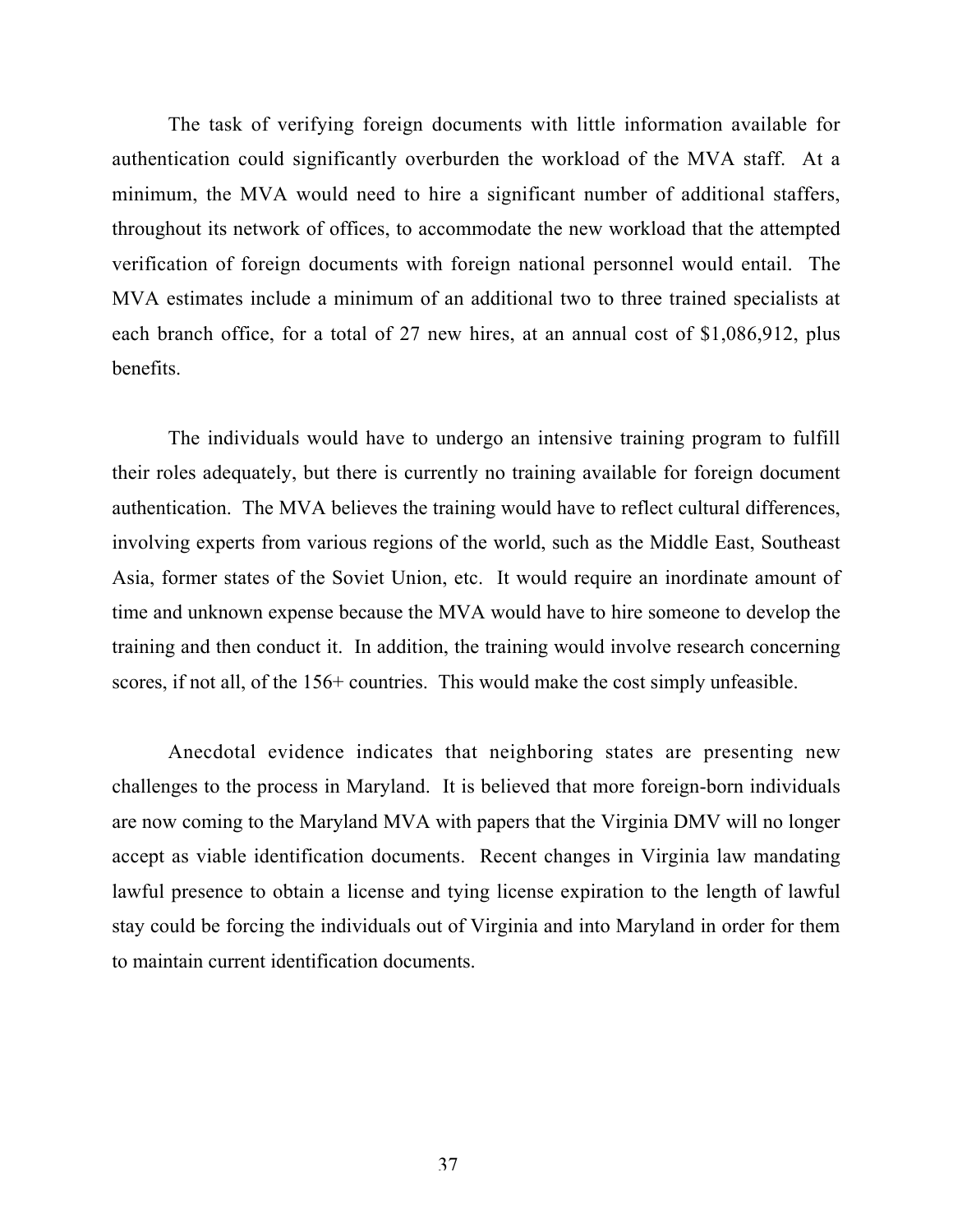#### VI. CONCLUSIONS

The Task Force received no testimony concerning persons born in the United States or Canada. The Task Force can thus only conclude that the present requirements do not present an undue burden on such persons.

#### Foreign Documents

The Task Force concludes that an absolutely essential premise of the MVA license issuance process is the verifiability of any paper presented. The MVA has concluded, and the Task Force received no testimony to the contrary, that there is no reliable, convenient, practical, comprehensive and secure means for an agency of this State to validate foreign documents such as passports or identity cards, wherever issued. It is inherently inconsistent with international law and protocol for a state agency to attempt official communication with a foreign sovereign; such communication is, in theory, to pass through the United States Department of State, a lengthy and ultimately impractical exercise. While the MVA has developed some informal avenues of communication, this is not a basis upon which the universally accepted identity document – the driver's license – should be issued. And even where communication is possible, there is no means of assuring that the information received is accurate.

The Task Force finds it significant that no federal, state or local agency, or national organization, testified in favor of accepting unverified passports or CIDs. The FBI and USDHS, the Country's primary national security agencies, have unequivocally recommended against their acceptance. The GAO, in a recent and apparently exhaustive study, including receiving much of the same testimony on Mexican CIDs heard by the Task Force, concluded that "risks remain" and that there are "no safeguards" to prevent certain types of document fraud. The Maryland Association of Chiefs of Police, the MVA and the Maryland Director of Homeland Security agree. AAMVA's official's position is strongly against acceptance of the CID at this time. The NCSL and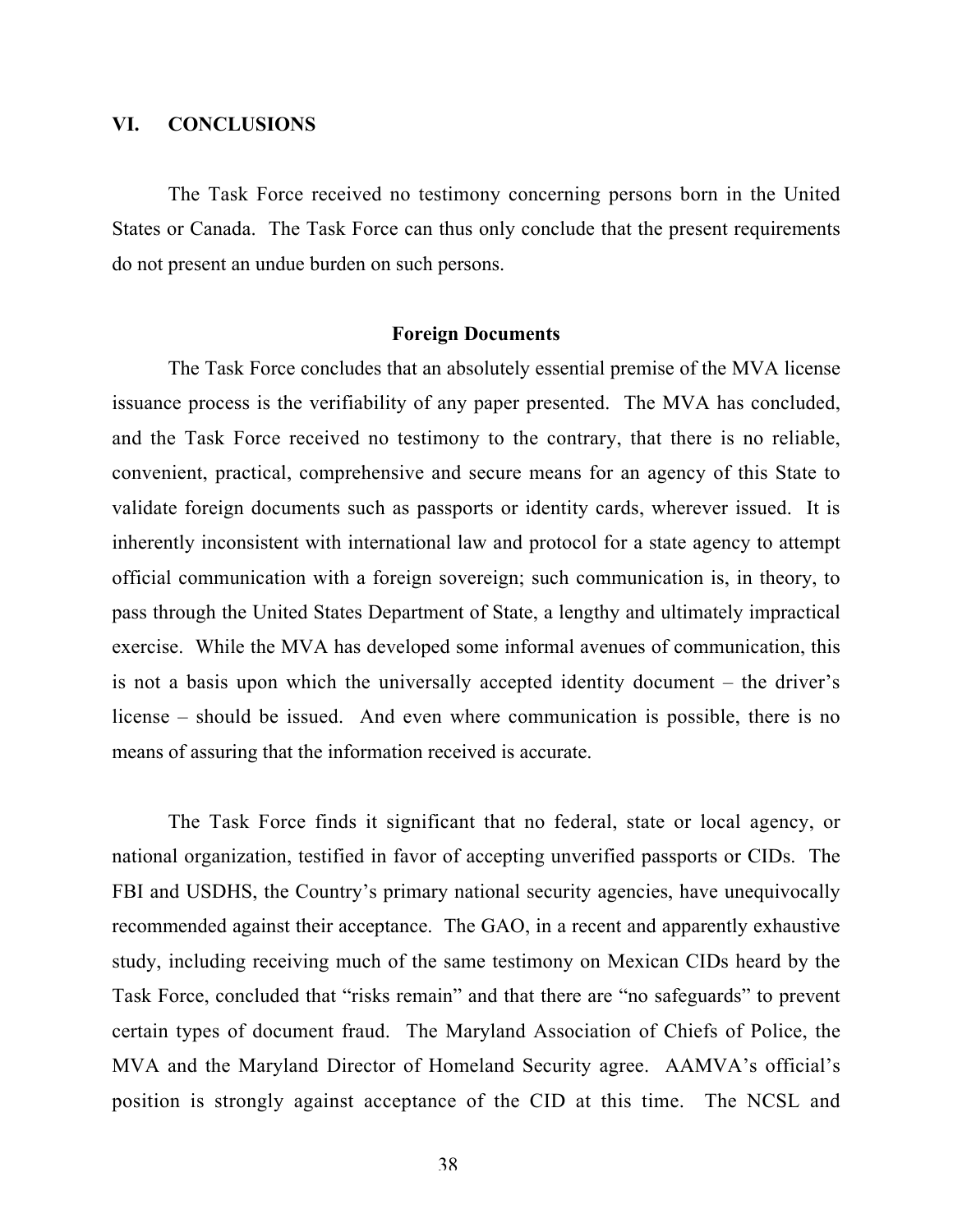Department of State do not recommend acceptance. The combined resources and expertise of all of the foregoing far outweighs that of the Task Force, and we cannot recommend acceptance of documentation that, today, is overwhelmingly opposed by security experts.

If the GAO, FBI, USDHS or some other agency with equivalent expertise should conclude that certain identity documents of specific countries are sufficiently secure, both in their underlying issuing process and the physical security of the card itself, then the MVA should consider accepting such documentation for identity purposes. Similarly, if AAMVA, with its resources and expertise, should reach a similar conclusion, that too should be considered by the MVA. Conversely, there is nothing to preventing any country from issuing a CID, with little or no security or verification. Without guidance from USDHS, AAMVA or equivalent organizations, it is not practical for the Maryland MVA to pick and choose between, say, the CID of Mexico and any other country.

As noted above, The Task Force believes it significant that agencies and organizations with utterly superior resources and expertise have not recommended acceptance of the CID or other such documents. Thus, the Task Force could not, based upon the limited and unverifiable testimony provided, conclude that AAMVA, USDHS, the FBI and GAO are, all, wrong.

## Appeal Procedure

The Task Force recognizes that proving identity by the foreign-born may be a daunting proposition. Indeed, if the matter were simple, there may well have been no impetus for the Task Force's formation in the first instance. We do not believe the appeal route would be (1) utilized frequently or (2) be a course taken by terrorists. Thus, it may be an appropriate means of addressing the exceptional case.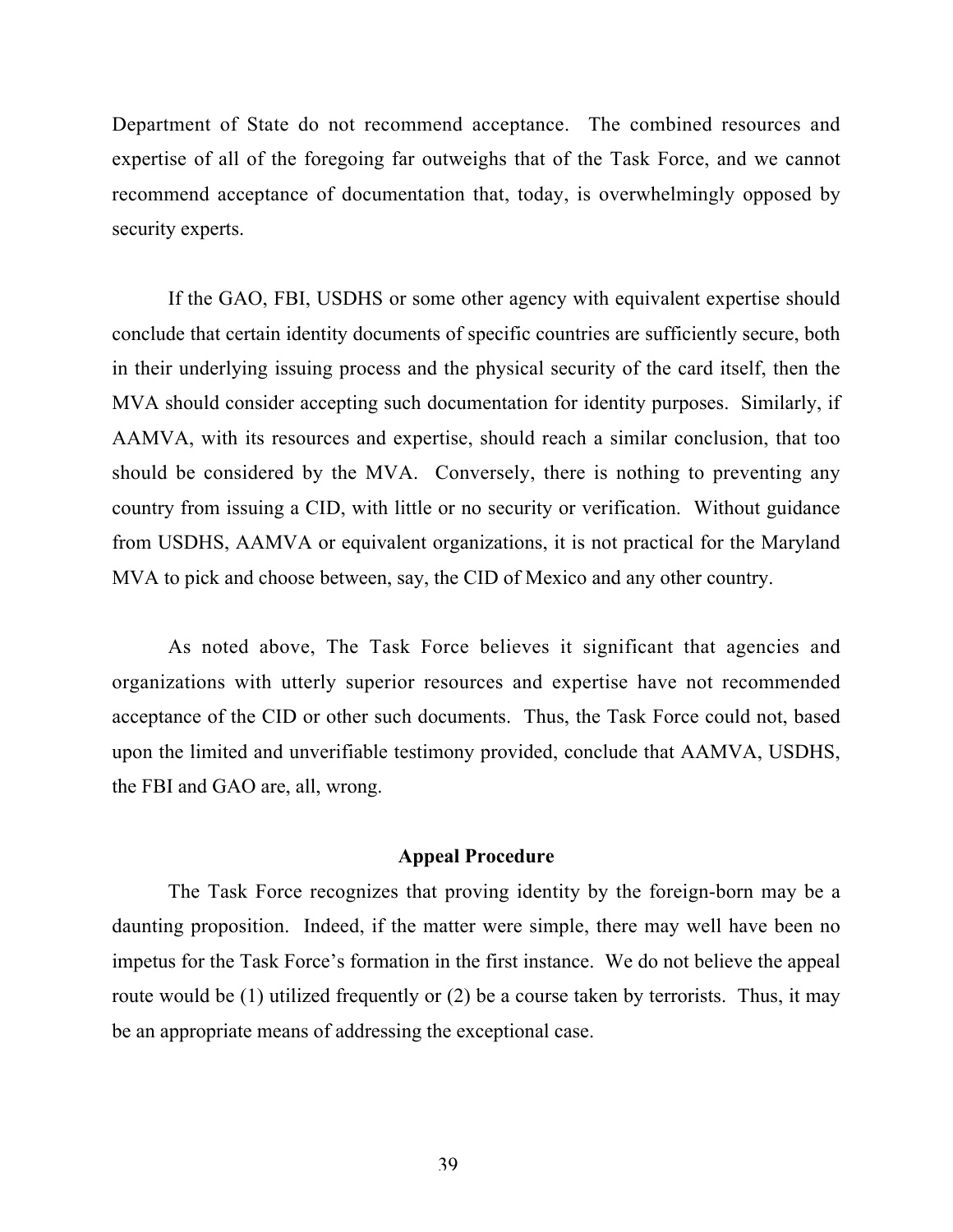#### Undocumented Minors

The Task Force recognizes that minors may have been brought to the United States, lived much of their life in Maryland, attended school here, but find themselves unable to prove their identity. Virtually all the identity documents on the present MVA list are intrinsically unavailable to undocumented minors. This exception allows these persons who, at a minimum, must have lived in Maryland since the age of thirteen or before, to obtain driving privileges.

#### Regionalized Appointment System

The Task Force recognizes that the newly implemented procedures may not be working as well as intended. However, it is too early to scrap an attempted solution, which is intended to benefit both the out-of-country applicant *and* the majority of routine applicants.

#### Federal Legislation

This Report may be rendered moot by federal legislation pertaining to national drivers' license standards, under active consideration during the Report's drafting process. Obviously, the MVA and Attorney General would advise the Legislature if any revision of Maryland law was mandated by new federal statute. It is also probable that a guest worker program, recently addressed by the President and Secretary of State, would result in verifiable documentation.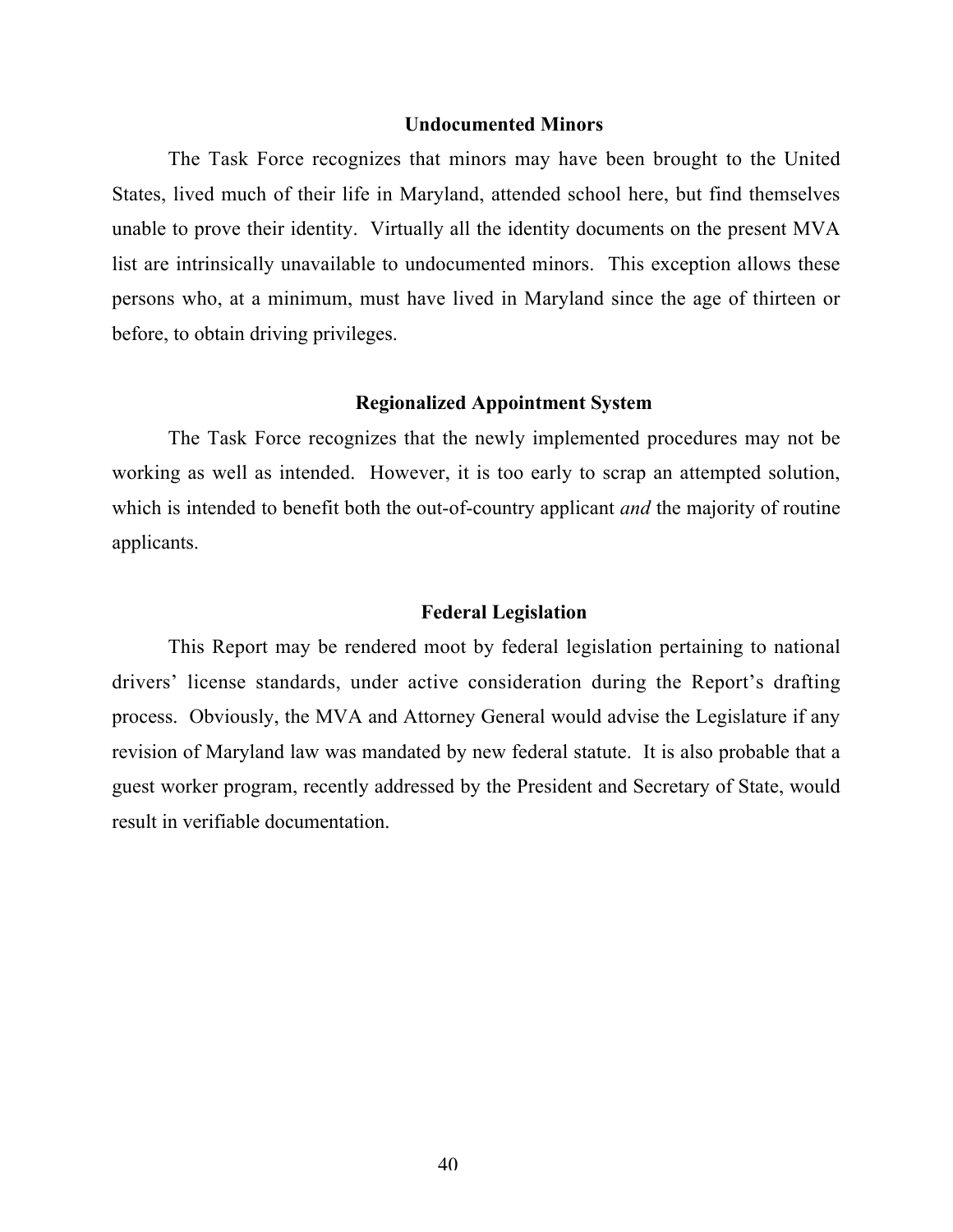#### VII. RECOMMENDATIONS

The Task Force shall make recommendations to the General Assembly regarding the documentation that the Motor Vehicle Administration may accept for the purpose of proving the age, identity, and residence of a driver's license applicant.

*A. The Task Force recommends that the MVA continues its current procedures and documentation requirements for persons born in the United States or Canada.*

*B. The Task Force recommends that at the MVA branch offices, non-citizens of the United States be required to present identity documents, which have been validated by a federal, state or municipal authority of the United States.*

*C. If the MVA branch office does not issue a license, an application may be made to the MVA Administrator to review the documentation and issue the license, or reject the application.*

*D. The Task Force recommends that the MVA consider accepting certain documents, which may be, in the future, certified as acceptable by the American Association of Motor Vehicle Administrators or an agency of the United States government.*

*E. The Task Force recommends that the MVA consider establishing an administrative appeals process, whereby the denial of a license at one of the regional offices could be brought before the Administrator, with additional rights of appeal to the Office of Administrative Hearings and, ultimately, the courts, by way of existing administrative procedures.*

41